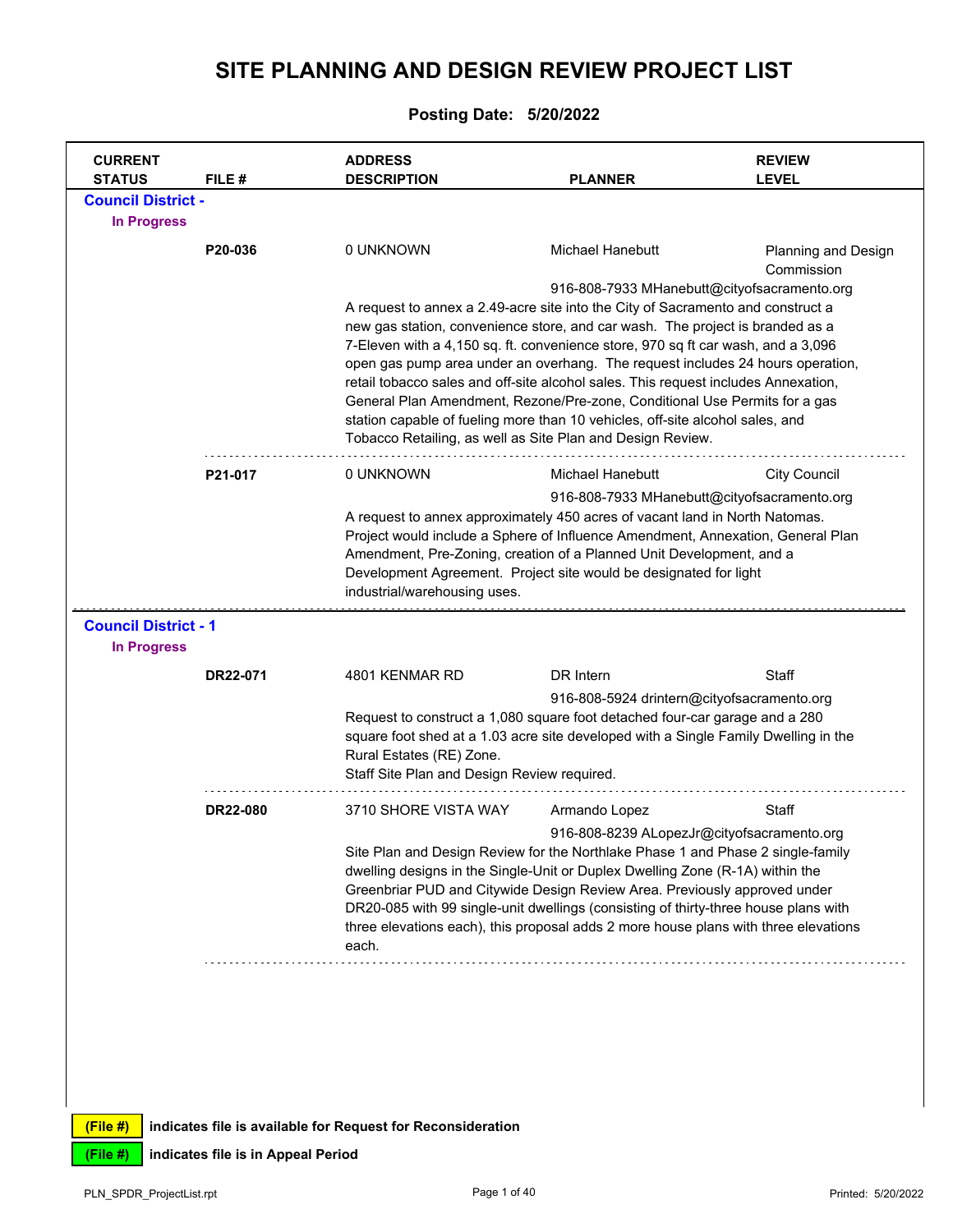| <b>CURRENT</b><br><b>STATUS</b> | FILE#   | <b>ADDRESS</b><br><b>DESCRIPTION</b>                                                                                                                                  | <b>PLANNER</b>                                                                                                                                                                                                                                     | <b>REVIEW</b><br><b>LEVEL</b>            |  |  |
|---------------------------------|---------|-----------------------------------------------------------------------------------------------------------------------------------------------------------------------|----------------------------------------------------------------------------------------------------------------------------------------------------------------------------------------------------------------------------------------------------|------------------------------------------|--|--|
| <b>Council District - 1</b>     |         |                                                                                                                                                                       |                                                                                                                                                                                                                                                    |                                          |  |  |
| <b>In Progress</b>              |         |                                                                                                                                                                       |                                                                                                                                                                                                                                                    |                                          |  |  |
|                                 | P21-009 | 5330 RIO LINDA BLVD                                                                                                                                                   | Jose Quintanilla                                                                                                                                                                                                                                   | <b>City Council</b>                      |  |  |
|                                 |         |                                                                                                                                                                       | 916-808-5879 jquintanilla@cityofsacramento.org                                                                                                                                                                                                     |                                          |  |  |
|                                 |         | A request for:                                                                                                                                                        |                                                                                                                                                                                                                                                    |                                          |  |  |
|                                 |         | 1) General Plan Amendment from Suburban Neighborhood Low Density (SNLD) to                                                                                            |                                                                                                                                                                                                                                                    |                                          |  |  |
|                                 |         | Suburban Neighborhood Medium Density (SNMD);                                                                                                                          |                                                                                                                                                                                                                                                    |                                          |  |  |
|                                 |         | 2) Re-zone of 20.55 acres from Agriculture (A) to Multi-Unit Dwelling (R-2A);<br>3) Tentative Subdivision Map to subdivide 4 parcels into 177 residential parcels and |                                                                                                                                                                                                                                                    |                                          |  |  |
|                                 |         | 31 parcels for common facilities (alleys, public and private open space,                                                                                              |                                                                                                                                                                                                                                                    |                                          |  |  |
|                                 |         | landscaping, and water detention);                                                                                                                                    |                                                                                                                                                                                                                                                    |                                          |  |  |
|                                 |         |                                                                                                                                                                       | 4) Site Plan and Design Review for review the Tentative Subdivision Map with<br>deviations to reduce minimum required lot depth and lot size; and, for the                                                                                         |                                          |  |  |
|                                 |         | construction of 177 single-unit dwellings with 4 house plans.                                                                                                         |                                                                                                                                                                                                                                                    |                                          |  |  |
|                                 |         |                                                                                                                                                                       |                                                                                                                                                                                                                                                    |                                          |  |  |
|                                 | P22-016 | 0 BRIDGECROSS DR                                                                                                                                                      | Jose Quintanilla                                                                                                                                                                                                                                   | <b>Planning and Design</b><br>Commission |  |  |
|                                 |         | 916-808-5879 jquintanilla@cityofsacramento.org                                                                                                                        |                                                                                                                                                                                                                                                    |                                          |  |  |
|                                 |         |                                                                                                                                                                       | A request for: 1) PUD Schematic Plan Amendment to designate the site for                                                                                                                                                                           |                                          |  |  |
|                                 |         |                                                                                                                                                                       | residential within the Northpointe Park Planned Unit Development (PUD); 2)                                                                                                                                                                         |                                          |  |  |
|                                 |         |                                                                                                                                                                       | Tentative Subdivision Map to subdivide 1 parcel into 48 residential lots, and 3<br>common parcels; 3) Site Plan and Design Review for the construction of 48<br>single-unit dwellings in the Limited Commercial zone (C-1-PUD). Requires review at |                                          |  |  |
|                                 |         |                                                                                                                                                                       |                                                                                                                                                                                                                                                    |                                          |  |  |
|                                 |         | the Planning and Design Commission level.                                                                                                                             |                                                                                                                                                                                                                                                    |                                          |  |  |
|                                 |         |                                                                                                                                                                       | Previously routed in January 2022 as Z21-123.                                                                                                                                                                                                      |                                          |  |  |
|                                 | P22-017 | 4100 NORTHGATE BLVD                                                                                                                                                   | Jose Quintanilla                                                                                                                                                                                                                                   | Planning and Design<br>Commission        |  |  |
|                                 |         |                                                                                                                                                                       | 916-808-5879 jquintanilla@cityofsacramento.org                                                                                                                                                                                                     |                                          |  |  |
|                                 |         | A request for:                                                                                                                                                        |                                                                                                                                                                                                                                                    |                                          |  |  |
|                                 |         |                                                                                                                                                                       | PUD Schematic Plan Amendment to designate the site for light industrial uses                                                                                                                                                                       |                                          |  |  |
|                                 |         | consistent with the M-1(S) zone.                                                                                                                                      |                                                                                                                                                                                                                                                    |                                          |  |  |
|                                 |         | 2)                                                                                                                                                                    | PUD Guidelines Amendment renaming the Incredible Universe PUD to<br>Northgate Industrial Park PUD, and amending signage, landscape, and other                                                                                                      |                                          |  |  |
|                                 |         | guidelines consistent with the proposed project.                                                                                                                      |                                                                                                                                                                                                                                                    |                                          |  |  |
|                                 |         | 3)                                                                                                                                                                    | Tentative Parcel Map for two parcels measuring 11.285 acres and 6.262 acres.                                                                                                                                                                       |                                          |  |  |
|                                 |         | 4)                                                                                                                                                                    | Site Plan and Design Review for the construction of 2 industrial warehouse                                                                                                                                                                         |                                          |  |  |
|                                 |         | buildings. Building A, measuring 156,013 square feet, is existing and will be<br>converted from a warehouse retail store to an industrial warehouse building.         |                                                                                                                                                                                                                                                    |                                          |  |  |
|                                 |         | Building B, measuring 109,673 square feet, is proposed to be constructed at the                                                                                       |                                                                                                                                                                                                                                                    |                                          |  |  |
|                                 |         | existing parking lot of the subject site located in the Light Industrial zone (M-1(S))                                                                                |                                                                                                                                                                                                                                                    |                                          |  |  |
|                                 |         | within the Incredible Universe Planned Unit Development.                                                                                                              |                                                                                                                                                                                                                                                    |                                          |  |  |
|                                 |         |                                                                                                                                                                       |                                                                                                                                                                                                                                                    |                                          |  |  |
|                                 |         |                                                                                                                                                                       |                                                                                                                                                                                                                                                    |                                          |  |  |
|                                 |         |                                                                                                                                                                       |                                                                                                                                                                                                                                                    |                                          |  |  |
|                                 |         |                                                                                                                                                                       |                                                                                                                                                                                                                                                    |                                          |  |  |
|                                 |         |                                                                                                                                                                       |                                                                                                                                                                                                                                                    |                                          |  |  |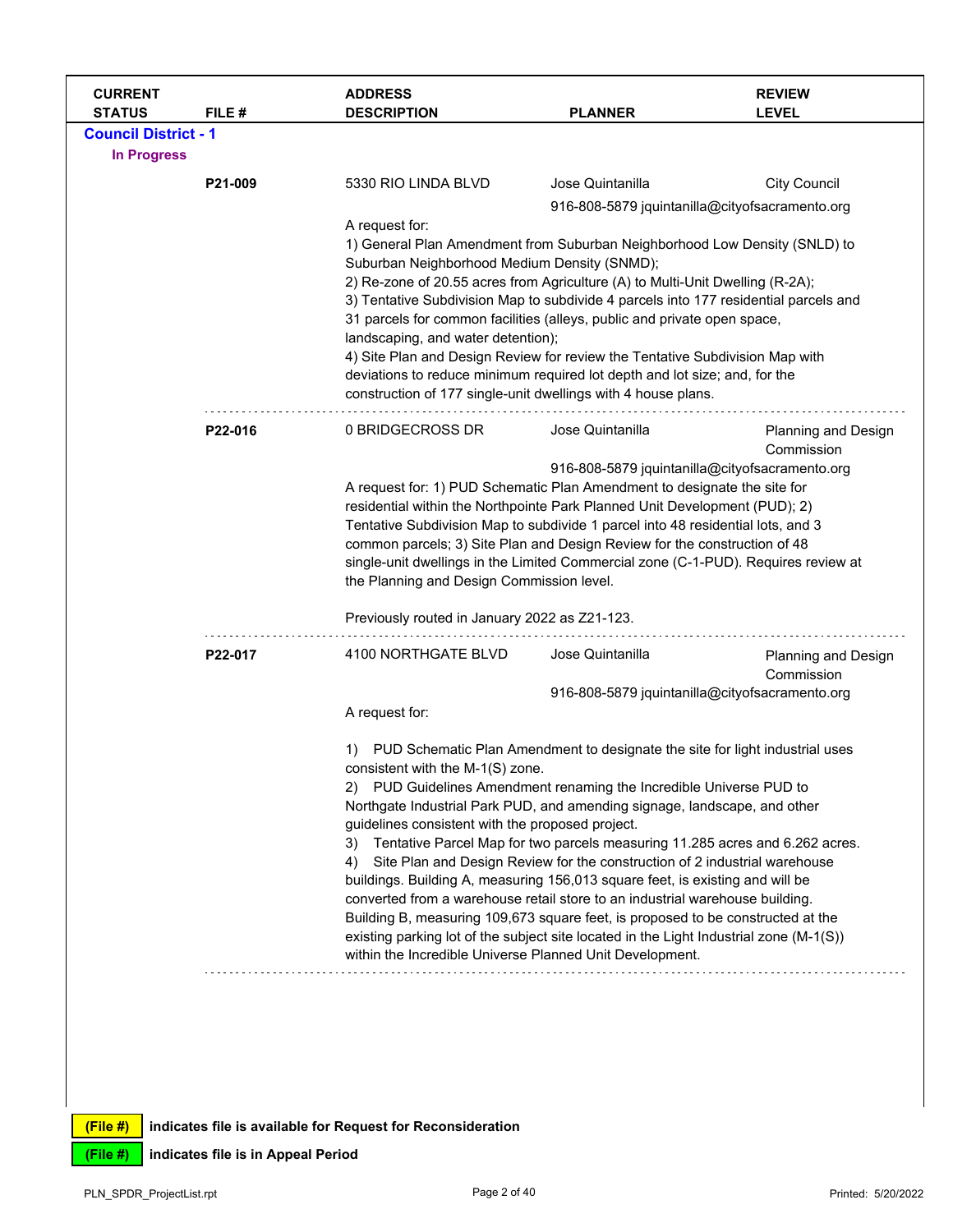| <b>CURRENT</b><br><b>STATUS</b>                                             | FILE #                                       | <b>ADDRESS</b><br><b>DESCRIPTION</b>                                                                                                                                                                                                                                                                                                                                                                                                                                                                                                                      | <b>PLANNER</b>                                                     | <b>REVIEW</b><br><b>LEVEL</b>     |
|-----------------------------------------------------------------------------|----------------------------------------------|-----------------------------------------------------------------------------------------------------------------------------------------------------------------------------------------------------------------------------------------------------------------------------------------------------------------------------------------------------------------------------------------------------------------------------------------------------------------------------------------------------------------------------------------------------------|--------------------------------------------------------------------|-----------------------------------|
| <b>Council District - 1</b><br><b>In Progress</b>                           |                                              |                                                                                                                                                                                                                                                                                                                                                                                                                                                                                                                                                           |                                                                    |                                   |
|                                                                             | P22-023                                      | A request for: 1) PUD Schematic Plan Amendment to designate 22 acres for<br>residential; 2) Conditional Use Permit for Single-Unit Residential in the Shopping<br>Center zone (SC-PUD); Tentative Subdivision Map for the creation of 152 residential<br>parcels in the SC-PUD zone within the Greenbriar Planned Unit Development; 4)<br>Site Plan and Design Review for the Tentative Subdivision Map.                                                                                                                                                  | Jose Quintanilla<br>916-808-5879 jquintanilla@cityofsacramento.org | Planning and Design<br>Commission |
|                                                                             | P22-026                                      | 2549 ARENA BLVD<br>Request to construct a multi unit development (282 condo units) consisting of<br>twelve three-story buildings totaling 368,128 square feet. Site to be developed on 6<br>vacant parcels of 7.97 acres within the Employment Center (EC-40-PUD) Zone and<br>the Arena Corporate Center Planned Unit Development. Request includes a<br>Conditional Use Permit to exceed the 25% residential threshold allowed under the<br>individual PUD, PUD amendment, Site Plan and Design Review, and a Tentative<br>map for condominium purposes. | Jose Quintanilla<br>916-808-5879 jquintanilla@cityofsacramento.org | Planning and Design<br>Commission |
|                                                                             | Z21-086                                      | 4790 NORWOOD AVE<br>A request to construct 48 attached and detached single unit dwellings (14 total<br>elevations) on a 3.75 acre site in the Multi Unit Dwelling (R-2B) Zone. This request<br>requires entitlements for : 1) Tentative Map to subdivide a vacant parcel into 48<br>lots; and 2) Site Plan and Design Review for construction 48 homes with deviations<br>to lot depth, setbacks, and lot coverage.                                                                                                                                       | Zach Dahla<br>916-808-5584 zdahla@cityofsacramento.org             |                                   |
|                                                                             | Z21-124                                      | 5701 SORENTO RD<br>A request for: 1) Tentative Subdivision Map to subdivide three (3) vacant 106.5-acre<br>parcels into 492 lots (443 residential lots and 49 landscape, private drive, and other<br>parcels); 2) Site Plan and Design Review for the construction of 443 single-unit<br>dwellings in the Agricultural, Open Space (A-OS-PUD) and Single-Unit or Duplex<br>Dwelling (R-1A-PUD) zones within the Panhandle Planned Unit Development.<br>Requires review at the Director level.                                                             | Jose Quintanilla<br>916-808-5879 jquintanilla@cityofsacramento.org |                                   |
| <b>Approved</b>                                                             | SIG-2210003<br>Preview Approved<br>5/23/2022 | 4481 E COMMERCE WAY<br>SHARED PLANS w/ SIG-2210006 - install four (4) illuminated menu signs, install<br>three (3) non-illuminated directional signs, install one (1) non-illuminated clearance<br>bar sign, install two (2) sets illuminated channel letters for tenant pylon sign                                                                                                                                                                                                                                                                       |                                                                    |                                   |
| <b>Council District - 2</b><br><b>In Progress</b><br>$(File$ #)<br>(File #) | indicates file is in Appeal Period           | indicates file is available for Request for Reconsideration                                                                                                                                                                                                                                                                                                                                                                                                                                                                                               |                                                                    |                                   |
| PLN_SPDR_ProjectList.rpt                                                    |                                              | Page 3 of 40                                                                                                                                                                                                                                                                                                                                                                                                                                                                                                                                              |                                                                    | Printed: 5/20/2022                |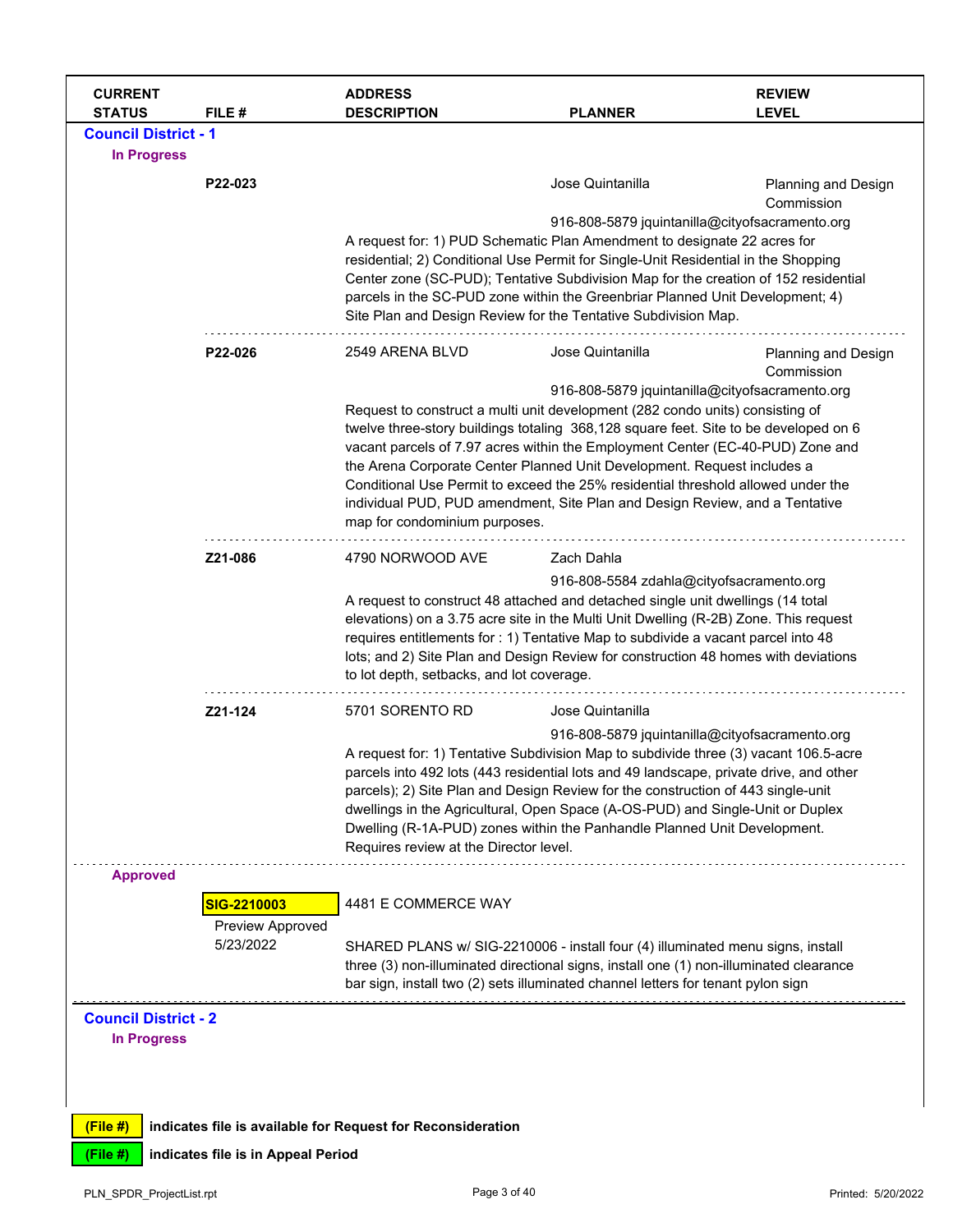| <b>CURRENT</b><br><b>STATUS</b> | FILE#    | <b>ADDRESS</b><br><b>DESCRIPTION</b>                                                                                                                                    | <b>PLANNER</b>                                                                                                                                                            | <b>REVIEW</b><br><b>LEVEL</b>             |  |  |
|---------------------------------|----------|-------------------------------------------------------------------------------------------------------------------------------------------------------------------------|---------------------------------------------------------------------------------------------------------------------------------------------------------------------------|-------------------------------------------|--|--|
| <b>Council District - 2</b>     |          |                                                                                                                                                                         |                                                                                                                                                                           |                                           |  |  |
| <b>In Progress</b>              |          |                                                                                                                                                                         |                                                                                                                                                                           |                                           |  |  |
|                                 | DR20-181 | 2405 ETHAN WAY                                                                                                                                                          | Armando Lopez                                                                                                                                                             | Staff                                     |  |  |
|                                 |          |                                                                                                                                                                         | 916-808-8239 ALopezJr@cityofsacramento.org                                                                                                                                |                                           |  |  |
|                                 |          |                                                                                                                                                                         | Site Plan and Design Review for the construction of a six unit multi-family building<br>in the Multi-Unit Dwelling Zone (R-3) within the Citywide Design Review Area.     |                                           |  |  |
|                                 |          |                                                                                                                                                                         |                                                                                                                                                                           |                                           |  |  |
|                                 | DR21-124 | 4240 PINELL ST                                                                                                                                                          | David Hung                                                                                                                                                                | Staff                                     |  |  |
|                                 |          | 916-808-5530 dhung@cityofsacramento.org<br>A request to construct an approximately 5,852 square-foot pre-engineered metal                                               |                                                                                                                                                                           |                                           |  |  |
|                                 |          |                                                                                                                                                                         | shop building and truck yard on approximately 0.95 net acres in the Light Industrial                                                                                      |                                           |  |  |
|                                 |          | Zone (M-1-SPD) within the McClellan Heights and Parker Homes Special Planning                                                                                           |                                                                                                                                                                           |                                           |  |  |
|                                 |          |                                                                                                                                                                         | District. The proposal requires Site Plan and Design Review for the construction of<br>a new shop building and truck yard in the Del Paso Heights Design Review District. |                                           |  |  |
|                                 | DR21-149 | 2287 COPPER LN                                                                                                                                                          | DR Intern                                                                                                                                                                 | Staff                                     |  |  |
|                                 |          |                                                                                                                                                                         |                                                                                                                                                                           |                                           |  |  |
|                                 |          | 916-808-5924 drintern@cityofsacramento.org<br>Request to construct a new house in the R-2A zone. Detached ADU reviewed                                                  |                                                                                                                                                                           |                                           |  |  |
|                                 |          | under IR21-242.                                                                                                                                                         |                                                                                                                                                                           |                                           |  |  |
|                                 | DR21-211 | 3900 FELL ST                                                                                                                                                            | DR Intern                                                                                                                                                                 | Staff                                     |  |  |
|                                 |          |                                                                                                                                                                         | 916-808-5924 drintern@cityofsacramento.org                                                                                                                                |                                           |  |  |
|                                 |          | Applicant is proposing a new detached duplex with an attached ADU for each unit.                                                                                        |                                                                                                                                                                           |                                           |  |  |
|                                 |          | Proposed SF: 2459.77 sf                                                                                                                                                 |                                                                                                                                                                           |                                           |  |  |
|                                 |          | Proposed lot coverage: 40.34%                                                                                                                                           |                                                                                                                                                                           |                                           |  |  |
|                                 | DR21-255 | 500 LEISURE LN                                                                                                                                                          | Armando Lopez                                                                                                                                                             | Staff                                     |  |  |
|                                 |          |                                                                                                                                                                         | 916-808-8239 ALopezJr@cityofsacramento.org                                                                                                                                |                                           |  |  |
|                                 |          |                                                                                                                                                                         | Request for Site Plan and Design Review for a 121 four-story market rate apartment<br>project within the General Commercial zone (C-2 LI) and North Sacramento Design     |                                           |  |  |
|                                 |          | Review Area.                                                                                                                                                            |                                                                                                                                                                           |                                           |  |  |
|                                 | DR21-268 | 4450 RALEY BLVD                                                                                                                                                         | Armando Lopez                                                                                                                                                             | Staff                                     |  |  |
|                                 |          | 916-808-8239 ALopezJr@cityofsacramento.org                                                                                                                              |                                                                                                                                                                           |                                           |  |  |
|                                 |          | Request for site plan and design review to construct two tilt-up buildings with site<br>improvements in the Light Industrial (M-1(S)-R) zone and Citywide Design Review |                                                                                                                                                                           |                                           |  |  |
|                                 |          |                                                                                                                                                                         |                                                                                                                                                                           |                                           |  |  |
|                                 |          | Area. Building A is 41,466 SF and Building B is 25,280 SF. A Lot Line Adjustment<br>will be performed to have each building on its own parcel.                          |                                                                                                                                                                           |                                           |  |  |
|                                 | DR21-272 | 1021 OLIVERA WAY                                                                                                                                                        | <b>Kevin Valente</b>                                                                                                                                                      | Staff                                     |  |  |
|                                 |          |                                                                                                                                                                         |                                                                                                                                                                           | 916 372-6100 kvalente@raneymanagement.com |  |  |
|                                 |          |                                                                                                                                                                         | (SEE IR21-423) Request to construct a new detached duplex dwelling unit and                                                                                               |                                           |  |  |
|                                 |          |                                                                                                                                                                         | attached ADUs on a vacant 0.13 acre parcel in the Single Unit Dwelling Zone (R-1).                                                                                        |                                           |  |  |
|                                 |          |                                                                                                                                                                         |                                                                                                                                                                           |                                           |  |  |
|                                 |          |                                                                                                                                                                         |                                                                                                                                                                           |                                           |  |  |
|                                 |          |                                                                                                                                                                         |                                                                                                                                                                           |                                           |  |  |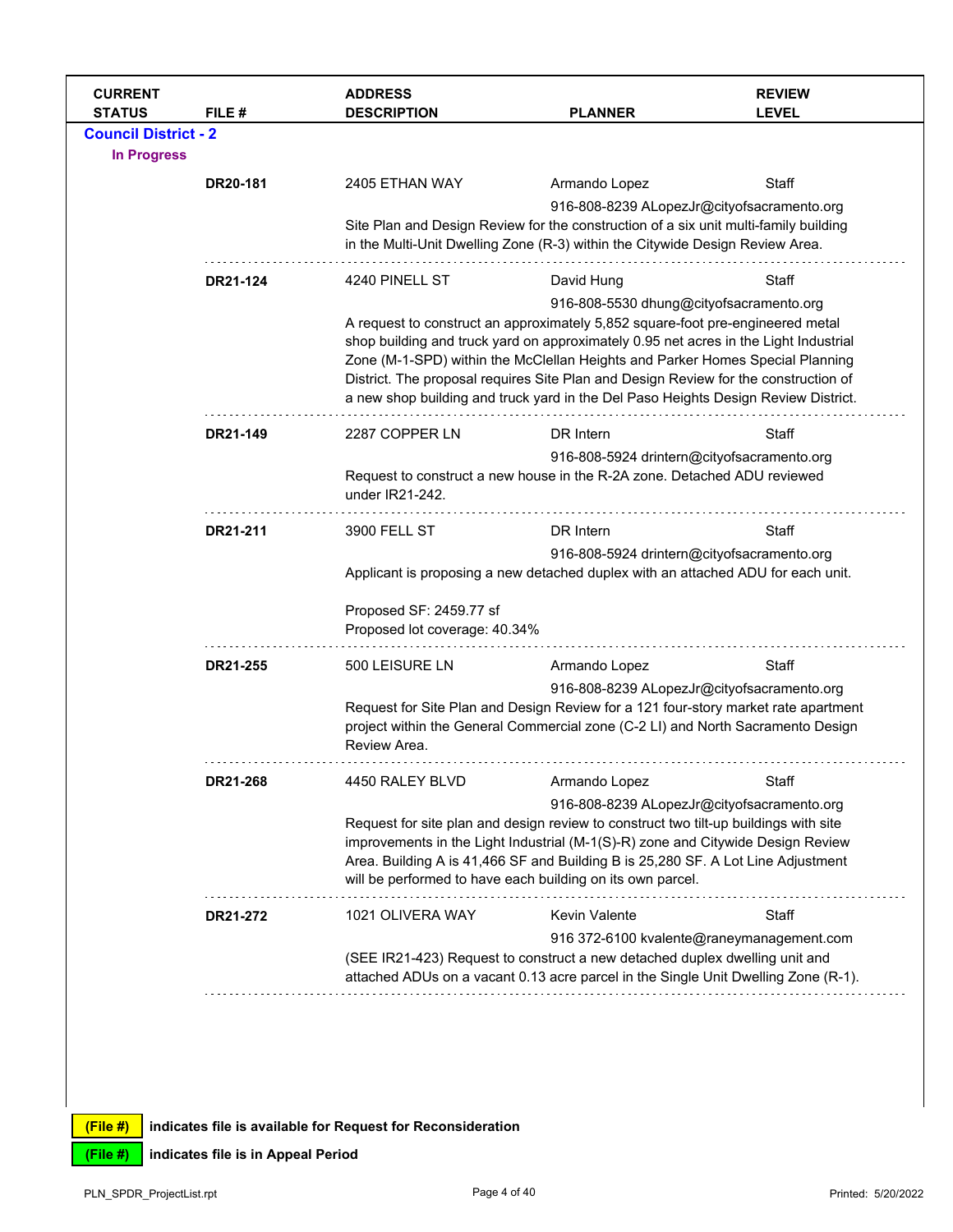| <b>CURRENT</b><br><b>STATUS</b>                                                                                                                                                                                                                                                      | FILE#                                                                                                                                                                                                                             | <b>ADDRESS</b><br><b>DESCRIPTION</b>                                                                                                                                                                                                                                                                                                                                               | <b>PLANNER</b>                                                                                                                                                                                                   | <b>REVIEW</b><br><b>LEVEL</b>             |  |
|--------------------------------------------------------------------------------------------------------------------------------------------------------------------------------------------------------------------------------------------------------------------------------------|-----------------------------------------------------------------------------------------------------------------------------------------------------------------------------------------------------------------------------------|------------------------------------------------------------------------------------------------------------------------------------------------------------------------------------------------------------------------------------------------------------------------------------------------------------------------------------------------------------------------------------|------------------------------------------------------------------------------------------------------------------------------------------------------------------------------------------------------------------|-------------------------------------------|--|
| <b>Council District - 2</b>                                                                                                                                                                                                                                                          |                                                                                                                                                                                                                                   |                                                                                                                                                                                                                                                                                                                                                                                    |                                                                                                                                                                                                                  |                                           |  |
| <b>In Progress</b>                                                                                                                                                                                                                                                                   |                                                                                                                                                                                                                                   |                                                                                                                                                                                                                                                                                                                                                                                    |                                                                                                                                                                                                                  |                                           |  |
|                                                                                                                                                                                                                                                                                      | DR22-031                                                                                                                                                                                                                          |                                                                                                                                                                                                                                                                                                                                                                                    | Armando Lopez                                                                                                                                                                                                    | Staff                                     |  |
|                                                                                                                                                                                                                                                                                      |                                                                                                                                                                                                                                   |                                                                                                                                                                                                                                                                                                                                                                                    | 916-808-8239 ALopezJr@cityofsacramento.org                                                                                                                                                                       |                                           |  |
|                                                                                                                                                                                                                                                                                      |                                                                                                                                                                                                                                   | Site Plan and Design Review to construct a residential multi-unit dwelling complex<br>consisting of 331 dwelling units across 7 buildings in the General Commercial Zone<br>(C-2) within the Citywide Design Review Area. This entitlement adds additional<br>units to previously approved file DR18-209.                                                                          |                                                                                                                                                                                                                  |                                           |  |
|                                                                                                                                                                                                                                                                                      |                                                                                                                                                                                                                                   |                                                                                                                                                                                                                                                                                                                                                                                    | Modifications may affect CEQA actions taken for the project.                                                                                                                                                     |                                           |  |
|                                                                                                                                                                                                                                                                                      | DR22-040                                                                                                                                                                                                                          | 4504 RALEY BLVD                                                                                                                                                                                                                                                                                                                                                                    | <b>Kevin Valente</b>                                                                                                                                                                                             | Staff                                     |  |
| Request to construct a 3,400 square foot metal building for auto sales use at a<br>vacant 0.51 acre parcel in the Light Industrial (M-1S) Zone. Scope includes a 96<br>square foot office building, and associated site improvements. Staff Site Plan and<br>Design Review Required. |                                                                                                                                                                                                                                   | kvalente@raneymanagment.com                                                                                                                                                                                                                                                                                                                                                        |                                                                                                                                                                                                                  |                                           |  |
|                                                                                                                                                                                                                                                                                      | DR22-065                                                                                                                                                                                                                          | 1620 EL MONTE AVE                                                                                                                                                                                                                                                                                                                                                                  | <b>Kevin Valente</b>                                                                                                                                                                                             | Staff                                     |  |
|                                                                                                                                                                                                                                                                                      | Arden Way Special Planning District.                                                                                                                                                                                              |                                                                                                                                                                                                                                                                                                                                                                                    | (916)372-6100 kvalente@raneymanagment.com<br>Request to construct a 2,400 square foot residential building consisting of 4 units<br>on a vacant .114 acre lot in the Office Building (OB-SPD) Zone and Del Paso/ |                                           |  |
|                                                                                                                                                                                                                                                                                      | DR22-067                                                                                                                                                                                                                          | 3527 MAY ST                                                                                                                                                                                                                                                                                                                                                                        | <b>Kevin Valente</b>                                                                                                                                                                                             | Staff                                     |  |
|                                                                                                                                                                                                                                                                                      | (SEE IR22-124) Request to construct a 1,484 square foot single unit dwelling with<br>a 402 square foot attached garage and a 511 square foot attached ADU at a vacant<br>0.11 acre parcel in the Single Unit Dwelling (R-1) Zone. |                                                                                                                                                                                                                                                                                                                                                                                    |                                                                                                                                                                                                                  | 916-372-6100 KValente@raneymanagement.com |  |
|                                                                                                                                                                                                                                                                                      | DR22-070                                                                                                                                                                                                                          | 2315 DOWNAR WAY                                                                                                                                                                                                                                                                                                                                                                    | DR Intern                                                                                                                                                                                                        | Staff                                     |  |
|                                                                                                                                                                                                                                                                                      |                                                                                                                                                                                                                                   | 916-808-5924 drintern@cityofsacramento.org<br>(SEE IR22-135) Request to construct a 2,529 square foot duplex dwelling unit each<br>with a one car attached garage. Scope includes a 1,196 square foot detached<br>ADU. Located on a vacant 0.45 acre parcel in the Single Unit or Duplex Dwelling<br>(R-1A-SPD) Zone and McClellan Heights/Parker Homes Special Planning District. |                                                                                                                                                                                                                  |                                           |  |
|                                                                                                                                                                                                                                                                                      | DR22-074                                                                                                                                                                                                                          | 3540 NORWOOD AVE                                                                                                                                                                                                                                                                                                                                                                   | David Hung                                                                                                                                                                                                       | Staff                                     |  |
| A request for Site Plan and Design Review for exterior modifications to an existing<br>commercial building on approximately 0.59 acres in the Limited Commercial zone<br>(C-1-SPD) within the Del Paso Nuevo Special Planning District.                                              |                                                                                                                                                                                                                                   | 916-808-5530 dhung@cityofsacramento.org                                                                                                                                                                                                                                                                                                                                            |                                                                                                                                                                                                                  |                                           |  |
|                                                                                                                                                                                                                                                                                      |                                                                                                                                                                                                                                   |                                                                                                                                                                                                                                                                                                                                                                                    |                                                                                                                                                                                                                  |                                           |  |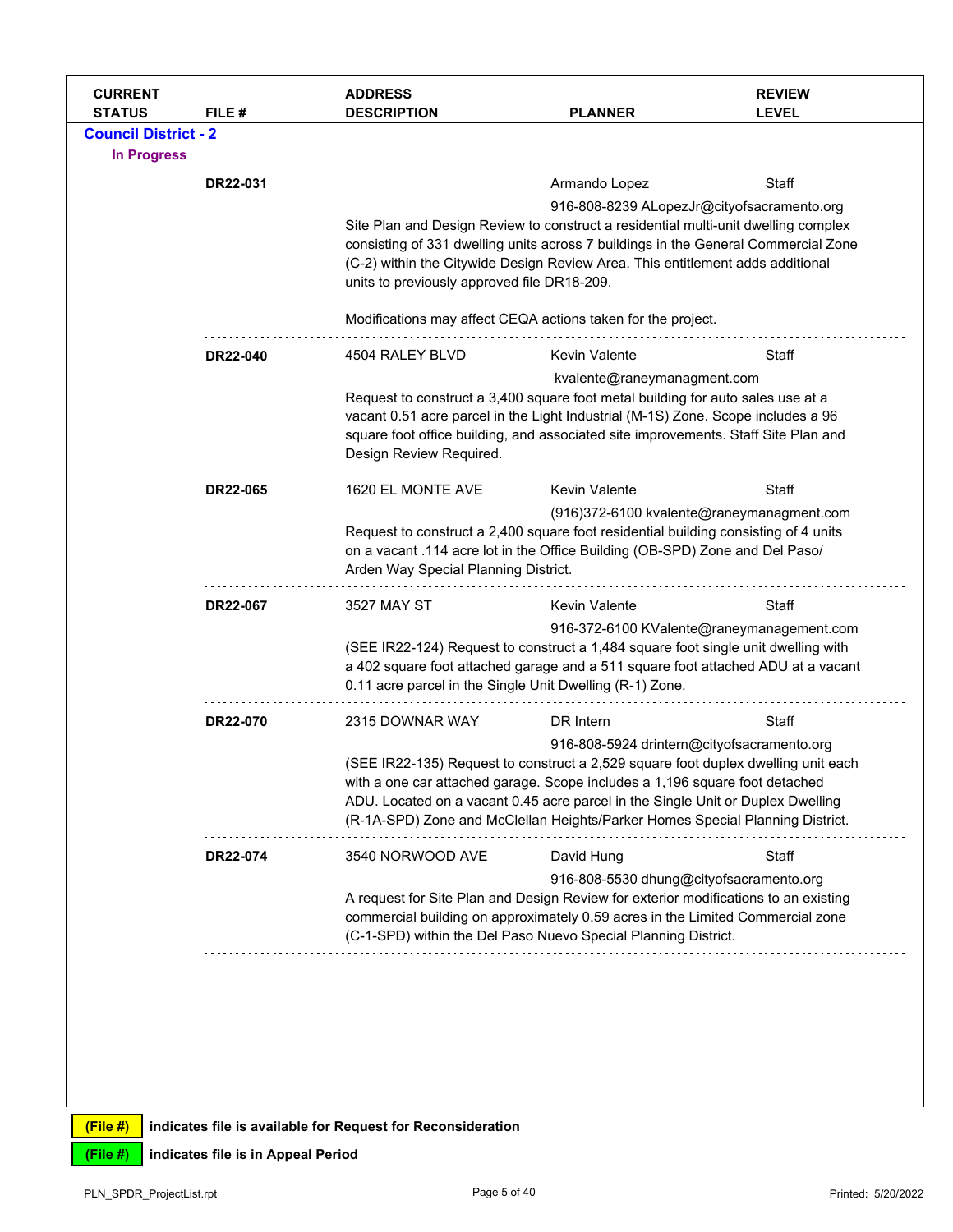| <b>CURRENT</b><br><b>STATUS</b> | FILE #                             | <b>ADDRESS</b><br><b>DESCRIPTION</b>                                                                                                                                                                                                                                                                                                                                                                                                                                                                   | <b>PLANNER</b>                                                                                                                                                                                                                                                                                                                                                                                               | <b>REVIEW</b><br><b>LEVEL</b> |  |
|---------------------------------|------------------------------------|--------------------------------------------------------------------------------------------------------------------------------------------------------------------------------------------------------------------------------------------------------------------------------------------------------------------------------------------------------------------------------------------------------------------------------------------------------------------------------------------------------|--------------------------------------------------------------------------------------------------------------------------------------------------------------------------------------------------------------------------------------------------------------------------------------------------------------------------------------------------------------------------------------------------------------|-------------------------------|--|
| <b>Council District - 2</b>     |                                    |                                                                                                                                                                                                                                                                                                                                                                                                                                                                                                        |                                                                                                                                                                                                                                                                                                                                                                                                              |                               |  |
| <b>In Progress</b>              |                                    |                                                                                                                                                                                                                                                                                                                                                                                                                                                                                                        |                                                                                                                                                                                                                                                                                                                                                                                                              |                               |  |
|                                 | DR22-082                           | 1133 LOS ROBLES BLVD                                                                                                                                                                                                                                                                                                                                                                                                                                                                                   | Armando Lopez                                                                                                                                                                                                                                                                                                                                                                                                | Design Director               |  |
|                                 |                                    | Request for Site Plan and Design Review to construct a 100 square foot detached<br>garage addition, a 567 square foot rear addition, an 81 square foot front addition<br>and a 135 square foot covered front porch at an existing 1,355 square foot single<br>unit dwelling with a deviation to exceed the front setback (changing existing but<br>non-conforming front setback) on approximately 0.13 acres in the Single Unit<br>Dwelling (R-1) Zone within the Del Paso Heights Design Review Area. | 916-808-8239 ALopezJr@cityofsacramento.org                                                                                                                                                                                                                                                                                                                                                                   |                               |  |
|                                 | DR22-087                           | 804 NOGALES ST                                                                                                                                                                                                                                                                                                                                                                                                                                                                                         | DR Intern                                                                                                                                                                                                                                                                                                                                                                                                    | Staff                         |  |
|                                 |                                    | Build a new 3 bedroom single family residence and a new 2 bedroom ADU                                                                                                                                                                                                                                                                                                                                                                                                                                  | 916-808-5924 drintern@cityofsacramento.org                                                                                                                                                                                                                                                                                                                                                                   |                               |  |
|                                 |                                    | *Please issue Entitlements in Property Owner's name (Marcum Jones)*                                                                                                                                                                                                                                                                                                                                                                                                                                    |                                                                                                                                                                                                                                                                                                                                                                                                              |                               |  |
|                                 | <b>DR22-088</b>                    | 2455 BOXWOOD ST                                                                                                                                                                                                                                                                                                                                                                                                                                                                                        | DR Intern                                                                                                                                                                                                                                                                                                                                                                                                    | Staff                         |  |
|                                 |                                    |                                                                                                                                                                                                                                                                                                                                                                                                                                                                                                        | 916-808-5924 drintern@cityofsacramento.org                                                                                                                                                                                                                                                                                                                                                                   |                               |  |
|                                 |                                    | Build new 2-story house<br>1,659sf livable<br>316sf attached garage<br>89sf porch                                                                                                                                                                                                                                                                                                                                                                                                                      |                                                                                                                                                                                                                                                                                                                                                                                                              |                               |  |
|                                 | DR22-090                           | 3330 DOUGLAS ST                                                                                                                                                                                                                                                                                                                                                                                                                                                                                        | DR Intern                                                                                                                                                                                                                                                                                                                                                                                                    | Staff                         |  |
|                                 |                                    | Request for a 925 square foot detached garage/shop at a 0.37 acre parcel<br>developed with a single family dwelling in the Single Unit Dwelling (R-1) Zone.                                                                                                                                                                                                                                                                                                                                            | 916-808-5924 drintern@cityofsacramento.org                                                                                                                                                                                                                                                                                                                                                                   |                               |  |
|                                 |                                    |                                                                                                                                                                                                                                                                                                                                                                                                                                                                                                        |                                                                                                                                                                                                                                                                                                                                                                                                              |                               |  |
|                                 | DR22-091                           | 2125 MARCONI AVE                                                                                                                                                                                                                                                                                                                                                                                                                                                                                       | Armando Lopez<br>916-808-8239 ALopezJr@cityofsacramento.org                                                                                                                                                                                                                                                                                                                                                  | Staff                         |  |
|                                 |                                    | Request for Site Plan and Design Review to demolish three existing single-family<br>residences and construct two connected fourplexes totaling 8,516 square feet<br>across two parcels approx. .32-acres in the General Commercial zone (C-2) within<br>the Citywide Design Review Area. No tree permits required per Urban Forestry (Jodi<br>Carlson).                                                                                                                                                |                                                                                                                                                                                                                                                                                                                                                                                                              |                               |  |
|                                 | DR22-095                           | 2188 CAMBRIDGE ST                                                                                                                                                                                                                                                                                                                                                                                                                                                                                      |                                                                                                                                                                                                                                                                                                                                                                                                              |                               |  |
|                                 |                                    | MODIFY FRONT PORCH                                                                                                                                                                                                                                                                                                                                                                                                                                                                                     |                                                                                                                                                                                                                                                                                                                                                                                                              | Staff                         |  |
|                                 | P19-019                            | 245 ELEANOR AVE                                                                                                                                                                                                                                                                                                                                                                                                                                                                                        | Jose Quintanilla                                                                                                                                                                                                                                                                                                                                                                                             | Planning and Design           |  |
|                                 |                                    | requires Planning & Design Commission approval.                                                                                                                                                                                                                                                                                                                                                                                                                                                        | Commission<br>916-808-5879 jquintanilla@cityofsacramento.org<br>A request to construct a new two-story, 32-bedroom residential care facility with<br>8-bedrooms for staff residences on a 2.3-acre site in the Single-Unit or Duplex<br>Dwelling (R-1A) zone. The project requires a Conditional Use Permit and Site Plan<br>& Design Review for construction of a 20,349 square foot building. This request |                               |  |
| (File #)                        |                                    | indicates file is available for Request for Reconsideration                                                                                                                                                                                                                                                                                                                                                                                                                                            |                                                                                                                                                                                                                                                                                                                                                                                                              |                               |  |
| (File #)                        | indicates file is in Appeal Period |                                                                                                                                                                                                                                                                                                                                                                                                                                                                                                        |                                                                                                                                                                                                                                                                                                                                                                                                              |                               |  |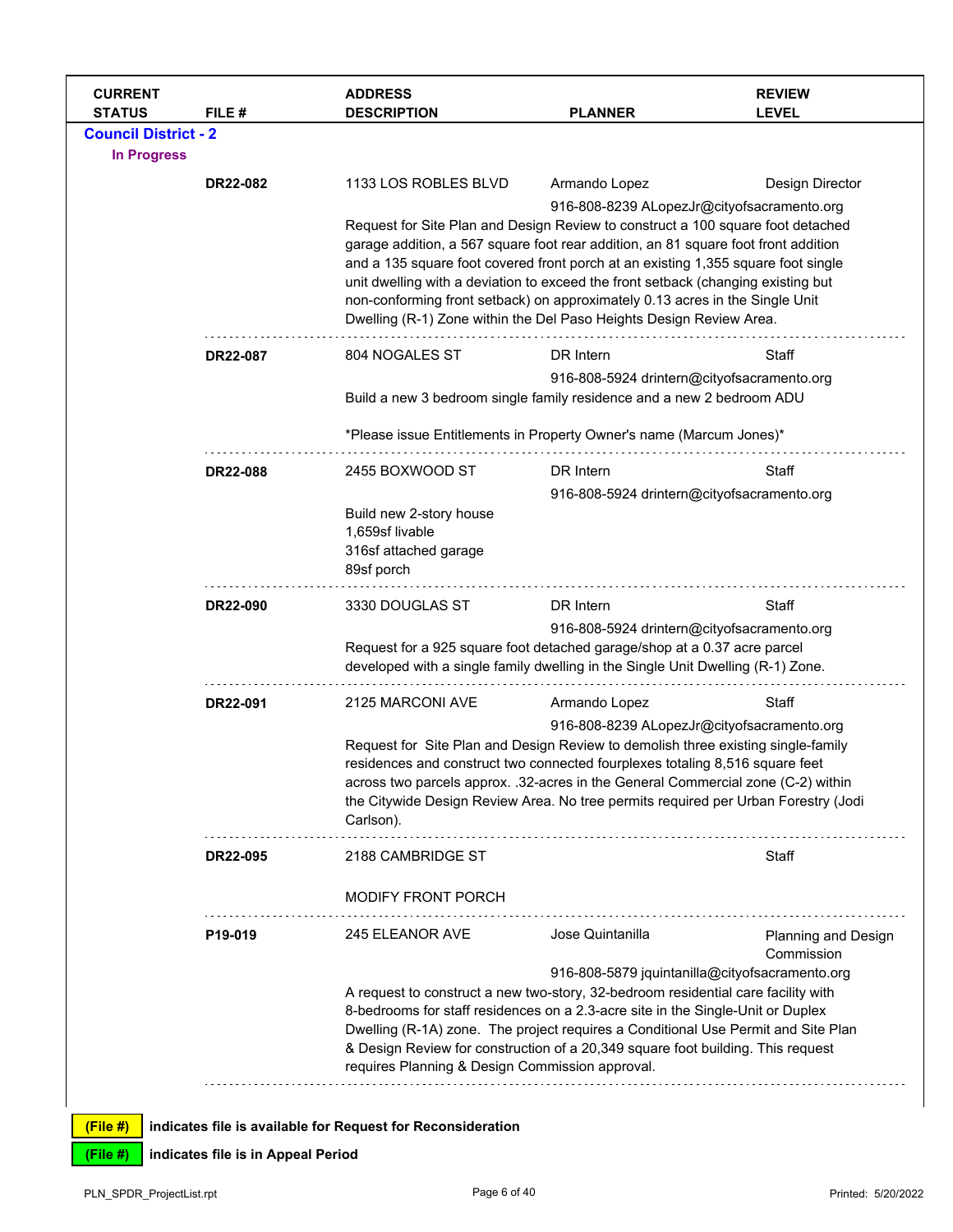| <b>CURRENT</b><br><b>STATUS</b> | FILE#   | <b>ADDRESS</b><br><b>DESCRIPTION</b>                                                                                                                                                                                                                                          | <b>PLANNER</b>                                                                      | <b>REVIEW</b><br><b>LEVEL</b>            |  |  |
|---------------------------------|---------|-------------------------------------------------------------------------------------------------------------------------------------------------------------------------------------------------------------------------------------------------------------------------------|-------------------------------------------------------------------------------------|------------------------------------------|--|--|
| <b>Council District - 2</b>     |         |                                                                                                                                                                                                                                                                               |                                                                                     |                                          |  |  |
| <b>In Progress</b>              |         |                                                                                                                                                                                                                                                                               |                                                                                     |                                          |  |  |
|                                 | P20-040 | 901 MAIN AVE                                                                                                                                                                                                                                                                  | Jose Quintanilla                                                                    | Planning and Design<br>Commission        |  |  |
|                                 |         |                                                                                                                                                                                                                                                                               | 916-808-5879 jquintanilla@cityofsacramento.org                                      |                                          |  |  |
|                                 |         | A request for: 1) Rezone of two parcels from Agriculture (A) to Single-Unit or<br>Duplex Dwelling (R-1A); and 2) Tentative Subdivision Map to subdivide 29.56 gross<br>acres into 135 residential lots and 3 open space/detention parcels. Requires City<br>Council approval. |                                                                                     |                                          |  |  |
|                                 |         |                                                                                                                                                                                                                                                                               |                                                                                     |                                          |  |  |
|                                 | P21-002 | 121 MORRISON AVE                                                                                                                                                                                                                                                              | Angel Anguiano                                                                      | <b>Planning and Design</b><br>Commission |  |  |
|                                 |         |                                                                                                                                                                                                                                                                               | 916-808-5519 AAnguiano@cityofsacramento.org                                         |                                          |  |  |
|                                 |         | A request to construct a new 9,450 square foot heavy truck and trailer repair facility                                                                                                                                                                                        |                                                                                     |                                          |  |  |
|                                 |         | on 2 vacant parcels zoned Light-Industrial (M-1S-LI-PUD) and Agriculture (A). This<br>request includes rezoning the A zoned parcel to M-1S. The request requires a                                                                                                            |                                                                                     |                                          |  |  |
|                                 |         | Rezone and Site Plan and Design Review approved by the City Council.                                                                                                                                                                                                          |                                                                                     |                                          |  |  |
|                                 |         |                                                                                                                                                                                                                                                                               |                                                                                     |                                          |  |  |
|                                 | P21-020 | 3201 MARYSVILLE BLVD                                                                                                                                                                                                                                                          | Sierra Peterson                                                                     | Planning and Design<br>Commission        |  |  |
|                                 |         |                                                                                                                                                                                                                                                                               | 916-808-7181 speterson@cityofsacramento.org                                         |                                          |  |  |
|                                 |         | Request to demolish existing buildings and construct a five-story approximately                                                                                                                                                                                               |                                                                                     |                                          |  |  |
|                                 |         | 122,000 square-foot mixed use building with 108 dwelling units above ground level                                                                                                                                                                                             |                                                                                     |                                          |  |  |
|                                 |         | retail space and construct a new 2,948 square foot mechanics shop, all within the<br>C-2 zone. This request requires a Planning and Design Commission Conditional                                                                                                             |                                                                                     |                                          |  |  |
|                                 |         | Use Permit for an auto-service and repair use and Site Plan and Design Review of                                                                                                                                                                                              |                                                                                     |                                          |  |  |
|                                 |         | the new development.                                                                                                                                                                                                                                                          |                                                                                     |                                          |  |  |
|                                 | P21-039 | 1717 KATHLEEN AVE                                                                                                                                                                                                                                                             | Robert W. Williams                                                                  | Planning and Design<br>Commission        |  |  |
|                                 |         |                                                                                                                                                                                                                                                                               | 916-808-7686 rwwilliams@cityofsacramento.org                                        |                                          |  |  |
|                                 |         | Conditional Use Permit to establish a cannabis dispensary (delivery-only), and                                                                                                                                                                                                |                                                                                     |                                          |  |  |
|                                 |         |                                                                                                                                                                                                                                                                               | Conditional Use Permit to establish cannabis production (distribution, non-volatile |                                          |  |  |
|                                 |         | manufacturing), within a 2,400-square-foot tenant space of an existing<br>9,600-square-foot building, on approximately 0.63 acres, Industrial and Transit-Area                                                                                                                |                                                                                     |                                          |  |  |
|                                 |         | Zone (M-T).                                                                                                                                                                                                                                                                   |                                                                                     |                                          |  |  |
|                                 | P21-046 | 1941 EL CAMINO AVE                                                                                                                                                                                                                                                            | Zach Dahla                                                                          | Planning and Design                      |  |  |
|                                 |         |                                                                                                                                                                                                                                                                               |                                                                                     | Commission                               |  |  |
|                                 |         | Request for a conditional use permit and site plan and design review for auto sales<br>in the C-2 zone.                                                                                                                                                                       | 916-808-5584 zdahla@cityofsacramento.org                                            |                                          |  |  |
|                                 |         |                                                                                                                                                                                                                                                                               |                                                                                     |                                          |  |  |
|                                 |         |                                                                                                                                                                                                                                                                               |                                                                                     |                                          |  |  |
|                                 |         |                                                                                                                                                                                                                                                                               |                                                                                     |                                          |  |  |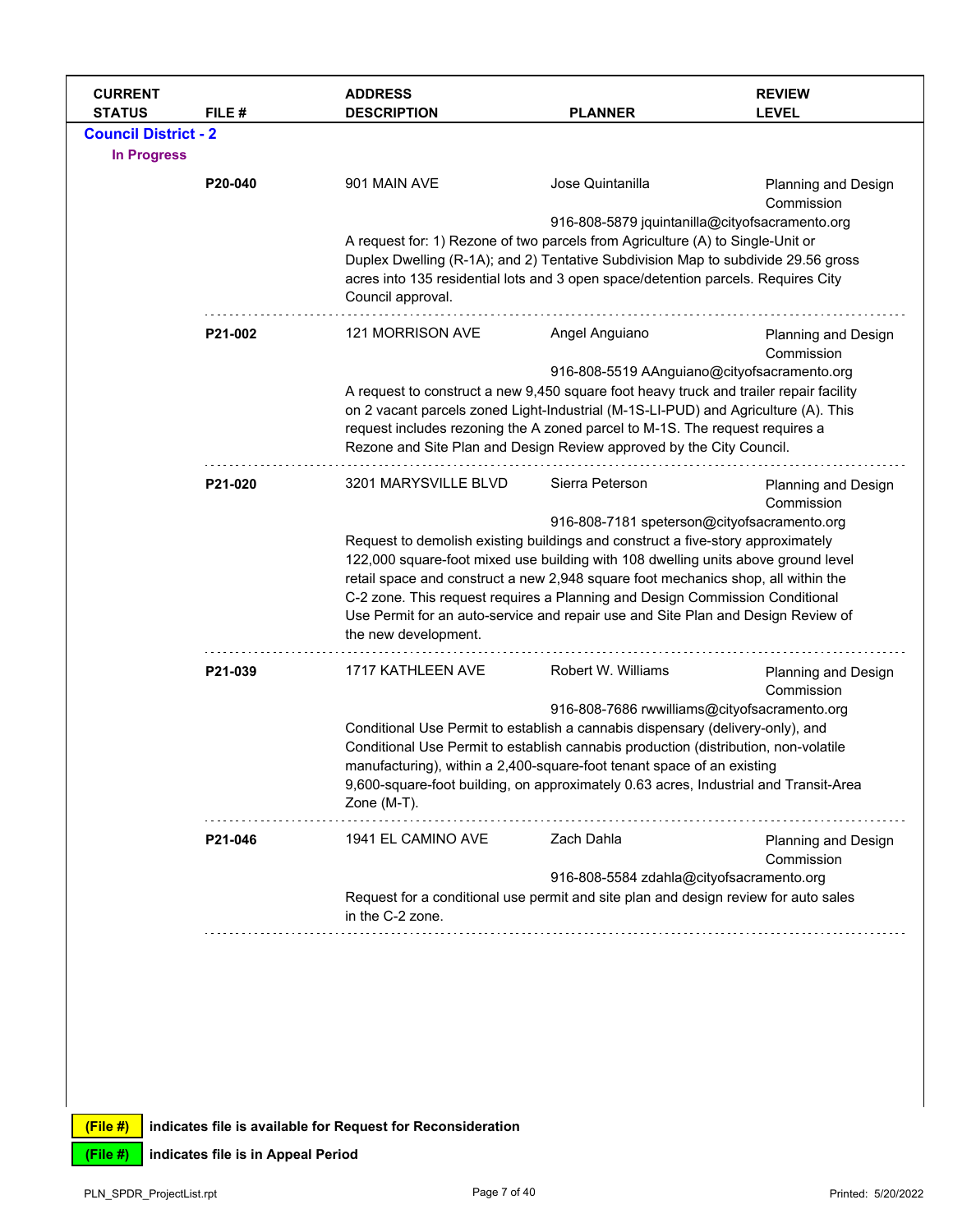| <b>CURRENT</b><br><b>STATUS</b> | FILE #  | <b>ADDRESS</b><br><b>DESCRIPTION</b>                                                                                                                                                                                                                                                                                                                                               | <b>PLANNER</b>                                                                                                                                                                                                                                                                                                                                                             | <b>REVIEW</b><br><b>LEVEL</b>            |  |  |
|---------------------------------|---------|------------------------------------------------------------------------------------------------------------------------------------------------------------------------------------------------------------------------------------------------------------------------------------------------------------------------------------------------------------------------------------|----------------------------------------------------------------------------------------------------------------------------------------------------------------------------------------------------------------------------------------------------------------------------------------------------------------------------------------------------------------------------|------------------------------------------|--|--|
| <b>Council District - 2</b>     |         |                                                                                                                                                                                                                                                                                                                                                                                    |                                                                                                                                                                                                                                                                                                                                                                            |                                          |  |  |
| <b>In Progress</b>              |         |                                                                                                                                                                                                                                                                                                                                                                                    |                                                                                                                                                                                                                                                                                                                                                                            |                                          |  |  |
|                                 | P22-005 | 1436 AUBURN BLVD                                                                                                                                                                                                                                                                                                                                                                   | Robert W. Williams                                                                                                                                                                                                                                                                                                                                                         | <b>Planning and Design</b><br>Commission |  |  |
|                                 |         |                                                                                                                                                                                                                                                                                                                                                                                    | 916-808-7686 rwwilliams@cityofsacramento.org                                                                                                                                                                                                                                                                                                                               |                                          |  |  |
|                                 |         |                                                                                                                                                                                                                                                                                                                                                                                    | Conditional Use Permit to establish a cannabis dispensary (delivery-only), and                                                                                                                                                                                                                                                                                             |                                          |  |  |
|                                 |         | Conditional Use Permit to establish cannabis production (distribution), in an<br>existing 9,130-square-foot, two-story building, on 0.42 acres in the Light Industrial<br>Zone (M-1). Site Plan & Design Review for minor exterior building and site work.<br>Project requires commission level approval for the dispensary due to residential<br>zoning within 300 feet.          |                                                                                                                                                                                                                                                                                                                                                                            |                                          |  |  |
|                                 | P22-007 | 2041 RENE AVE                                                                                                                                                                                                                                                                                                                                                                      | Jose Quintanilla                                                                                                                                                                                                                                                                                                                                                           | <b>Planning and Design</b>               |  |  |
|                                 |         | Commission<br>916-808-5879 jquintanilla@cityofsacramento.org<br>A request for: 1) Conditional Use Permit for a Vehicle Storage Yard; 2) Site Plan<br>and Design Review for the construction of a 20,805-square-foot Truck Service<br>Facility (Storage; Repair) in the Light Industrial zone (M-1-SPD) within the<br>McClellan Heights and Parker Homes Special Planning District. |                                                                                                                                                                                                                                                                                                                                                                            |                                          |  |  |
|                                 | P22-018 | 501 ARDEN WAY                                                                                                                                                                                                                                                                                                                                                                      | Jose Quintanilla                                                                                                                                                                                                                                                                                                                                                           | <b>Planning and Design</b><br>Commission |  |  |
|                                 |         |                                                                                                                                                                                                                                                                                                                                                                                    | 916-808-5879 jquintanilla@cityofsacramento.org                                                                                                                                                                                                                                                                                                                             |                                          |  |  |
|                                 |         | A request for:                                                                                                                                                                                                                                                                                                                                                                     |                                                                                                                                                                                                                                                                                                                                                                            |                                          |  |  |
|                                 |         | 1) Conditional Use Permit to establish a 9-12 School use.                                                                                                                                                                                                                                                                                                                          |                                                                                                                                                                                                                                                                                                                                                                            |                                          |  |  |
|                                 |         | Planning District.                                                                                                                                                                                                                                                                                                                                                                 | 2) Site Plan and Design Review to remodel an existing 16,316-square-foot vacant<br>building and to install new portable modular buildings totaling 3,840 square feet in<br>the General Commercial zone (C-2-SPD) within the Del Paso/Arden Special                                                                                                                         |                                          |  |  |
|                                 |         |                                                                                                                                                                                                                                                                                                                                                                                    | Requires review at the Planning and Design Commission level.                                                                                                                                                                                                                                                                                                               |                                          |  |  |
|                                 | P22-021 | 3200 RIO LINDA BLVD                                                                                                                                                                                                                                                                                                                                                                | Jose Quintanilla                                                                                                                                                                                                                                                                                                                                                           | <b>Planning and Design</b><br>Commission |  |  |
|                                 |         |                                                                                                                                                                                                                                                                                                                                                                                    | 916-808-5879 jquintanilla@cityofsacramento.org<br>A request for: 1) Conditional Use Permit for a gas station; 2) Site Plan and Design<br>Review to rebuild a fire-damaged, 1,811-square-foot building in the General<br>Commercial zone (C-2). Gas station has remained in disrepair for a period of over 1<br>year. Requires Planning and Design Commission level review. |                                          |  |  |
|                                 | Z21-108 | 4101 TAYLOR ST                                                                                                                                                                                                                                                                                                                                                                     | <b>Daniel Abbes</b>                                                                                                                                                                                                                                                                                                                                                        |                                          |  |  |
|                                 |         | 916-808-5873 DAbbes@cityofsacramento.org<br>A request to subdivide one vacant 6.48-acre parcel into 70 lots within the Single<br>Unit or Duplex Dwelling (R-1A) zone. There is no proposed site development with<br>this application. The request requires a Tentative Subdivision Map and Site Plan<br>and Design Review with deviations to lot size and lot depth.               |                                                                                                                                                                                                                                                                                                                                                                            |                                          |  |  |
|                                 |         |                                                                                                                                                                                                                                                                                                                                                                                    |                                                                                                                                                                                                                                                                                                                                                                            |                                          |  |  |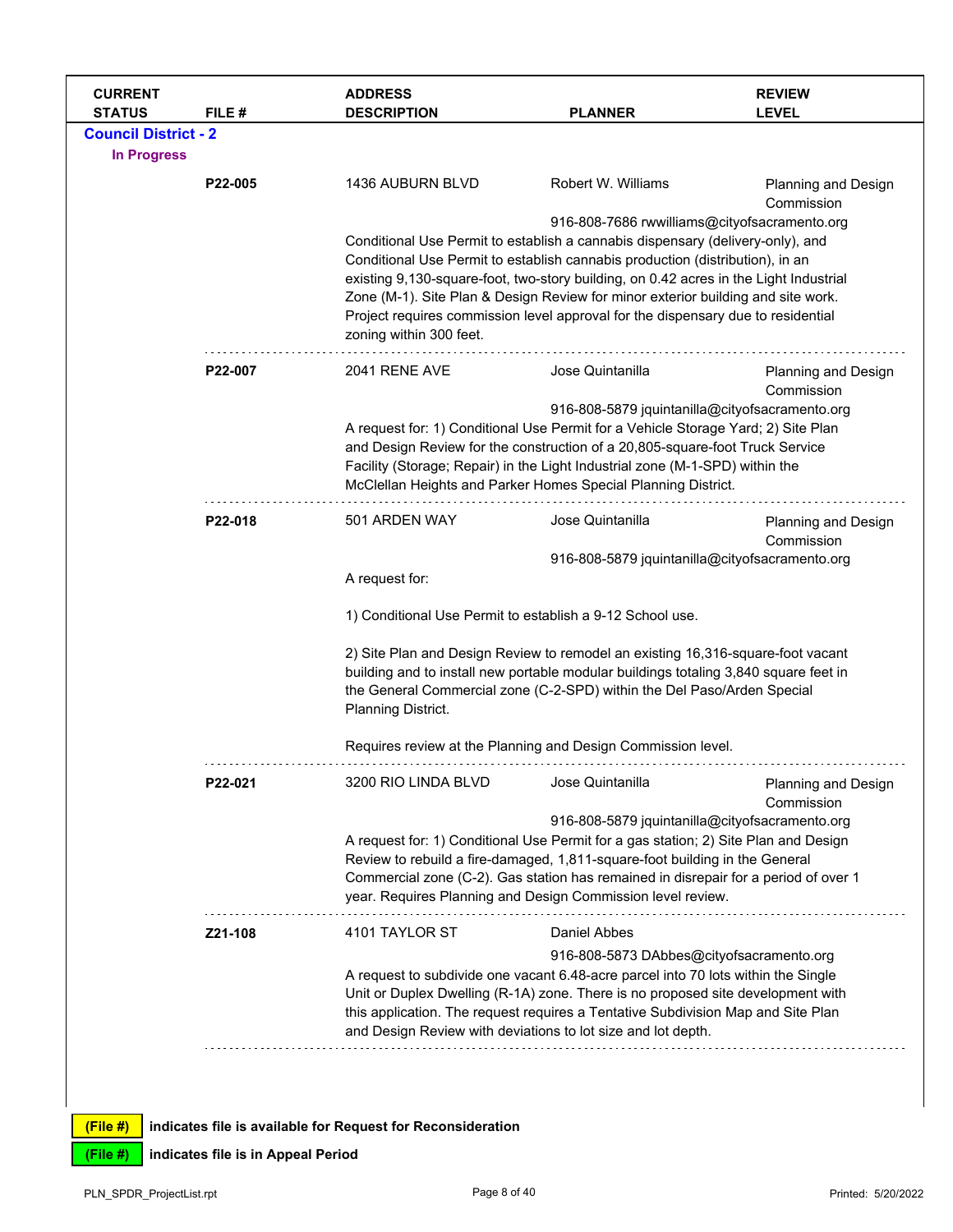| <b>CURRENT</b><br><b>STATUS</b>                   | FILE #                             | <b>ADDRESS</b><br><b>DESCRIPTION</b>                                                                                                                                                                                                                                                                                                                                                                                                                                                                                                                                                                                                                                                                                                                                                              | <b>PLANNER</b>                                                                                                                                                                                                                                                                                                                                                                                                                                                                                                                                                                                                                                                                                                                                                                                                                                                                                                                                                                                                                                                                                                                                                                                                       | <b>REVIEW</b><br><b>LEVEL</b>            |  |
|---------------------------------------------------|------------------------------------|---------------------------------------------------------------------------------------------------------------------------------------------------------------------------------------------------------------------------------------------------------------------------------------------------------------------------------------------------------------------------------------------------------------------------------------------------------------------------------------------------------------------------------------------------------------------------------------------------------------------------------------------------------------------------------------------------------------------------------------------------------------------------------------------------|----------------------------------------------------------------------------------------------------------------------------------------------------------------------------------------------------------------------------------------------------------------------------------------------------------------------------------------------------------------------------------------------------------------------------------------------------------------------------------------------------------------------------------------------------------------------------------------------------------------------------------------------------------------------------------------------------------------------------------------------------------------------------------------------------------------------------------------------------------------------------------------------------------------------------------------------------------------------------------------------------------------------------------------------------------------------------------------------------------------------------------------------------------------------------------------------------------------------|------------------------------------------|--|
| <b>Council District - 2</b><br><b>In Progress</b> |                                    |                                                                                                                                                                                                                                                                                                                                                                                                                                                                                                                                                                                                                                                                                                                                                                                                   |                                                                                                                                                                                                                                                                                                                                                                                                                                                                                                                                                                                                                                                                                                                                                                                                                                                                                                                                                                                                                                                                                                                                                                                                                      |                                          |  |
|                                                   | Z21-115                            | Jose Quintanilla<br>2811 DEL PASO BLVD<br>916-808-5879 jquintanilla@cityofsacramento.org<br>Request for a tentative map and site plan and design review to split one property<br>into two parcels in the Residential Mixed Use (RMX) zone. The property currently<br>has two single-family residences on a single parcel. No new construction proposed<br>at this time.                                                                                                                                                                                                                                                                                                                                                                                                                           |                                                                                                                                                                                                                                                                                                                                                                                                                                                                                                                                                                                                                                                                                                                                                                                                                                                                                                                                                                                                                                                                                                                                                                                                                      |                                          |  |
|                                                   | Z21-129                            | 1601 EXPO PKWY<br>Request for a Conditional Use Permit, Site Plan and Design Review, and a<br>Tentative Map to allow for a reverse flow of the existing fueling facility at Costco in<br>the C-2-LI zone.                                                                                                                                                                                                                                                                                                                                                                                                                                                                                                                                                                                         | Zach Dahla                                                                                                                                                                                                                                                                                                                                                                                                                                                                                                                                                                                                                                                                                                                                                                                                                                                                                                                                                                                                                                                                                                                                                                                                           | 916-808-5584 zdahla@cityofsacramento.org |  |
|                                                   | Z22-003                            | Zach Dahla<br><b>Zoning Administrator</b><br>916-808-5584 zdahla@cityofsacramento.org<br>A request to divide 12 parcels totaling 3.477 acres in the R-1 Zone into 17<br>residential lots, ranging from approximately 0.121 acres to 0.446 acres, and an<br>approximately 0.1-acre lot for flood control. As part of the Tentative Map, the<br>applicant is requesting to create a flag lot and one landlocked parcel that would be<br>served by a private easement. No development is proposed at this time. This<br>request requires approval of a Tentative Map to create the 18 lots with a tentative<br>map design deviation and Site Plan and Design Review for the review of the<br>Tentative Map layout with deviations to parcel depth. This request requires a<br>director-level review. |                                                                                                                                                                                                                                                                                                                                                                                                                                                                                                                                                                                                                                                                                                                                                                                                                                                                                                                                                                                                                                                                                                                                                                                                                      |                                          |  |
|                                                   | Z22-013                            | 150 SILVER EAGLE RD<br>REVIEW ALONGSIDE IR22-050<br>Road.<br>too far into the front setback area.<br>Environmental Site Assessment prepared.                                                                                                                                                                                                                                                                                                                                                                                                                                                                                                                                                                                                                                                      | Zach Dahla<br>916-808-5584 zdahla@cityofsacramento.org<br>A request to divide 3 parcels totaling approximately 3.03 acres in the R-1 Zone into<br>23 lots, including two lots for existing residential homes, one lot for a new private<br>drive, and 20 lots for new single-unit dwellings with optional Accessory Dwelling<br>Units (ADUs) on 12 of the lots (see project file IR22-050). The applicant is<br>concurrently applying for a lot line adjustment for 132, 150, and 156 Silver Eagle<br>This request requires a director-level review of a Tentative Map to create the 23 lots<br>and Site Plan and Design Review for the architectural review of the single-unit<br>dwellings and optional ADUs as well as the review of the Tentative Map layout with<br>deviations to lot size (lots 1, 8, 9, 10, 11, 12, 13, 14), lot width (1, 3-12, 14-20), lot<br>depth (1, 2), interior side yard setback (lots 2 and 13), and front porch projecting<br>Could require an initial study/mitigated negative declaration if it's found the project<br>may have a potentially significant effect on the environment. We'll be asking the<br>applicant to have a bio survey completed and if they've had a Phase 1 |                                          |  |
| <b>Waiting</b>                                    |                                    |                                                                                                                                                                                                                                                                                                                                                                                                                                                                                                                                                                                                                                                                                                                                                                                                   |                                                                                                                                                                                                                                                                                                                                                                                                                                                                                                                                                                                                                                                                                                                                                                                                                                                                                                                                                                                                                                                                                                                                                                                                                      |                                          |  |
| $(File$ #)                                        |                                    | indicates file is available for Request for Reconsideration                                                                                                                                                                                                                                                                                                                                                                                                                                                                                                                                                                                                                                                                                                                                       |                                                                                                                                                                                                                                                                                                                                                                                                                                                                                                                                                                                                                                                                                                                                                                                                                                                                                                                                                                                                                                                                                                                                                                                                                      |                                          |  |
| (File #)                                          | indicates file is in Appeal Period |                                                                                                                                                                                                                                                                                                                                                                                                                                                                                                                                                                                                                                                                                                                                                                                                   |                                                                                                                                                                                                                                                                                                                                                                                                                                                                                                                                                                                                                                                                                                                                                                                                                                                                                                                                                                                                                                                                                                                                                                                                                      |                                          |  |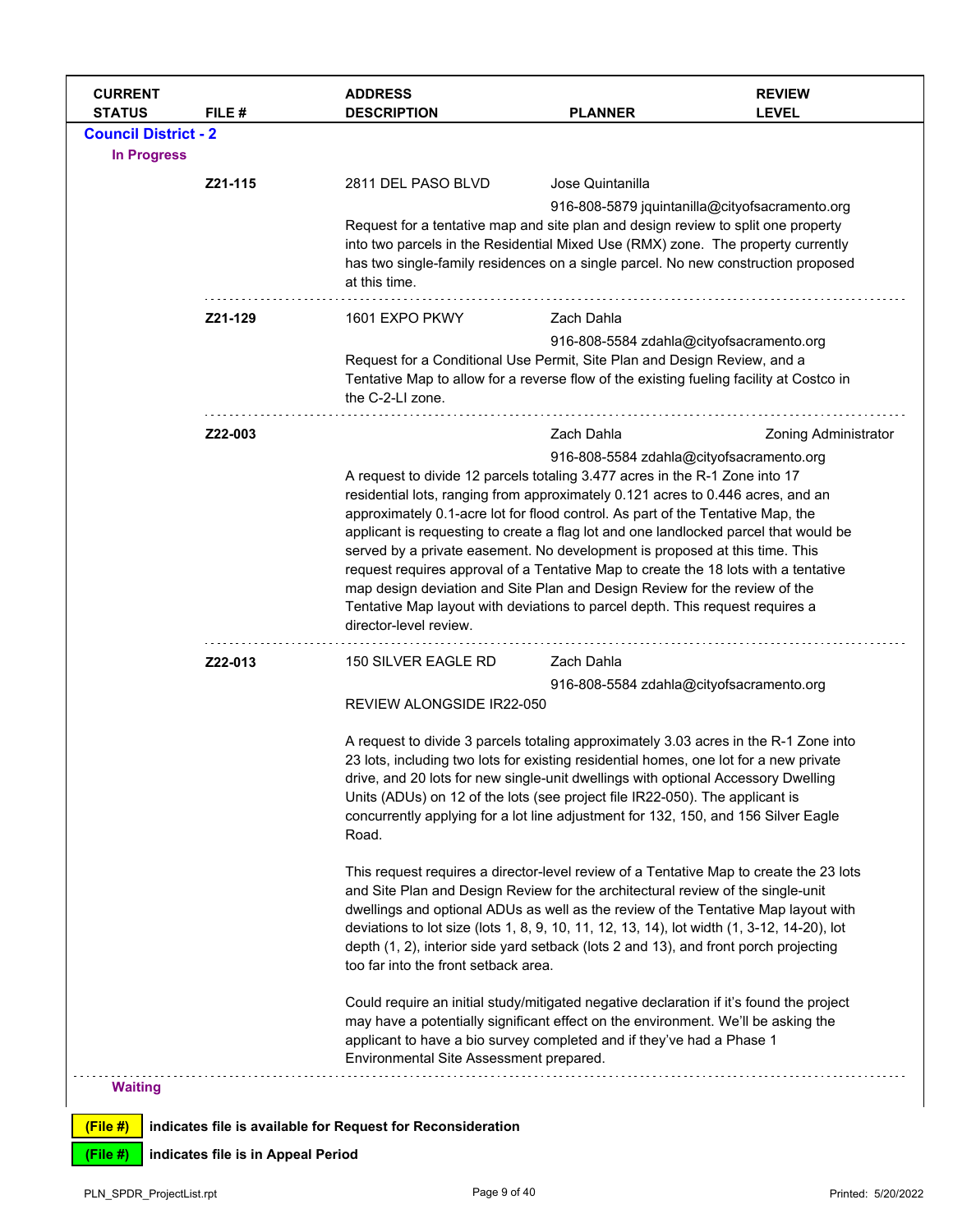| 1595 BELL AVE<br>DR20-029<br>3494 TAYLOR ST<br>DR22-052<br>1536 BELL AVE<br>P20-016 | David Hung<br>A request for the development of a new car wash building, covered vacuum<br>stations, vehicle parking lot, and truck parking lot within four parcels totaling<br>approximately 3.8 acres in the Light Industrial Zone (M-1(S)-R). The subject parcels<br>are proposed to be merged into two parcels; the existing gas station site will be<br>modified to allow for new drive aisle access. The project requires staff level Site<br>Plan and Design Review for the development of new cash wash facility and truck<br>parking lot in the Citywide Design Review District.<br>David Hung<br>Request to construct a new 3,085 square foot single unit dwelling with a 995<br>square foot attached 3 car garage on a vacant 0.27 acre parcel in the R-1-SPD<br>Zone and the Del Paso Nuevo Special Planning District.<br>Jose Quintanilla<br>A request for: 1) the Rezone of approximately 0.34 acres from Single-Family<br>Dwelling (R-1) zone to General Commercial (C-2) zone; 2) Conditional Use Permit<br>for two (2) drive-through restaurants; and 3) Site Plan and Design Review to<br>construct a 3,150-square-foot drive-through restaurant, a 2,670-square-foot | Staff<br>916-808-5530 dhung@cityofsacramento.org<br>Staff<br>916-808-5530 dhung@cityofsacramento.org<br><b>Planning and Design</b><br>Commission<br>916-808-5879 jquintanilla@cityofsacramento.org                                                                                                                                                                                                                                                                                                                                     |
|-------------------------------------------------------------------------------------|----------------------------------------------------------------------------------------------------------------------------------------------------------------------------------------------------------------------------------------------------------------------------------------------------------------------------------------------------------------------------------------------------------------------------------------------------------------------------------------------------------------------------------------------------------------------------------------------------------------------------------------------------------------------------------------------------------------------------------------------------------------------------------------------------------------------------------------------------------------------------------------------------------------------------------------------------------------------------------------------------------------------------------------------------------------------------------------------------------------------------------------------------------------------------------------|----------------------------------------------------------------------------------------------------------------------------------------------------------------------------------------------------------------------------------------------------------------------------------------------------------------------------------------------------------------------------------------------------------------------------------------------------------------------------------------------------------------------------------------|
|                                                                                     |                                                                                                                                                                                                                                                                                                                                                                                                                                                                                                                                                                                                                                                                                                                                                                                                                                                                                                                                                                                                                                                                                                                                                                                        |                                                                                                                                                                                                                                                                                                                                                                                                                                                                                                                                        |
|                                                                                     |                                                                                                                                                                                                                                                                                                                                                                                                                                                                                                                                                                                                                                                                                                                                                                                                                                                                                                                                                                                                                                                                                                                                                                                        |                                                                                                                                                                                                                                                                                                                                                                                                                                                                                                                                        |
|                                                                                     |                                                                                                                                                                                                                                                                                                                                                                                                                                                                                                                                                                                                                                                                                                                                                                                                                                                                                                                                                                                                                                                                                                                                                                                        |                                                                                                                                                                                                                                                                                                                                                                                                                                                                                                                                        |
|                                                                                     |                                                                                                                                                                                                                                                                                                                                                                                                                                                                                                                                                                                                                                                                                                                                                                                                                                                                                                                                                                                                                                                                                                                                                                                        |                                                                                                                                                                                                                                                                                                                                                                                                                                                                                                                                        |
|                                                                                     |                                                                                                                                                                                                                                                                                                                                                                                                                                                                                                                                                                                                                                                                                                                                                                                                                                                                                                                                                                                                                                                                                                                                                                                        |                                                                                                                                                                                                                                                                                                                                                                                                                                                                                                                                        |
|                                                                                     |                                                                                                                                                                                                                                                                                                                                                                                                                                                                                                                                                                                                                                                                                                                                                                                                                                                                                                                                                                                                                                                                                                                                                                                        |                                                                                                                                                                                                                                                                                                                                                                                                                                                                                                                                        |
|                                                                                     | building on three (3) parcels (includes a lot line adjustment from 6 to 3 parcels).<br>This request includes an alley abandonment and demolition of two existing<br>structures (commercial & residential). Requires review at the City Council level.                                                                                                                                                                                                                                                                                                                                                                                                                                                                                                                                                                                                                                                                                                                                                                                                                                                                                                                                  | drive-through restaurant, and a 16,965-square-foot, two-story retail and office                                                                                                                                                                                                                                                                                                                                                                                                                                                        |
| Z21-027<br>1143 BLUMENFELD DR                                                       | Robert W. Williams                                                                                                                                                                                                                                                                                                                                                                                                                                                                                                                                                                                                                                                                                                                                                                                                                                                                                                                                                                                                                                                                                                                                                                     | <b>Zoning Administrator</b>                                                                                                                                                                                                                                                                                                                                                                                                                                                                                                            |
| development.                                                                        | Conditional Use Permit to establish Cannabis Production (including cultivation,<br>distribution, and manufacturing), in both existing and proposed buildings totaling<br>approximately 49,000 square feet, on approximately 2.56 acres in the Light<br>Industrial Zone (M-1). Site Plan and Design Review for two new commercial                                                                                                                                                                                                                                                                                                                                                                                                                                                                                                                                                                                                                                                                                                                                                                                                                                                       | 916-808-7686 rwwilliams@cityofsacramento.org                                                                                                                                                                                                                                                                                                                                                                                                                                                                                           |
|                                                                                     | Sierra Peterson                                                                                                                                                                                                                                                                                                                                                                                                                                                                                                                                                                                                                                                                                                                                                                                                                                                                                                                                                                                                                                                                                                                                                                        | Staff                                                                                                                                                                                                                                                                                                                                                                                                                                                                                                                                  |
|                                                                                     |                                                                                                                                                                                                                                                                                                                                                                                                                                                                                                                                                                                                                                                                                                                                                                                                                                                                                                                                                                                                                                                                                                                                                                                        |                                                                                                                                                                                                                                                                                                                                                                                                                                                                                                                                        |
|                                                                                     | Z21-063                                                                                                                                                                                                                                                                                                                                                                                                                                                                                                                                                                                                                                                                                                                                                                                                                                                                                                                                                                                                                                                                                                                                                                                | buildings totaling approximately 18,000 square feet, and for the associated site<br>133 MOREY AVE<br>A request for the time extensions and site and building modifications to establish a<br>religious facility in the Single-Unit or Duplex Dwelling Zone (R-1A). The project<br>requires Time Extensions to Conditional Use Permit and Site Plan and Design<br>Review for a religious facility, and Site Plan and Design Review for modifications to<br>site and building design within the Strawberry Manor Design Review District. |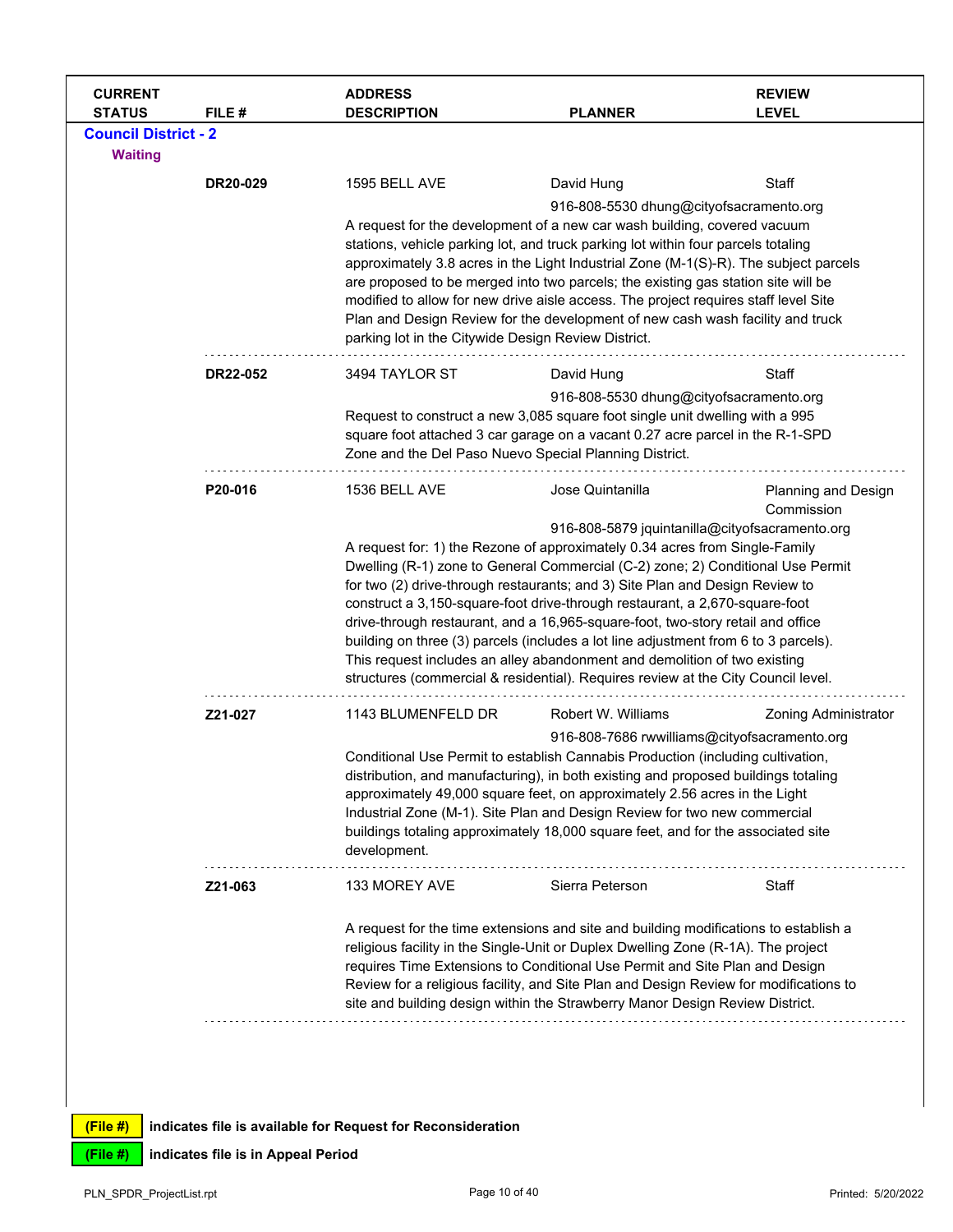| <b>CURRENT</b><br><b>STATUS</b>                   | FILE#                              | <b>ADDRESS</b><br><b>DESCRIPTION</b>                                                                                                                                                                                                                                                                                                                                                                                                                                                                                      | <b>PLANNER</b>                                                                                                                                                                                                                                                                                  | <b>REVIEW</b><br><b>LEVEL</b>     |  |
|---------------------------------------------------|------------------------------------|---------------------------------------------------------------------------------------------------------------------------------------------------------------------------------------------------------------------------------------------------------------------------------------------------------------------------------------------------------------------------------------------------------------------------------------------------------------------------------------------------------------------------|-------------------------------------------------------------------------------------------------------------------------------------------------------------------------------------------------------------------------------------------------------------------------------------------------|-----------------------------------|--|
| <b>Council District - 2</b><br><b>Waiting</b>     |                                    |                                                                                                                                                                                                                                                                                                                                                                                                                                                                                                                           |                                                                                                                                                                                                                                                                                                 |                                   |  |
|                                                   | Z21-127                            | 1844 REYNOLDS WAY                                                                                                                                                                                                                                                                                                                                                                                                                                                                                                         | Robert W. Williams<br>916-808-7686 rwwilliams@cityofsacramento.org                                                                                                                                                                                                                              | <b>Zoning Administrator</b>       |  |
|                                                   |                                    | Conditional Use Permit to establish cannabis production (cultivation) within a<br>proposed building, on approximately 0.51 acres, in the Light Industrial Zone<br>(M-1S-R). Site Plan & Design Review for a proposed 8,400-square-foot two-story<br>building, and associated site development of a vacant lot.                                                                                                                                                                                                            |                                                                                                                                                                                                                                                                                                 |                                   |  |
| <b>Council District - 3</b><br><b>In Progress</b> |                                    |                                                                                                                                                                                                                                                                                                                                                                                                                                                                                                                           |                                                                                                                                                                                                                                                                                                 |                                   |  |
|                                                   | DR22-048                           | 600 GARDEN HWY                                                                                                                                                                                                                                                                                                                                                                                                                                                                                                            | Armando Lopez                                                                                                                                                                                                                                                                                   | Staff                             |  |
|                                                   |                                    | Request for Site Plan and Design Review to convert existing commercial space to<br>6 multi-unit dwelling studio apartments within the General Commercial Zone<br>(C-2-PC-SPD), Northgate Boulevard Special Planning District, and the Parkway<br>Corridor Overlay Zone. Staff Site Plan and Design Review Required.                                                                                                                                                                                                       | 916-808-8239 ALopezJr@cityofsacramento.org                                                                                                                                                                                                                                                      |                                   |  |
|                                                   | DR22-075                           | 3630 LARCHWOOD DR                                                                                                                                                                                                                                                                                                                                                                                                                                                                                                         | David Hung                                                                                                                                                                                                                                                                                      | Staff                             |  |
|                                                   |                                    | 5.06-acre site in the Citywide Design Review District.                                                                                                                                                                                                                                                                                                                                                                                                                                                                    | 916-808-5530 dhung@cityofsacramento.org<br>A request for Site Plan and Design Review for a multi-unit dwelling development<br>consisting of nine detached manufactured homes (6 currently proposed, 3 in the<br>future) on approximately 1.0 acre zoned Multi-Unit Dwelling Zone (R-3) within a |                                   |  |
|                                                   | DR22-089                           | 3773 NORTHGATE BLVD                                                                                                                                                                                                                                                                                                                                                                                                                                                                                                       | DR Intern                                                                                                                                                                                                                                                                                       | Staff                             |  |
|                                                   |                                    | Remodel of existing drive through layout to allow for a two lane entry at an existing<br>McDonalds Drive Thru in the Highway Commercial (HC) Zone. Staff Site Plan and<br>Design Review required.                                                                                                                                                                                                                                                                                                                         | 916-808-5924 drintern@cityofsacramento.org                                                                                                                                                                                                                                                      |                                   |  |
|                                                   | P20-019                            | 3521 TRUXEL RD                                                                                                                                                                                                                                                                                                                                                                                                                                                                                                            | Jose Quintanilla                                                                                                                                                                                                                                                                                | Planning and Design<br>Commission |  |
|                                                   |                                    | A request to construct a 3,941-square-foot Drive-through Restaurant on a 1.03-acre<br>lot in the Shopping Center (SC-PUD) Zone and located in Natomas Marketplace<br>Planned Unit Development (PUD). The project includes the demolition of an<br>existing 6,585-square-foot former restaurant. The project requires a<br>Commission-level Conditional Use Permit for a Drive-through Restaurant and Site<br>Plan and Design Review.                                                                                      | 916-808-5879 jquintanilla@cityofsacramento.org                                                                                                                                                                                                                                                  |                                   |  |
|                                                   | P21-008                            | 920 SAN JUAN RD                                                                                                                                                                                                                                                                                                                                                                                                                                                                                                           | Daniel Abbes                                                                                                                                                                                                                                                                                    | <b>City Council</b>               |  |
|                                                   |                                    | A Request to 1) Rezone two Agriculture (A) zoned parcels to the Multi-Unit<br>Dwelling zone (R-2B) zone; 2) General Plan amendment to designate the site from<br>Suburban Neighborhood Low Density (SNLD) to Suburban Neighborhood Medium<br>Density (SNMD); 3) Tentative Subdivision Map to create 79 residential lots; and 4)<br>Site Plan and Design Review to construct 79 units (both single-unit and<br>duplex-dwellings) on a vacant 9.17-acre parcel, and 5) a Conditional Use Permit for<br>a gated development. | 916-808-5873 DAbbes@cityofsacramento.org                                                                                                                                                                                                                                                        |                                   |  |
| (File#)                                           |                                    | indicates file is available for Request for Reconsideration                                                                                                                                                                                                                                                                                                                                                                                                                                                               |                                                                                                                                                                                                                                                                                                 |                                   |  |
| (File #)                                          | indicates file is in Appeal Period |                                                                                                                                                                                                                                                                                                                                                                                                                                                                                                                           |                                                                                                                                                                                                                                                                                                 |                                   |  |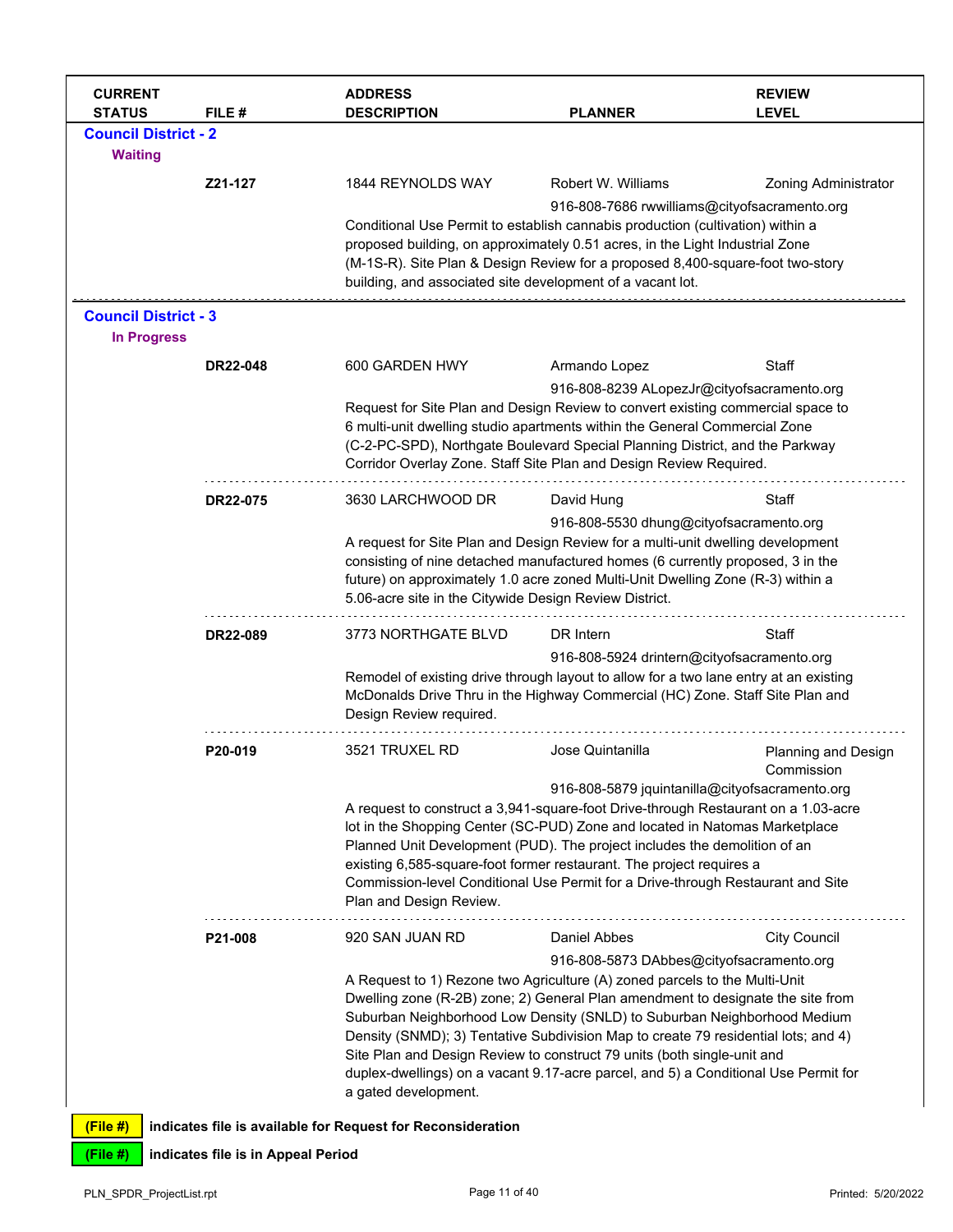| <b>CURRENT</b><br><b>STATUS</b>                   | FILE #                             | <b>ADDRESS</b><br><b>DESCRIPTION</b>                                                                                                                                                                                                                                                                                                                                                                                                                  | <b>PLANNER</b>                                                                                                                                                                                                                                                                                                                                | <b>REVIEW</b><br><b>LEVEL</b>             |  |  |
|---------------------------------------------------|------------------------------------|-------------------------------------------------------------------------------------------------------------------------------------------------------------------------------------------------------------------------------------------------------------------------------------------------------------------------------------------------------------------------------------------------------------------------------------------------------|-----------------------------------------------------------------------------------------------------------------------------------------------------------------------------------------------------------------------------------------------------------------------------------------------------------------------------------------------|-------------------------------------------|--|--|
| <b>Council District - 3</b><br><b>In Progress</b> |                                    |                                                                                                                                                                                                                                                                                                                                                                                                                                                       |                                                                                                                                                                                                                                                                                                                                               |                                           |  |  |
|                                                   | P22-003                            | 2391 NORTHVIEW DR                                                                                                                                                                                                                                                                                                                                                                                                                                     | Jose Quintanilla                                                                                                                                                                                                                                                                                                                              | <b>Planning Director</b>                  |  |  |
|                                                   |                                    | 916-808-5879 jquintanilla@cityofsacramento.org<br>Request to rezone a vacant 0.64 acre parcel in the Single Unit or Duplex Dwelling<br>(R-1A) Zone to Multi Unit Dwelling (R-3) Zone and construct a 25,894 square foot<br>multi unit development consisting of 19 units.                                                                                                                                                                             |                                                                                                                                                                                                                                                                                                                                               |                                           |  |  |
|                                                   | P22-012                            | 0 GATEWAY OAKS DR                                                                                                                                                                                                                                                                                                                                                                                                                                     | Jose Quintanilla                                                                                                                                                                                                                                                                                                                              | Planning and Design<br>Commission         |  |  |
|                                                   |                                    | 916-808-5879 jquintanilla@cityofsacramento.org<br>A request for: 1) Conditional Use Permit for off-premise alcohol sales; 2)<br>Conditional Use Permit for tobacco sales; and 3) Site Plan and Design Review for<br>the construction of 3 new commercial buildings on 3 vacant parcels (2.97 acres<br>total) in the Shopping Center zone (SC-PUD) within the Metropolitan Center PUD.<br>Requires review at the Planning and Design Commission level. |                                                                                                                                                                                                                                                                                                                                               |                                           |  |  |
|                                                   |                                    | Note: This project proposes to relocate the existing deemed Conditional Use<br>Permits for alcohol (License 463761) and tobacco sales (License 08-007187) within<br>the same retail center at 2550 W El Camino Ave, #1 (A1 Mart).                                                                                                                                                                                                                     |                                                                                                                                                                                                                                                                                                                                               |                                           |  |  |
|                                                   | P22-019                            | 3881 E COMMERCE WAY                                                                                                                                                                                                                                                                                                                                                                                                                                   | <b>Garrett Norman</b>                                                                                                                                                                                                                                                                                                                         | Planning and Design<br>Commission         |  |  |
|                                                   |                                    | 916-808-7934 gnorman@cityofsacramento.org<br>A request for: 1) Conditional Use Permit for a Retail Store over 60,000 square feet;<br>2) Site Plan and Design Review for the construction of a 160,526-square-foot retail<br>store in the Shopping Center zone (SC-PUD) within the Natomas Crossing Area 3<br>Planned Unit Development.                                                                                                                |                                                                                                                                                                                                                                                                                                                                               |                                           |  |  |
|                                                   |                                    | Requires Planning and Design Commission approval.                                                                                                                                                                                                                                                                                                                                                                                                     |                                                                                                                                                                                                                                                                                                                                               |                                           |  |  |
|                                                   | Z22-024                            | 3611 TRUXEL RD                                                                                                                                                                                                                                                                                                                                                                                                                                        | <b>Kevin Valente</b>                                                                                                                                                                                                                                                                                                                          | 916-372-6100 KValente@raneymanagement.com |  |  |
|                                                   |                                    |                                                                                                                                                                                                                                                                                                                                                                                                                                                       | Applicant is proposing to expand the Tool Rental section of Home Depot by adding<br>a 2,240 SF and a1,030 SF fenced enclosure. In addition, they are designating 10<br>stalls for Equipment Rental drop-off and pick-up and 8 stalls for Truck Rental. The<br>rental trucks are only for the transport of merchandise purchased at the store. |                                           |  |  |
|                                                   |                                    | Requires a CUP minor mod and SPDR for the expansion.                                                                                                                                                                                                                                                                                                                                                                                                  |                                                                                                                                                                                                                                                                                                                                               |                                           |  |  |
| <b>Council District - 4</b><br><b>In Progress</b> |                                    |                                                                                                                                                                                                                                                                                                                                                                                                                                                       |                                                                                                                                                                                                                                                                                                                                               |                                           |  |  |
|                                                   | DR19-366                           | 4462 H ST                                                                                                                                                                                                                                                                                                                                                                                                                                             | Daniel Abbes                                                                                                                                                                                                                                                                                                                                  | Staff                                     |  |  |
|                                                   |                                    | garage in the single unit dwelling (R-1) zone.                                                                                                                                                                                                                                                                                                                                                                                                        | 916-808-5873 DAbbes@cityofsacramento.org<br>Request to demo a 700 square foot SFR and detached garage with a new two story<br>2240 square foot SFR and a 840 square foot accessory dwelling unit with attached                                                                                                                                |                                           |  |  |
|                                                   |                                    |                                                                                                                                                                                                                                                                                                                                                                                                                                                       |                                                                                                                                                                                                                                                                                                                                               |                                           |  |  |
| (File#)                                           |                                    | indicates file is available for Request for Reconsideration                                                                                                                                                                                                                                                                                                                                                                                           |                                                                                                                                                                                                                                                                                                                                               |                                           |  |  |
| (File #)                                          | indicates file is in Appeal Period |                                                                                                                                                                                                                                                                                                                                                                                                                                                       |                                                                                                                                                                                                                                                                                                                                               |                                           |  |  |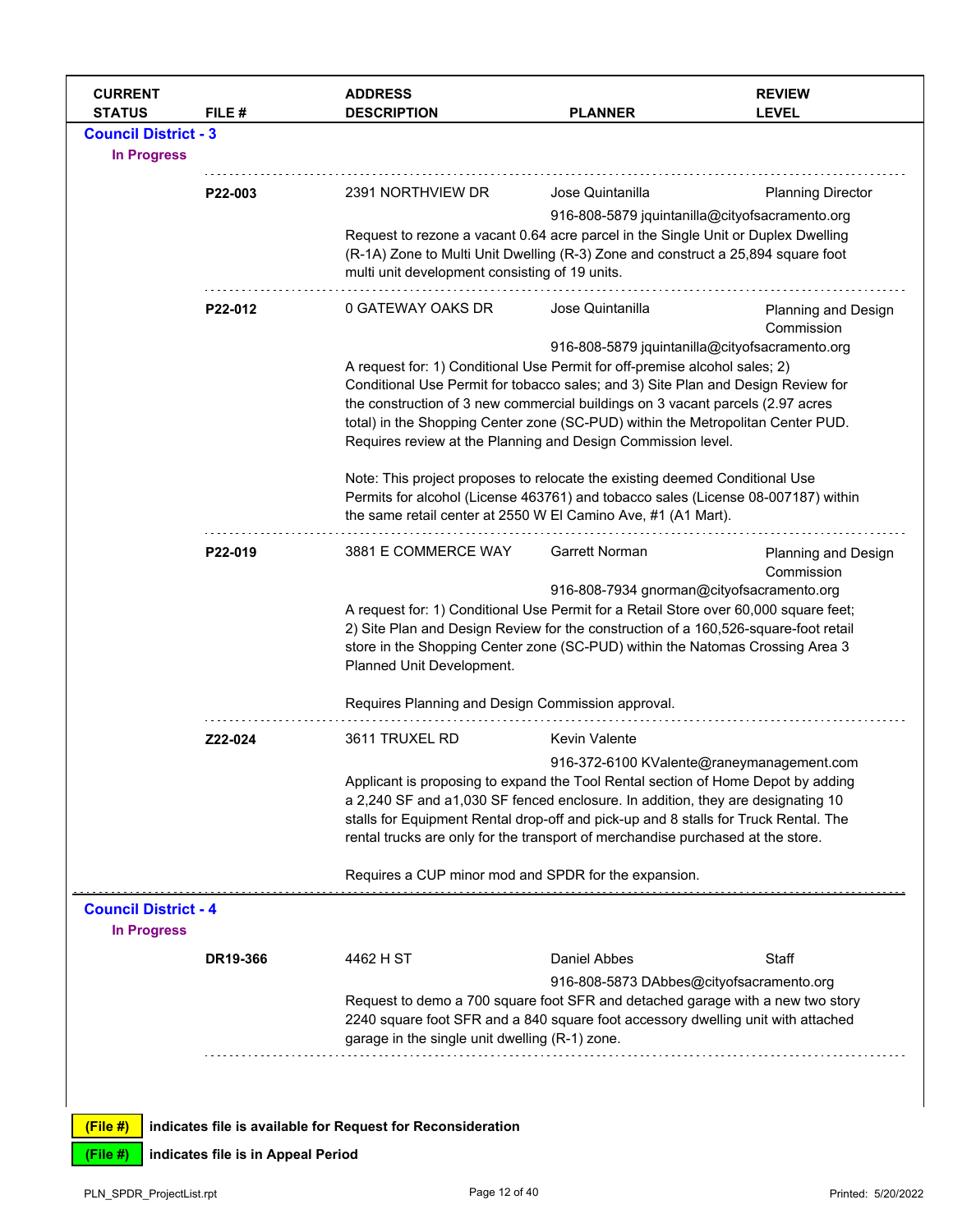| <b>CURRENT</b><br><b>STATUS</b> | FILE#    | <b>ADDRESS</b><br><b>DESCRIPTION</b>                                                                                                                                    | <b>PLANNER</b>                                                                                                                                                                  | <b>REVIEW</b><br><b>LEVEL</b> |  |  |
|---------------------------------|----------|-------------------------------------------------------------------------------------------------------------------------------------------------------------------------|---------------------------------------------------------------------------------------------------------------------------------------------------------------------------------|-------------------------------|--|--|
| <b>Council District - 4</b>     |          |                                                                                                                                                                         |                                                                                                                                                                                 |                               |  |  |
| <b>In Progress</b>              |          |                                                                                                                                                                         |                                                                                                                                                                                 |                               |  |  |
|                                 | DR21-138 | 601 DOS RIOS ST                                                                                                                                                         | Danny Abbes                                                                                                                                                                     | Staff                         |  |  |
|                                 |          |                                                                                                                                                                         | dabbes@cityofsacramento.org                                                                                                                                                     |                               |  |  |
|                                 |          |                                                                                                                                                                         | Request to construct a 43,154 square foot mixed-use development that includes                                                                                                   |                               |  |  |
|                                 |          |                                                                                                                                                                         | commercial condominiums, live/work units, and clubhouse on a 2.09-acre project<br>site within the Heavy Commercial (C-4-SPD) zone and River District Special                    |                               |  |  |
|                                 |          |                                                                                                                                                                         | Planning District (SPD). This request requires commission-level review of a                                                                                                     |                               |  |  |
|                                 |          |                                                                                                                                                                         | tentative map for condominium ownership, a conditional use permit for storage, and                                                                                              |                               |  |  |
|                                 |          |                                                                                                                                                                         | site plan and design review of the tentative map and site improvements.                                                                                                         |                               |  |  |
|                                 | DR21-154 | 1201 R ST                                                                                                                                                               | David Hung                                                                                                                                                                      | Design Director               |  |  |
|                                 |          |                                                                                                                                                                         | 916-808-5530 dhung@cityofsacramento.org                                                                                                                                         |                               |  |  |
|                                 |          | A request for the exterior modifications to an existing restaurant building and the<br>addition of shipping containers at the front and rear of the site for restrooms, |                                                                                                                                                                                 |                               |  |  |
|                                 |          |                                                                                                                                                                         | gathering spaces, and decorative elements within three parcels totaling                                                                                                         |                               |  |  |
|                                 |          |                                                                                                                                                                         | approximately 0.27 acres in the Residential Mixed Use Zone (RMX-SPD) within the                                                                                                 |                               |  |  |
|                                 |          |                                                                                                                                                                         | Central City Special Planning District. The project requires Director level Site Plan                                                                                           |                               |  |  |
|                                 |          | and Design Review with front yard and rear yard setback deviations for exterior<br>building modifications and addition at an existing commercial development in the     |                                                                                                                                                                                 |                               |  |  |
|                                 |          | Central City Neighborhood Design Review District.                                                                                                                       |                                                                                                                                                                                 |                               |  |  |
|                                 | DR21-237 | 1617 J ST                                                                                                                                                               | Armando Lopez                                                                                                                                                                   | Design Director               |  |  |
|                                 |          |                                                                                                                                                                         | 916-808-8239 ALopezJr@cityofsacramento.org                                                                                                                                      |                               |  |  |
|                                 |          |                                                                                                                                                                         | Site Plan and Design Review for a 7-story plus basement mixed-use building,                                                                                                     |                               |  |  |
|                                 |          |                                                                                                                                                                         | located on a 1/2-block site in the C-2-SPD zone within the Central Core Design<br>Review District. Retail at Level 1, with parking above and below. 347,063 square              |                               |  |  |
|                                 |          |                                                                                                                                                                         | feet with 39,904 square feet allocated to retail use and 200 apartment units at                                                                                                 |                               |  |  |
|                                 |          | Levels 3-7. Removal of City Tree proposed.                                                                                                                              |                                                                                                                                                                                 |                               |  |  |
|                                 | DR21-251 |                                                                                                                                                                         | Karlo Felix                                                                                                                                                                     | Staff                         |  |  |
|                                 |          |                                                                                                                                                                         | 916-808-7183 kfelix@cityofsacramento.org                                                                                                                                        |                               |  |  |
|                                 |          |                                                                                                                                                                         | Site Plan and Design Review to construct three (3) buildings on a 3.4-acre parcel in<br>the Railyards for retail and 432 residential units. The single-story Retail Pavilion is |                               |  |  |
|                                 |          |                                                                                                                                                                         | 3,054+/- square feet of retail; the 5-story West Building is 144,800 +/- square feet                                                                                            |                               |  |  |
|                                 |          |                                                                                                                                                                         | of residential; and the 7-story East Building is 376,469+/- square feet of residential.                                                                                         |                               |  |  |
|                                 | DR22-022 | 616 37TH ST                                                                                                                                                             | DR Intern                                                                                                                                                                       | Staff                         |  |  |
|                                 |          |                                                                                                                                                                         | 916-808-5924 drintern@cityofsacramento.org                                                                                                                                      |                               |  |  |
|                                 |          |                                                                                                                                                                         | Applicant is proposing to demolish an existing SFR in order to construct a new                                                                                                  |                               |  |  |
|                                 |          | 2,800 sf SFR                                                                                                                                                            |                                                                                                                                                                                 |                               |  |  |
|                                 |          | Proposed lot coverage: 39.91%                                                                                                                                           |                                                                                                                                                                                 |                               |  |  |
|                                 | DR22-027 | 1300 U ST                                                                                                                                                               | DR Intern                                                                                                                                                                       | Staff                         |  |  |
|                                 |          |                                                                                                                                                                         | 916-808-5924 drintern@cityofsacramento.org                                                                                                                                      |                               |  |  |
|                                 |          | Site Plan and Design Review of site improvements to an existing 25,000 square<br>foot office building proposed for California Highway Patrol occupancy use.             |                                                                                                                                                                                 |                               |  |  |
|                                 |          |                                                                                                                                                                         |                                                                                                                                                                                 |                               |  |  |
|                                 |          |                                                                                                                                                                         |                                                                                                                                                                                 |                               |  |  |
| $(Fila$ #)                      |          | I indicates file is available for Request for Reconsideration                                                                                                           |                                                                                                                                                                                 |                               |  |  |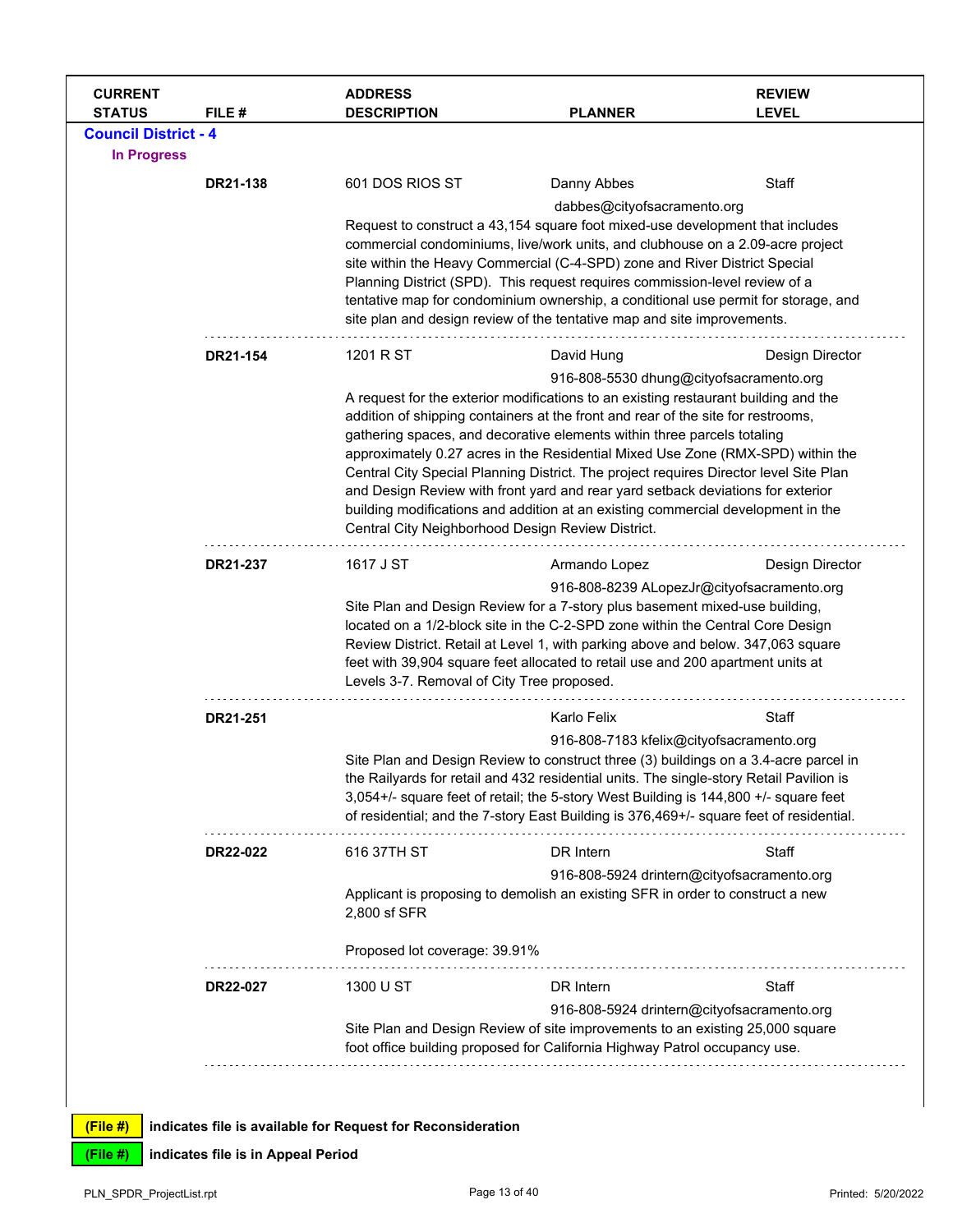| <b>CURRENT</b><br><b>STATUS</b>                   | FILE#    | <b>ADDRESS</b><br><b>DESCRIPTION</b>              | <b>PLANNER</b>                                                                                                                                                                                                                                                                                                                                                                                                                                                                                                                     | <b>REVIEW</b><br><b>LEVEL</b> |  |
|---------------------------------------------------|----------|---------------------------------------------------|------------------------------------------------------------------------------------------------------------------------------------------------------------------------------------------------------------------------------------------------------------------------------------------------------------------------------------------------------------------------------------------------------------------------------------------------------------------------------------------------------------------------------------|-------------------------------|--|
| <b>Council District - 4</b><br><b>In Progress</b> |          |                                                   |                                                                                                                                                                                                                                                                                                                                                                                                                                                                                                                                    |                               |  |
|                                                   | DR22-028 | 1800 24TH ST                                      | Armando Lopez                                                                                                                                                                                                                                                                                                                                                                                                                                                                                                                      | Staff                         |  |
|                                                   |          | City R Street Corridor Special Planning District. | 916-808-8239 ALopezJr@cityofsacramento.org<br>A request for Site Plan and Design Review to demolish an existing 25,371 square<br>foot industrial warehouse and construct a new 42,700 square foot theater building<br>at a 0.59 acre site located in the General Commercial (C-2-SPD) Zone and Central                                                                                                                                                                                                                             |                               |  |
|                                                   | DR22-035 | 3000 L ST                                         | Kevin Valente                                                                                                                                                                                                                                                                                                                                                                                                                                                                                                                      | Staff                         |  |
|                                                   |          | a new 133 room hotel.                             | (916)372-6100 kvalente@raneymanagment.com<br>Applicant is applying to demolish the existing building at 3000 L St. and construct                                                                                                                                                                                                                                                                                                                                                                                                   |                               |  |
|                                                   | DR22-041 | 2131 16TH ST                                      | Armando Lopez                                                                                                                                                                                                                                                                                                                                                                                                                                                                                                                      | Design Director               |  |
|                                                   |          |                                                   | 916-808-8239 ALopezJr@cityofsacramento.org<br>Site Plan and Design Review to construct a five-story, 57,950 square foot,<br>mixed-use building with 60 multi-unit dwellings and 4,634 square feet of<br>commercial space within the General Commercial (C-2-SPD) zone and the Central<br>City Special Planning District (SPD). This request requires director-level review of<br>Site Plan and Design Review for the building and site improvements with deviations<br>to transitional height and multi-unit open space standards. |                               |  |
|                                                   | DR22-044 | 423 28TH ST                                       | <b>Henry Feuss</b>                                                                                                                                                                                                                                                                                                                                                                                                                                                                                                                 | Staff                         |  |
|                                                   |          | dwelling. Site Plan and Design Review Required.   | 916-808-5880 HFeuss@cityofsacramento.org<br>(Case #21-050390) Request to replace/rebuild 3 stairways of an existing multi unit                                                                                                                                                                                                                                                                                                                                                                                                     |                               |  |
|                                                   | DR22-045 | 1416 S ST                                         | <b>Kevin Valente</b>                                                                                                                                                                                                                                                                                                                                                                                                                                                                                                               | Staff                         |  |
|                                                   |          | and power to an existing rolling gate.            | kvalente@raneymanagment.com<br>Applicant is proposing repairs to existing chain link fence, new LED pole heads,                                                                                                                                                                                                                                                                                                                                                                                                                    |                               |  |
|                                                   | DR22-049 | 1028 2ND ST                                       | <b>Henry Feuss</b>                                                                                                                                                                                                                                                                                                                                                                                                                                                                                                                 | Staff                         |  |
|                                                   |          | #20-025446.                                       | 916-808-5880 HFeuss@cityofsacramento.org<br>REVIEW BY PRESERVATION BUT DR FILE: Tenant Improvement, occupancy<br>from 49 to 207, replace of lights to LED Chandeliers, new door to office, change or<br>veranda to balcony for seating area. Work without a permit Code Case                                                                                                                                                                                                                                                       |                               |  |
|                                                   |          |                                                   |                                                                                                                                                                                                                                                                                                                                                                                                                                                                                                                                    |                               |  |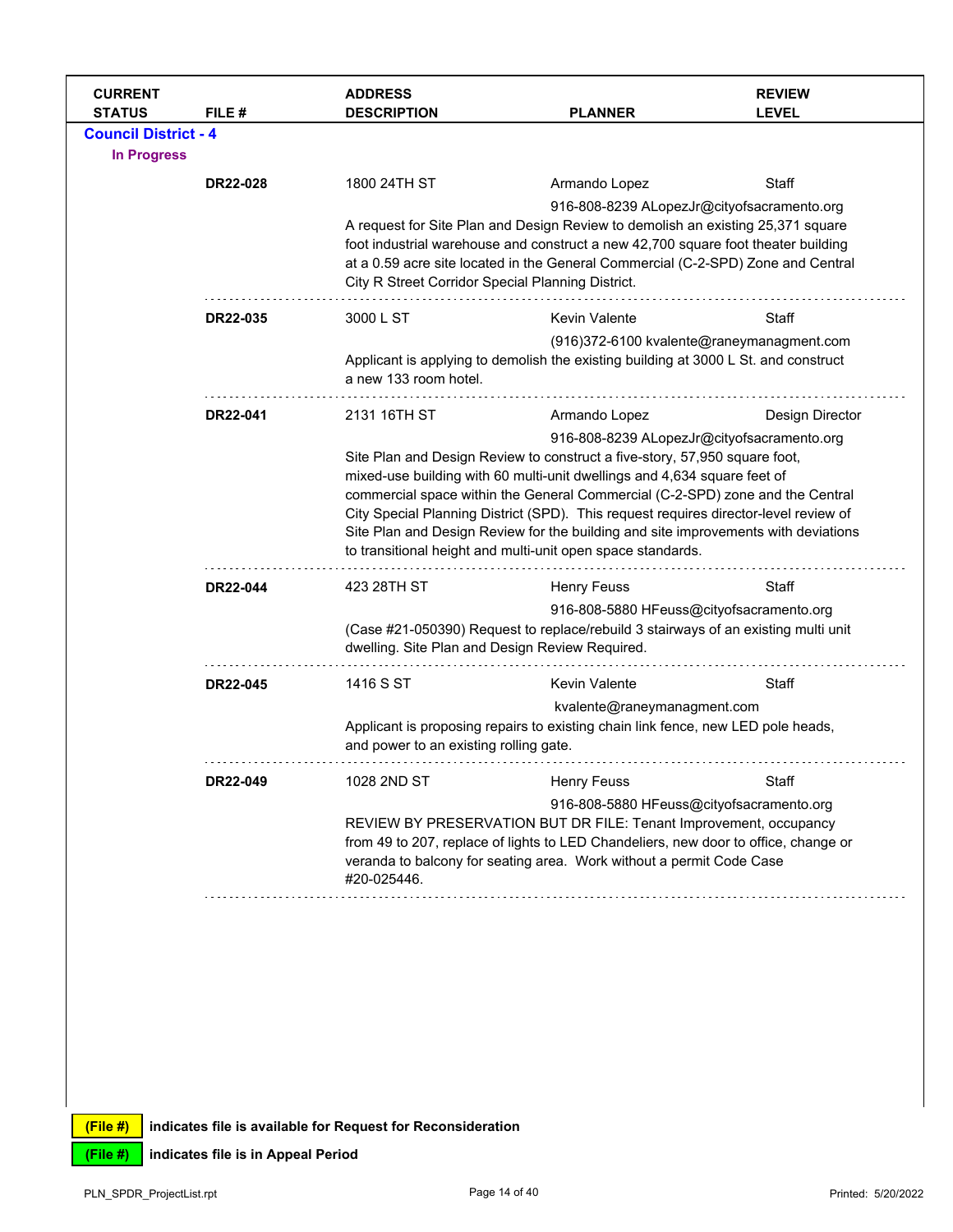| <b>CURRENT</b><br><b>STATUS</b> | FILE#           | <b>ADDRESS</b><br><b>DESCRIPTION</b>                                                                                                                                                                                                                                                                                                                                                                                                                                               | <b>PLANNER</b>                                                                                                                                                                                                                                                                                                                                                                                                                                                                                                                               | <b>REVIEW</b><br><b>LEVEL</b> |  |  |
|---------------------------------|-----------------|------------------------------------------------------------------------------------------------------------------------------------------------------------------------------------------------------------------------------------------------------------------------------------------------------------------------------------------------------------------------------------------------------------------------------------------------------------------------------------|----------------------------------------------------------------------------------------------------------------------------------------------------------------------------------------------------------------------------------------------------------------------------------------------------------------------------------------------------------------------------------------------------------------------------------------------------------------------------------------------------------------------------------------------|-------------------------------|--|--|
| <b>Council District - 4</b>     |                 |                                                                                                                                                                                                                                                                                                                                                                                                                                                                                    |                                                                                                                                                                                                                                                                                                                                                                                                                                                                                                                                              |                               |  |  |
| <b>In Progress</b>              |                 |                                                                                                                                                                                                                                                                                                                                                                                                                                                                                    |                                                                                                                                                                                                                                                                                                                                                                                                                                                                                                                                              |                               |  |  |
|                                 | DR22-057        | 2031 K ST                                                                                                                                                                                                                                                                                                                                                                                                                                                                          | Armando Lopez                                                                                                                                                                                                                                                                                                                                                                                                                                                                                                                                | Staff                         |  |  |
|                                 |                 | 916-808-8239 ALopezJr@cityofsacramento.org<br>Site Plan and Design Review to demolish the existing building at 2031 K Street and<br>construct mixed use development with 296 dwelling units across 3 parcels (2031 K)<br>St, 2025 K St, and 2015 K St.) within the General Commercial (C-2-SPD) zone and<br>the Central City Special Planning District (SPD). Requires review at the Director<br>Level for deviations to height and floor area ratio. Demolition requires historic |                                                                                                                                                                                                                                                                                                                                                                                                                                                                                                                                              |                               |  |  |
|                                 |                 | evaluation.<br>At the time of submittal, this application exceeds FAR. Staff have authorized the<br>submittal of this application prior to the adoption of the new General Plan update<br>that may allow this proposal to comply with FAR.                                                                                                                                                                                                                                         |                                                                                                                                                                                                                                                                                                                                                                                                                                                                                                                                              |                               |  |  |
|                                 |                 |                                                                                                                                                                                                                                                                                                                                                                                                                                                                                    |                                                                                                                                                                                                                                                                                                                                                                                                                                                                                                                                              |                               |  |  |
|                                 |                 |                                                                                                                                                                                                                                                                                                                                                                                                                                                                                    | 2025 K St. is under different ownership than the other two lots; second Letter of<br>Agency included in the application.                                                                                                                                                                                                                                                                                                                                                                                                                     |                               |  |  |
|                                 | DR22-060        | 201 N ST                                                                                                                                                                                                                                                                                                                                                                                                                                                                           | Zach Dahla                                                                                                                                                                                                                                                                                                                                                                                                                                                                                                                                   | Design Director               |  |  |
|                                 |                 |                                                                                                                                                                                                                                                                                                                                                                                                                                                                                    | 916-808-5584 zdahla@cityofsacramento.org<br>Request for a 32-story, 587,685 square foot, mixed-use development with 248<br>dwelling units and 90,548 square feet of commercial on a 2.58-acre site within the<br>Central Business District (C-3-SPD) zone and the Central City Special Planning<br>District (SPD). This request requires director-level review of Site Plan and Design<br>Review of the proposed buildings and site improvements and a Tree Permit to<br>remove private protected trees and city trees.                      |                               |  |  |
|                                 | DR22-068        | 1908 H ST                                                                                                                                                                                                                                                                                                                                                                                                                                                                          | David Hung                                                                                                                                                                                                                                                                                                                                                                                                                                                                                                                                   | Staff                         |  |  |
|                                 |                 |                                                                                                                                                                                                                                                                                                                                                                                                                                                                                    | 916-808-5530 dhung@cityofsacramento.org<br>Request to construct a multi-unit building consisting of three dwelling units and two<br>attached accessory dwelling units (ADU) within an approximately 0.15-acre parcel<br>with an existing duplex dwelling in the Multi-Unit Dwelling Zone (R-3A-SPD) within<br>the Central City Special Planning District. (Also see IR22-125 for review of ADUs.)<br>Project requires staff level Site plan and Design Review for new multi-unit building<br>within the Central City Design Review District. |                               |  |  |
|                                 | DR22-069        | 572 38TH ST                                                                                                                                                                                                                                                                                                                                                                                                                                                                        | <b>Kevin Valente</b>                                                                                                                                                                                                                                                                                                                                                                                                                                                                                                                         | Staff                         |  |  |
|                                 |                 |                                                                                                                                                                                                                                                                                                                                                                                                                                                                                    | 916-372-6100 KValente@raneymanagement.com<br>Request to construct a 112 covered front porch at an existing 1,127 SF dwelling in<br>the single-unit dwelling R-1 zone. Staff site plan and design review required.                                                                                                                                                                                                                                                                                                                            |                               |  |  |
|                                 | <b>DR22-084</b> | 1330 H ST                                                                                                                                                                                                                                                                                                                                                                                                                                                                          | Armando Lopez                                                                                                                                                                                                                                                                                                                                                                                                                                                                                                                                | Staff                         |  |  |
|                                 |                 |                                                                                                                                                                                                                                                                                                                                                                                                                                                                                    | 916-808-8239 ALopezJr@cityofsacramento.org<br>Request for Site Plan and Design Review to install approximately 150 linear feet of<br>fencing on a 0.22 acre commercial lot in the General Commercial Zone (C-2-SPD)<br>within the Central City Special Planning District.                                                                                                                                                                                                                                                                    |                               |  |  |
|                                 |                 |                                                                                                                                                                                                                                                                                                                                                                                                                                                                                    |                                                                                                                                                                                                                                                                                                                                                                                                                                                                                                                                              |                               |  |  |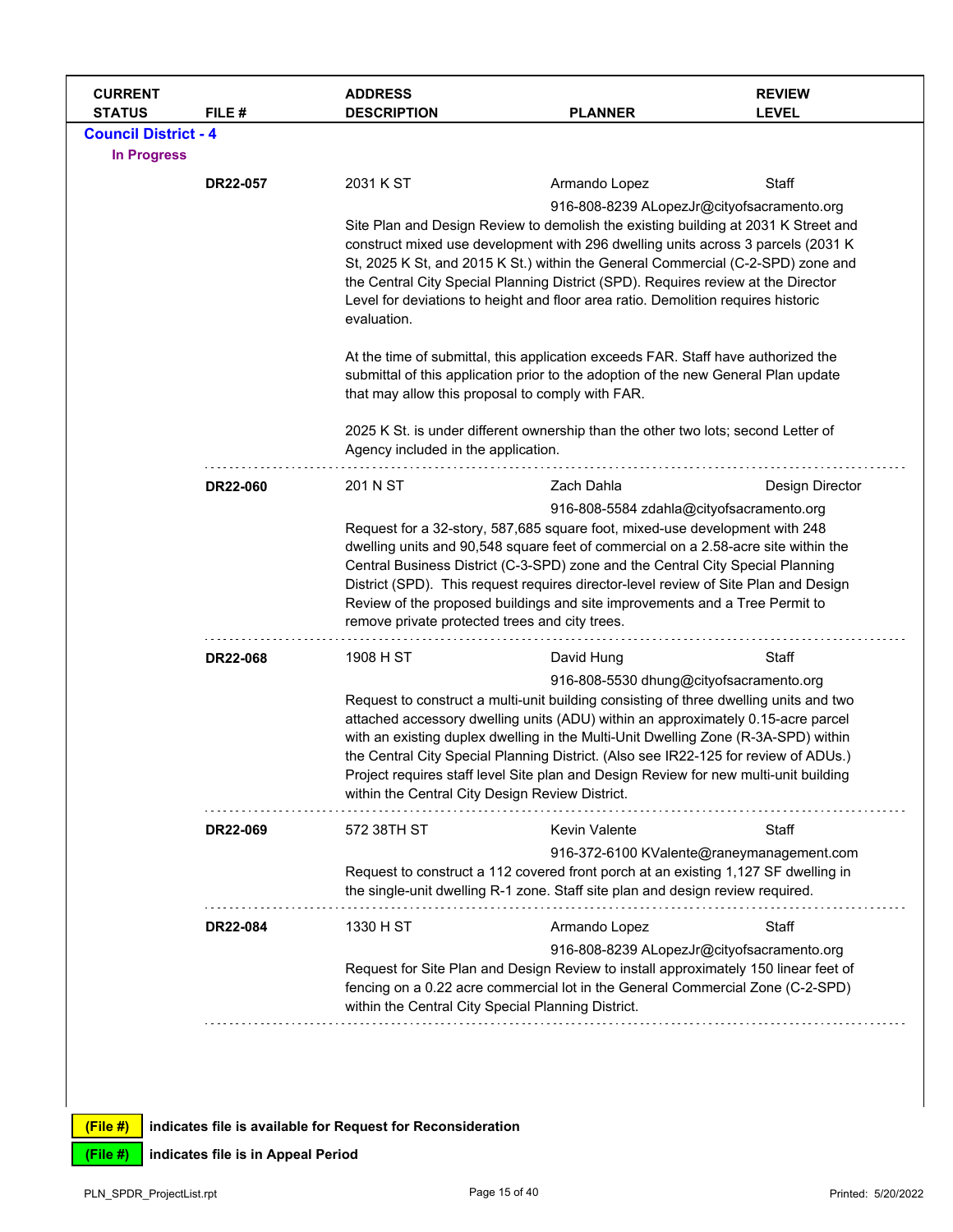| <b>CURRENT</b>                               |                 | <b>ADDRESS</b>                                                                        |                                                                                                                                                                                                                                                                                                                                                                                                                            | <b>REVIEW</b>                             |  |  |
|----------------------------------------------|-----------------|---------------------------------------------------------------------------------------|----------------------------------------------------------------------------------------------------------------------------------------------------------------------------------------------------------------------------------------------------------------------------------------------------------------------------------------------------------------------------------------------------------------------------|-------------------------------------------|--|--|
| <b>STATUS</b><br><b>Council District - 4</b> | FILE #          | <b>DESCRIPTION</b>                                                                    | <b>PLANNER</b>                                                                                                                                                                                                                                                                                                                                                                                                             | <b>LEVEL</b>                              |  |  |
| <b>In Progress</b>                           |                 |                                                                                       |                                                                                                                                                                                                                                                                                                                                                                                                                            |                                           |  |  |
|                                              | <b>DR22-085</b> | 5276 I ST                                                                             | DR Intern                                                                                                                                                                                                                                                                                                                                                                                                                  | Design Director                           |  |  |
|                                              |                 |                                                                                       | 916-808-5924 drintern@cityofsacramento.org                                                                                                                                                                                                                                                                                                                                                                                 |                                           |  |  |
|                                              |                 | bath and walk in closet per plans.<br>Remodel of hall bathroom and hallway per plans. | Interior remodel of primary bedroom including addition to create new office, master                                                                                                                                                                                                                                                                                                                                        |                                           |  |  |
|                                              | DR22-092        | 2025 16TH ST                                                                          | <b>Kevin Valente</b>                                                                                                                                                                                                                                                                                                                                                                                                       | Staff                                     |  |  |
|                                              |                 |                                                                                       |                                                                                                                                                                                                                                                                                                                                                                                                                            | (916)372-6100 kvalente@raneymanagment.com |  |  |
|                                              |                 |                                                                                       | Existing quonset huts metal arch building used as a motor vehicle repair garage<br>will be converted into a new restaurant in the C-2-SPD zone.                                                                                                                                                                                                                                                                            |                                           |  |  |
|                                              |                 | new layout.                                                                           | Including demolition and construction of partitions and doors, new ceiling grid and<br>tile, new light fixtures, HVAC grilles, new outlets, and new finishes. The existing<br>mechanical, plumbing, and electrical are modified as needed to accommodate the                                                                                                                                                               |                                           |  |  |
|                                              | DR22-100        | 700 42ND ST                                                                           |                                                                                                                                                                                                                                                                                                                                                                                                                            | Staff                                     |  |  |
|                                              |                 | New detached garage with ADU above                                                    | Review with IR22-205. Existing single family dwelling with 100 square foot addition.                                                                                                                                                                                                                                                                                                                                       |                                           |  |  |
|                                              | P19-023         | 6201 S ST                                                                             | Zach Dahla                                                                                                                                                                                                                                                                                                                                                                                                                 | Planning and Design<br>Commission         |  |  |
|                                              |                 |                                                                                       | 916-808-5584 zdahla@cityofsacramento.org                                                                                                                                                                                                                                                                                                                                                                                   |                                           |  |  |
|                                              |                 |                                                                                       | Review of SMUD headquarters campus master plan which includes the                                                                                                                                                                                                                                                                                                                                                          |                                           |  |  |
|                                              |                 |                                                                                       | consolidation of corporate and customer-facing uses on the south-side of the                                                                                                                                                                                                                                                                                                                                               |                                           |  |  |
|                                              |                 |                                                                                       | campus and utility-support uses on the north-side of the campus. This request                                                                                                                                                                                                                                                                                                                                              |                                           |  |  |
|                                              |                 |                                                                                       | requires Planning and Design Commission approval of a Conditional Use Permit for<br>additional office square footage and a telecommunication facility, and Site Plan and<br>Design Review of the master plan and telecommunication facility.                                                                                                                                                                               |                                           |  |  |
|                                              | P21-023         | 601 DOS RIOS ST                                                                       | Daniel Abbes                                                                                                                                                                                                                                                                                                                                                                                                               | Planning and Design<br>Commission         |  |  |
|                                              |                 |                                                                                       | 916-808-5873 DAbbes@cityofsacramento.org                                                                                                                                                                                                                                                                                                                                                                                   |                                           |  |  |
|                                              |                 |                                                                                       | Request to construct a 43,154 square foot mixed-use development that includes a<br>storage facility site, live/work units, and a clubhouse on a 2.09-acre site within the<br>Heavy Commercial (C-4-SPD) zone and River District Special Planning District<br>(SPD). This request requires commission-level review of a tentative map for<br>condominium ownership, a conditional use permit for storage, and site plan and |                                           |  |  |
|                                              |                 |                                                                                       |                                                                                                                                                                                                                                                                                                                                                                                                                            |                                           |  |  |
|                                              |                 |                                                                                       |                                                                                                                                                                                                                                                                                                                                                                                                                            |                                           |  |  |
|                                              |                 |                                                                                       |                                                                                                                                                                                                                                                                                                                                                                                                                            |                                           |  |  |
|                                              |                 |                                                                                       | design review of the tentative map and site improvements.                                                                                                                                                                                                                                                                                                                                                                  |                                           |  |  |
|                                              |                 |                                                                                       |                                                                                                                                                                                                                                                                                                                                                                                                                            |                                           |  |  |
|                                              |                 |                                                                                       |                                                                                                                                                                                                                                                                                                                                                                                                                            |                                           |  |  |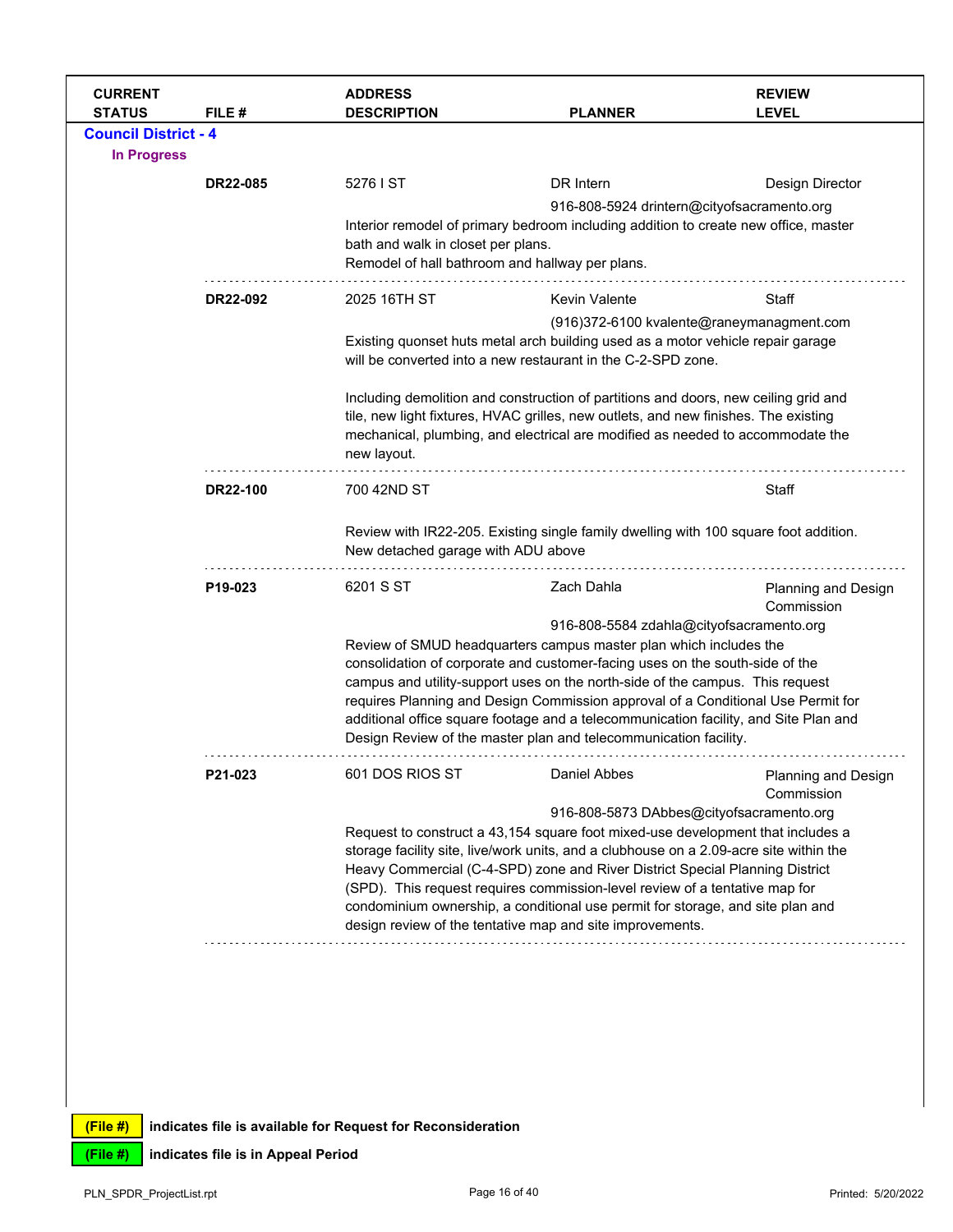| <b>CURRENT</b><br><b>STATUS</b> | FILE#                              | <b>ADDRESS</b><br><b>DESCRIPTION</b>                                                                                                                            | <b>PLANNER</b>                                                                                                                                                   | <b>REVIEW</b><br><b>LEVEL</b>     |  |  |  |
|---------------------------------|------------------------------------|-----------------------------------------------------------------------------------------------------------------------------------------------------------------|------------------------------------------------------------------------------------------------------------------------------------------------------------------|-----------------------------------|--|--|--|
| <b>Council District - 4</b>     |                                    |                                                                                                                                                                 |                                                                                                                                                                  |                                   |  |  |  |
| <b>In Progress</b>              |                                    |                                                                                                                                                                 |                                                                                                                                                                  |                                   |  |  |  |
|                                 | P21-024                            | 211 N 16TH ST                                                                                                                                                   | Angel Anguiano                                                                                                                                                   | <b>City Council</b>               |  |  |  |
|                                 |                                    |                                                                                                                                                                 | aanguiano@cityofsacramento.org                                                                                                                                   |                                   |  |  |  |
|                                 |                                    |                                                                                                                                                                 | Proposal for a mixed-use development. The project includes: (1) an Ordinance                                                                                     |                                   |  |  |  |
|                                 |                                    |                                                                                                                                                                 | amending Title 17 of the Sacramento City Code to rezone three sites totaling                                                                                     |                                   |  |  |  |
|                                 |                                    |                                                                                                                                                                 | ±5.23-acres from the Heavy Commercial (C-4-SPD) zone to the General<br>Commercial (C-2-SPD) zone within the River District Special Planning District             |                                   |  |  |  |
|                                 |                                    |                                                                                                                                                                 | (SPD); (2) Site Plan and Design Review for demolition of one building and                                                                                        |                                   |  |  |  |
|                                 |                                    |                                                                                                                                                                 | alterations to two buildings, the construction of four mixed-use buildings with ±525                                                                             |                                   |  |  |  |
|                                 |                                    |                                                                                                                                                                 | dwelling units and ±70,887 square feet of commercial space with deviations to                                                                                    |                                   |  |  |  |
|                                 |                                    |                                                                                                                                                                 | building height and multi-unit open space standards within the C-2-SPD zone, River                                                                               |                                   |  |  |  |
|                                 |                                    | District SPD, and North 16th Street Historic District; and (3) Tree Permit to remove                                                                            |                                                                                                                                                                  |                                   |  |  |  |
|                                 |                                    |                                                                                                                                                                 | three City trees. The Preservation Commission will make a recommendation to the                                                                                  |                                   |  |  |  |
|                                 |                                    | City Council, who will make a final decision. A public notice will be sent in advance<br>of each hearing.                                                       |                                                                                                                                                                  |                                   |  |  |  |
|                                 |                                    |                                                                                                                                                                 |                                                                                                                                                                  |                                   |  |  |  |
|                                 | P21-032                            | 620 15TH ST                                                                                                                                                     | Sierra Peterson                                                                                                                                                  | <b>City Council</b>               |  |  |  |
|                                 |                                    |                                                                                                                                                                 | 916-808-7181 speterson@cityofsacramento.org                                                                                                                      |                                   |  |  |  |
|                                 |                                    | Request for a five-story, 35,035 square foot, mixed-use building on a 0.22-acre                                                                                 |                                                                                                                                                                  |                                   |  |  |  |
|                                 |                                    | project site within the General Commercial (C-2-SPD) and Multi-Unit Dwelling                                                                                    |                                                                                                                                                                  |                                   |  |  |  |
|                                 |                                    |                                                                                                                                                                 | (R-3A-SPD) zones, the Central City Special Planning District (SPD), and the Old                                                                                  |                                   |  |  |  |
|                                 |                                    |                                                                                                                                                                 | Washington School Historic District. This request requires council-level review of a<br>Rezone from the R-3A-SPD zone to the C-2-SPD zone; Tentative Map for     |                                   |  |  |  |
|                                 |                                    |                                                                                                                                                                 |                                                                                                                                                                  |                                   |  |  |  |
|                                 |                                    |                                                                                                                                                                 | condominium purposes; and Site Plan and Design Review of the tentative map,<br>building, and improvements with deviations to height standards and guidelines and |                                   |  |  |  |
|                                 |                                    |                                                                                                                                                                 | a request for a Significant Community Benefits for exceeding the FAR.                                                                                            |                                   |  |  |  |
|                                 | P21-038                            | 1310 C ST                                                                                                                                                       | Sierra Peterson                                                                                                                                                  |                                   |  |  |  |
|                                 |                                    |                                                                                                                                                                 |                                                                                                                                                                  | Planning and Design<br>Commission |  |  |  |
|                                 |                                    |                                                                                                                                                                 | 916-808-7181 speterson@cityofsacramento.org                                                                                                                      |                                   |  |  |  |
|                                 |                                    |                                                                                                                                                                 | Request to develop a 0.58-acre project site with 16 townhomes within the Central                                                                                 |                                   |  |  |  |
|                                 |                                    |                                                                                                                                                                 | City Special Planning District (SPD). This request requires council-level review of:                                                                             |                                   |  |  |  |
|                                 |                                    |                                                                                                                                                                 | (1) General Plan Amendment from Employment Center Low Rise (ECLR) to<br>Traditional Neighborhood Medium (TNMD); (2) Rezone from Light Industrial                 |                                   |  |  |  |
|                                 |                                    |                                                                                                                                                                 | (M-1-SPD) to Multi-Unit Dwelling (R-3A-SPD) zone; (3) Tentative Map to subdivide                                                                                 |                                   |  |  |  |
|                                 |                                    |                                                                                                                                                                 | two parcels into 16 lots; (4) Site Plan and Design Review of the tentative map and                                                                               |                                   |  |  |  |
|                                 |                                    |                                                                                                                                                                 | site improvements; and (5) Tree Permit to remove a City tree.                                                                                                    |                                   |  |  |  |
|                                 | P22-010                            | 2122 X ST                                                                                                                                                       | Robert W. Williams                                                                                                                                               | Planning and Design<br>Commission |  |  |  |
|                                 |                                    |                                                                                                                                                                 | 916-808-7686 rwwilliams@cityofsacramento.org                                                                                                                     |                                   |  |  |  |
|                                 |                                    |                                                                                                                                                                 | Conditional Use Permit to establish a Cannabis Dispensary (delivery-only) in two                                                                                 |                                   |  |  |  |
|                                 |                                    |                                                                                                                                                                 | existing buildings totaling 3,713 square feet on 0.30 acres in the General                                                                                       |                                   |  |  |  |
|                                 |                                    |                                                                                                                                                                 | Commercial Zone, and within the Central City Special Planning District (C-2-SPD).                                                                                |                                   |  |  |  |
|                                 |                                    | Site Plan & Design Review for proposed and existing site work, and to change a<br>residential structure (2122 X St.) into a commercial use. Deviations TBD. The |                                                                                                                                                                  |                                   |  |  |  |
|                                 |                                    | existing 4-unit apartment building at 2116 X St. is to be retained on the project site.                                                                         |                                                                                                                                                                  |                                   |  |  |  |
|                                 |                                    |                                                                                                                                                                 | Project requires Commission level CUP because site is within 600 feet of a                                                                                       |                                   |  |  |  |
|                                 |                                    | qualifying tobacco retailer.                                                                                                                                    |                                                                                                                                                                  |                                   |  |  |  |
|                                 |                                    |                                                                                                                                                                 |                                                                                                                                                                  |                                   |  |  |  |
| (File#)                         |                                    | indicates file is available for Request for Reconsideration                                                                                                     |                                                                                                                                                                  |                                   |  |  |  |
| $(File \#)$                     | indicates file is in Appeal Period |                                                                                                                                                                 |                                                                                                                                                                  |                                   |  |  |  |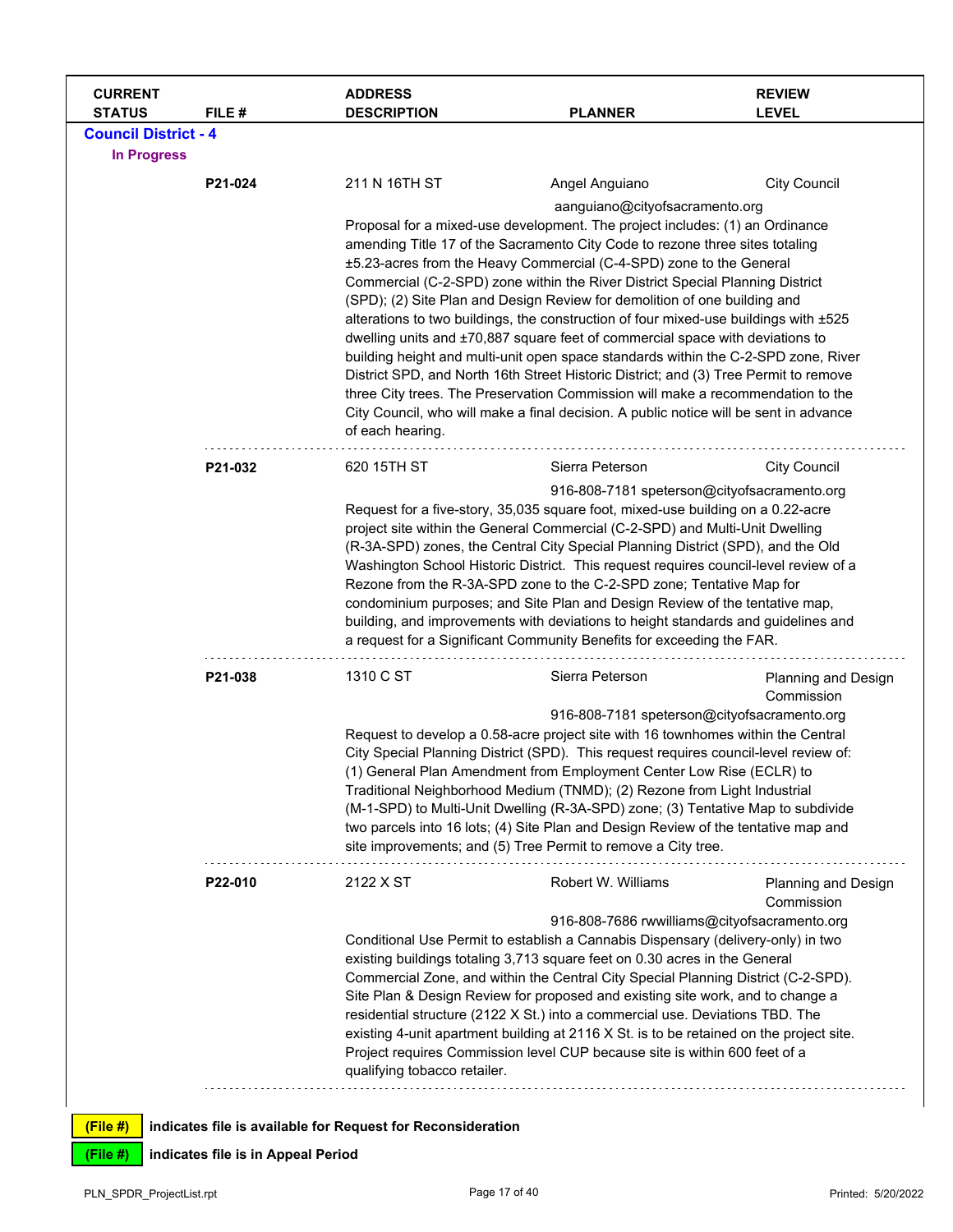| <b>CURRENT</b><br><b>STATUS</b>                   | FILE #                             | <b>ADDRESS</b><br><b>DESCRIPTION</b>                                                                                                                                                                                                                                                                                                                                                                                                                                                                                                                                                | <b>PLANNER</b>                                                                                                                                                                                                                                                                                                                                                                                                                                                                   | <b>REVIEW</b><br><b>LEVEL</b>            |  |
|---------------------------------------------------|------------------------------------|-------------------------------------------------------------------------------------------------------------------------------------------------------------------------------------------------------------------------------------------------------------------------------------------------------------------------------------------------------------------------------------------------------------------------------------------------------------------------------------------------------------------------------------------------------------------------------------|----------------------------------------------------------------------------------------------------------------------------------------------------------------------------------------------------------------------------------------------------------------------------------------------------------------------------------------------------------------------------------------------------------------------------------------------------------------------------------|------------------------------------------|--|
| <b>Council District - 4</b><br><b>In Progress</b> |                                    |                                                                                                                                                                                                                                                                                                                                                                                                                                                                                                                                                                                     |                                                                                                                                                                                                                                                                                                                                                                                                                                                                                  |                                          |  |
|                                                   | P22-014                            | 2300 J ST                                                                                                                                                                                                                                                                                                                                                                                                                                                                                                                                                                           | Robert W. Williams                                                                                                                                                                                                                                                                                                                                                                                                                                                               | Planning and Design<br>Commission        |  |
|                                                   |                                    | 916-808-7686 rwwilliams@cityofsacramento.org<br>Conditional Use Permit to establish a cannabis dispensary (storefront with delivery)<br>within an existing ±13,883-square-foot retail building (two-story with ground floor<br>parking garage and 3rd floor penthouse), on approximately 0.15 acres in General<br>Commercial Zone, and within the Central City Special Planning District (C-2-SPD).<br>(CORE applicant). Project requires commission level CUP due to two tobacco<br>retailers and a faith congregation within 600 feet, and a residential zone within 300<br>feet. |                                                                                                                                                                                                                                                                                                                                                                                                                                                                                  |                                          |  |
|                                                   | P22-027                            | 2711 CAPITOL AVE                                                                                                                                                                                                                                                                                                                                                                                                                                                                                                                                                                    | Zach Dahla                                                                                                                                                                                                                                                                                                                                                                                                                                                                       | <b>Planning and Design</b><br>Commission |  |
|                                                   |                                    | Design Review of the conversion.                                                                                                                                                                                                                                                                                                                                                                                                                                                                                                                                                    | 916-808-5584 zdahla@cityofsacramento.org<br>Request to convert the existing residential care facility to a mixed-use development<br>on a site located within the Hospital (H-SPD) and Office Building (OB-SPD) zones<br>and the Central City Special Planning District (SPD). No additional square footage<br>is proposed. This request requires council-level review of a Rezone from the H-SPD<br>and OB-SPD zones to the General Commercial (C-2-SPD) zone, and Site Plan and |                                          |  |
|                                                   | PB21-003                           |                                                                                                                                                                                                                                                                                                                                                                                                                                                                                                                                                                                     |                                                                                                                                                                                                                                                                                                                                                                                                                                                                                  | Staff                                    |  |
|                                                   |                                    | accessed by a single garage door from 20th Street.                                                                                                                                                                                                                                                                                                                                                                                                                                                                                                                                  | A request for Preservation Site Plan and Design Review to construct a new 885<br>square foot single dwelling unit within the Single Unit and Duplex Dwelling and the<br>Central City Special Planning District (R-1B-SPD) zone. The two story building<br>proposes a new driveway with a 1,020 square foot garage on the ground floor                                                                                                                                            |                                          |  |
|                                                   | PB21-012                           | 2522 V ST                                                                                                                                                                                                                                                                                                                                                                                                                                                                                                                                                                           | Zach Dahla                                                                                                                                                                                                                                                                                                                                                                                                                                                                       | Staff                                    |  |
|                                                   |                                    | Historic District.                                                                                                                                                                                                                                                                                                                                                                                                                                                                                                                                                                  | 916-808-5584 zdahla@cityofsacramento.org<br>Request for Site Plan and Design Review to construct a new 4,834 square foot,<br>3-story duplex building fronting Victorian Alley. The site is located within the Single<br>Unit and Duplex Dwelling Zone and the Central City Special Planning District<br>(R-1B-SPD). The vacant parcel is a contributing resource within the Newton Booth                                                                                         |                                          |  |
|                                                   | PB21-015                           | 2010 N ST                                                                                                                                                                                                                                                                                                                                                                                                                                                                                                                                                                           | Sierra Peterson                                                                                                                                                                                                                                                                                                                                                                                                                                                                  | Staff                                    |  |
|                                                   |                                    | IR21-269                                                                                                                                                                                                                                                                                                                                                                                                                                                                                                                                                                            | A request to construct 9 residential units in two, three-story multi-family buildings,<br>with a total of 7,279+/- square feet on approximately 0.10-acre parcel in the<br>General Commercial (C-2-SPD) zone, Central City Special Planning District and<br>20th and N Street Historic District. Applicant is proposing to demolish the existing<br>buildings. Applicant is applying for admin parking permit. Review alongside                                                  |                                          |  |
| (File#)                                           |                                    | indicates file is available for Request for Reconsideration                                                                                                                                                                                                                                                                                                                                                                                                                                                                                                                         |                                                                                                                                                                                                                                                                                                                                                                                                                                                                                  |                                          |  |
| (File #)                                          | indicates file is in Appeal Period |                                                                                                                                                                                                                                                                                                                                                                                                                                                                                                                                                                                     |                                                                                                                                                                                                                                                                                                                                                                                                                                                                                  |                                          |  |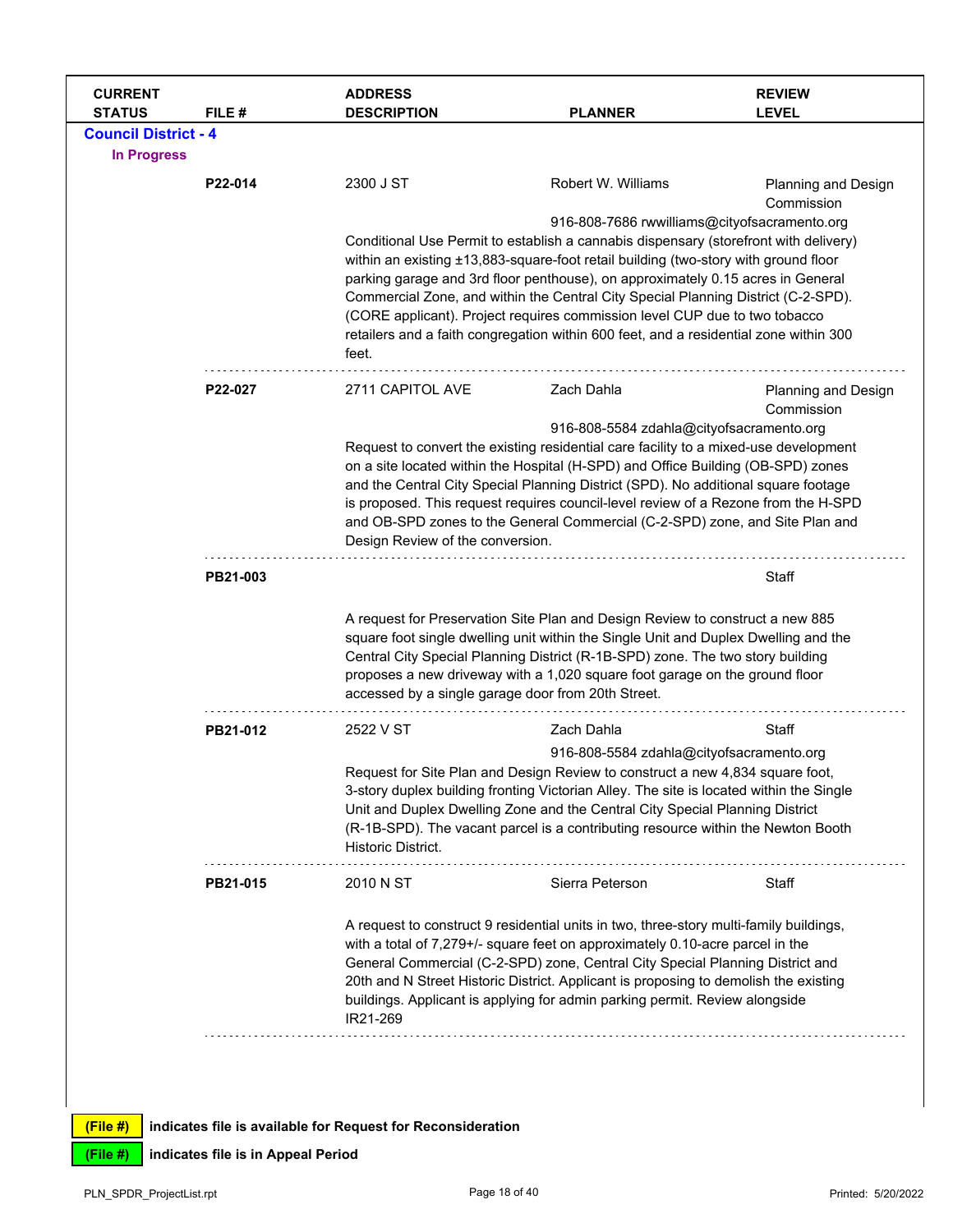| <b>CURRENT</b><br><b>STATUS</b> | FILE #                             | <b>ADDRESS</b><br><b>DESCRIPTION</b>                        | <b>PLANNER</b>                                                                                                                                                                                                                                                                                                                                                                                                                                                                                         | <b>REVIEW</b><br><b>LEVEL</b> |
|---------------------------------|------------------------------------|-------------------------------------------------------------|--------------------------------------------------------------------------------------------------------------------------------------------------------------------------------------------------------------------------------------------------------------------------------------------------------------------------------------------------------------------------------------------------------------------------------------------------------------------------------------------------------|-------------------------------|
| <b>Council District - 4</b>     |                                    |                                                             |                                                                                                                                                                                                                                                                                                                                                                                                                                                                                                        |                               |
| <b>In Progress</b>              |                                    |                                                             |                                                                                                                                                                                                                                                                                                                                                                                                                                                                                                        |                               |
|                                 | PB21-018                           | 405 15TH ST                                                 | Sierra Peterson                                                                                                                                                                                                                                                                                                                                                                                                                                                                                        | Staff                         |
|                                 |                                    | SPDR required.                                              | 916-808-7181 speterson@cityofsacramento.org<br>(SEE IR21-337) Request to construct a 1,984 square foot duplex and two 964<br>square foot attached ADUs on a vacant 0.08 acre parcel in the R-3A-SPD Zone and<br>within the Central City SPD and Old Washington School Historic District. Staff                                                                                                                                                                                                         |                               |
|                                 | PB21-019                           | 2522 P ST                                                   |                                                                                                                                                                                                                                                                                                                                                                                                                                                                                                        | Staff                         |
|                                 |                                    |                                                             | Request to raise the existing residence and shift the building 8" to the west, create<br>a new unit in the first floor space, add new attached garages at the rear, and<br>convert the attic into living area in the R-3A-SPD zone, Winn Park Historic District.                                                                                                                                                                                                                                       |                               |
|                                 | PB21-023                           | 920 U ST                                                    | Zach Dahla                                                                                                                                                                                                                                                                                                                                                                                                                                                                                             | Staff                         |
|                                 |                                    |                                                             | 916-808-5584 zdahla@cityofsacramento.org                                                                                                                                                                                                                                                                                                                                                                                                                                                               |                               |
|                                 |                                    | IR21-378.                                                   | Site plan and design review entitlements to remodel and existing 1,847 square foot<br>duplex the Single Unit and Duplex Dwelling zone (R-1B-SPD), the Central City<br>Special Planning District, and the South Side Historic District including<br>constructing a new 500 square foot addition, a new roof deck, and exterior stairs.<br>The basement would be converted into a new Accessory Dwelling Unit, which is a<br>ministerial project being reviewed concurrently under Project Record Number |                               |
|                                 | PB22-001                           | 2009 F ST                                                   | <b>Henry Feuss</b>                                                                                                                                                                                                                                                                                                                                                                                                                                                                                     | Staff                         |
|                                 |                                    |                                                             | 9168085880 hfeuss@cityofsacramento.org                                                                                                                                                                                                                                                                                                                                                                                                                                                                 |                               |
|                                 |                                    | appearance. This is a HDB case.                             | Applicant is proposing to change out all windows and trim to restore historic                                                                                                                                                                                                                                                                                                                                                                                                                          |                               |
|                                 | PB22-002                           | 1315 22ND ST                                                | <b>Henry Feuss</b>                                                                                                                                                                                                                                                                                                                                                                                                                                                                                     | Staff                         |
|                                 |                                    | and Design Review required.                                 | 916-808-5880 HFeuss@cityofsacramento.org<br>(SEE IR22-046) Request to repair fire damage and convert the basement of an<br>existing bed and breakfast into an ADU. The site is located in the R-3A-SPD Zone,<br>Central City Special Planning District and Capitol Mansions Historic District.<br>Scope includes new windows, siding, a new carport and new balcony. Site Plan                                                                                                                         |                               |
|                                 | PB22-003                           | 401 13TH ST A                                               | <b>Henry Feuss</b>                                                                                                                                                                                                                                                                                                                                                                                                                                                                                     | Staff                         |
|                                 |                                    |                                                             | 916-808-5880 HFeuss@cityofsacramento.org<br>Applicant is applying for SPDR to correct unpermitted work done to 401 13th St.<br>This includes work to the exterior stairs, deck, and a number of windows.                                                                                                                                                                                                                                                                                               |                               |
|                                 | PB22-005                           | 913 24TH ST                                                 | <b>Henry Feuss</b>                                                                                                                                                                                                                                                                                                                                                                                                                                                                                     | Staff                         |
|                                 |                                    | No changes to building footprint.                           | 916-808-5880 HFeuss@cityofsacramento.org<br>Concurrent IR22-113. Applicant is applying to add 2 ADUs to an existing duplex,<br>as well as replace 4 windows wood windows and add an additional 4 wood<br>windows, redo the front stairs, and add rear stairs and stair landing.                                                                                                                                                                                                                        |                               |
| (File #)                        |                                    | indicates file is available for Request for Reconsideration |                                                                                                                                                                                                                                                                                                                                                                                                                                                                                                        |                               |
| (File #)                        | indicates file is in Appeal Period |                                                             |                                                                                                                                                                                                                                                                                                                                                                                                                                                                                                        |                               |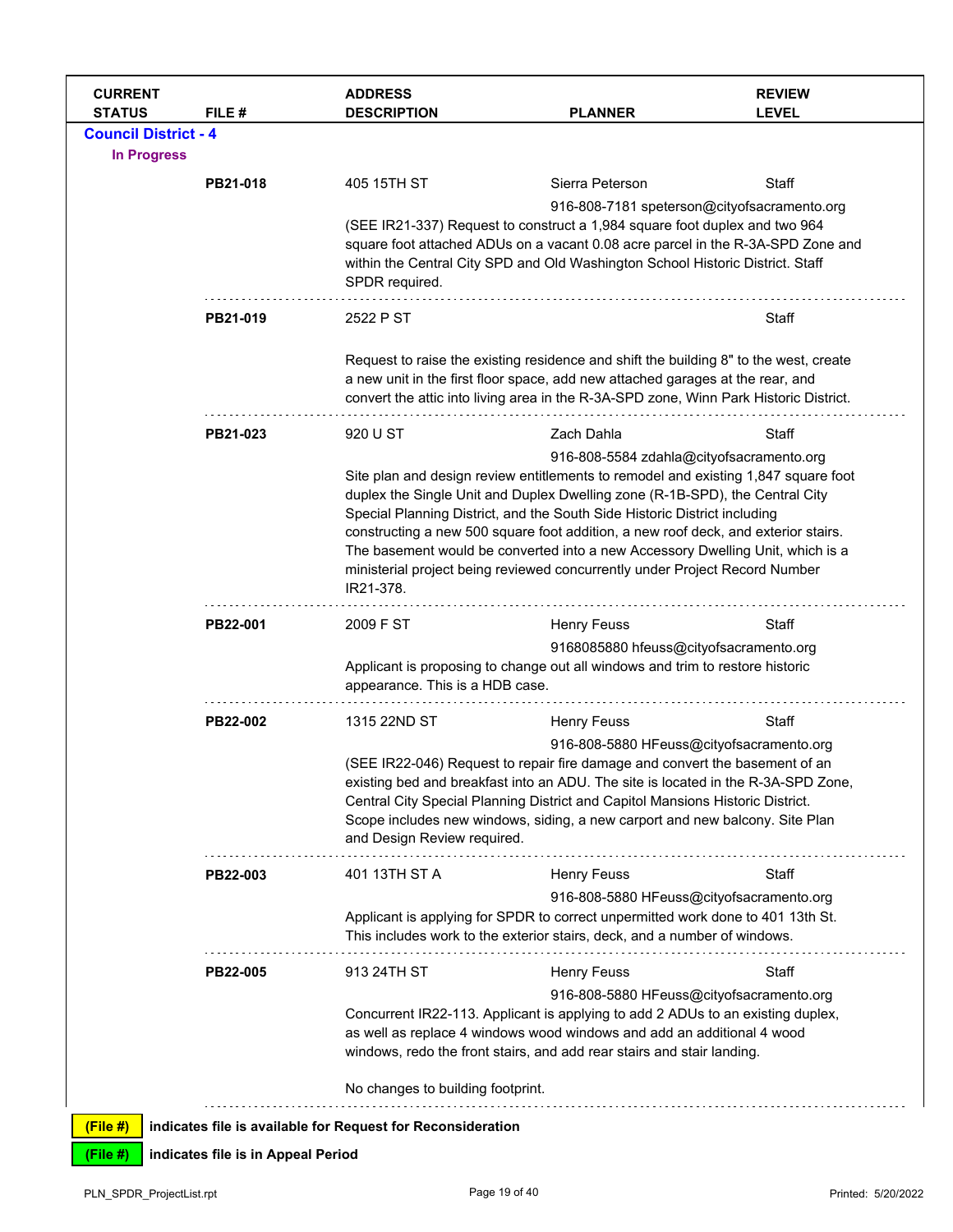| <b>CURRENT</b><br><b>STATUS</b> | FILE #   | <b>ADDRESS</b><br><b>DESCRIPTION</b>                                                                                                                                                                                                                                                                                                                                                         | <b>PLANNER</b>                                                                                                                                                                                                                                                                                                                                                                                                                                   | <b>REVIEW</b><br><b>LEVEL</b> |  |
|---------------------------------|----------|----------------------------------------------------------------------------------------------------------------------------------------------------------------------------------------------------------------------------------------------------------------------------------------------------------------------------------------------------------------------------------------------|--------------------------------------------------------------------------------------------------------------------------------------------------------------------------------------------------------------------------------------------------------------------------------------------------------------------------------------------------------------------------------------------------------------------------------------------------|-------------------------------|--|
| <b>Council District - 4</b>     |          |                                                                                                                                                                                                                                                                                                                                                                                              |                                                                                                                                                                                                                                                                                                                                                                                                                                                  |                               |  |
| <b>In Progress</b>              |          |                                                                                                                                                                                                                                                                                                                                                                                              |                                                                                                                                                                                                                                                                                                                                                                                                                                                  |                               |  |
|                                 | PB22-006 | 915 24TH ST                                                                                                                                                                                                                                                                                                                                                                                  | <b>Henry Feuss</b>                                                                                                                                                                                                                                                                                                                                                                                                                               | Staff                         |  |
|                                 |          |                                                                                                                                                                                                                                                                                                                                                                                              | 916-808-5880 HFeuss@cityofsacramento.org<br>CONCURRENT FILE IR22-116 - EXTERIOR REMODEL FOR DUPLEX ONLY.<br>ADU SEPARATE APPLICATION. Convert basement to Add (2) Attached ADU's to<br>existing Duplex. Existing basement space is currently unconditioned space.<br>Remodel and reconfigure upper level and maintain as 2 separate units. Replace                                                                                               |                               |  |
|                                 |          | existing windows with similar wood windows. Replace front porch with similar new<br>front porch. Relocate electrical meter panel from alley location to rear of units per<br>smud predetermined approved location. Provide new plumbing, HVAC and electrical<br>for entire structure for 4 unit configuration. Restore upper level ceiling to 10' height<br>by removing existing 8' ceiling. |                                                                                                                                                                                                                                                                                                                                                                                                                                                  |                               |  |
|                                 | PB22-007 | 628 15TH ST                                                                                                                                                                                                                                                                                                                                                                                  | Sierra Peterson                                                                                                                                                                                                                                                                                                                                                                                                                                  | Staff                         |  |
|                                 |          |                                                                                                                                                                                                                                                                                                                                                                                              | 9168087181 speterson@cityofsacramento.org<br>Building alfresco pop-up restaurant featuring mobile food trailer. Grading land,<br>adding 2-3" compacted AB as ground cover, building a 60sf bar, building seating for<br>up to 42 patrons, building planters, and installing a 6' fence around the seating<br>area, food trailer, and bar. There will be no irrigation or permanent utilities brought<br>to the site. We need temp power on site. |                               |  |
|                                 | PB22-008 | 2515 T ST                                                                                                                                                                                                                                                                                                                                                                                    | <b>Henry Feuss</b>                                                                                                                                                                                                                                                                                                                                                                                                                               | Staff                         |  |
|                                 |          | dwelling buildout in basement 1410 sqft                                                                                                                                                                                                                                                                                                                                                      | 916-808-5880 HFeuss@cityofsacramento.org                                                                                                                                                                                                                                                                                                                                                                                                         |                               |  |
|                                 | PB22-009 | 1528 E ST                                                                                                                                                                                                                                                                                                                                                                                    | Armando Lopez                                                                                                                                                                                                                                                                                                                                                                                                                                    | Staff                         |  |
|                                 |          |                                                                                                                                                                                                                                                                                                                                                                                              | 916-808-8239 ALopezJr@cityofsacramento.org<br>Request for Site Plan and Design Review for a three-story, 13,197 square foot,<br>mixed-use building on a 0.15-acre project site within the General Commercial<br>(C-2-SPD), the Central City Special Planning District (SPD) and the Old<br>Washington School Historic District. This request requires a waiver for required<br>off-street parking (Administrative Parking Permit).               |                               |  |
|                                 | PB22-010 | 2409 I ST                                                                                                                                                                                                                                                                                                                                                                                    | <b>Henry Feuss</b>                                                                                                                                                                                                                                                                                                                                                                                                                               | Staff                         |  |
|                                 |          | contributing resource. Case 22-007923                                                                                                                                                                                                                                                                                                                                                        | 916-808-5880 HFeuss@cityofsacramento.org<br>Request to replace rear exterior wooden stairs with a metal spiral staircase at an<br>existing triplex in the Multi Unit Dwelling Zone (R-3A-SPD), and also within the<br>Central City Special Planning District and Boulevard Park Historic District. Site is a                                                                                                                                     |                               |  |
|                                 | PB22-011 | 1022 G ST                                                                                                                                                                                                                                                                                                                                                                                    | <b>Henry Feuss</b>                                                                                                                                                                                                                                                                                                                                                                                                                               | Staff                         |  |
|                                 |          |                                                                                                                                                                                                                                                                                                                                                                                              | 916-808-5880 HFeuss@cityofsacramento.org<br>Request to convert an existing 8,618 square foot office building into a dormitory use<br>with 20 bedrooms. Exterior changes include the replacement of 6 windows. Site is<br>located in the Residential Office (RO-SPD) Zone, and the Central City Special<br>Planning District. Site is a Historic Landmark.                                                                                        |                               |  |
|                                 |          |                                                                                                                                                                                                                                                                                                                                                                                              |                                                                                                                                                                                                                                                                                                                                                                                                                                                  |                               |  |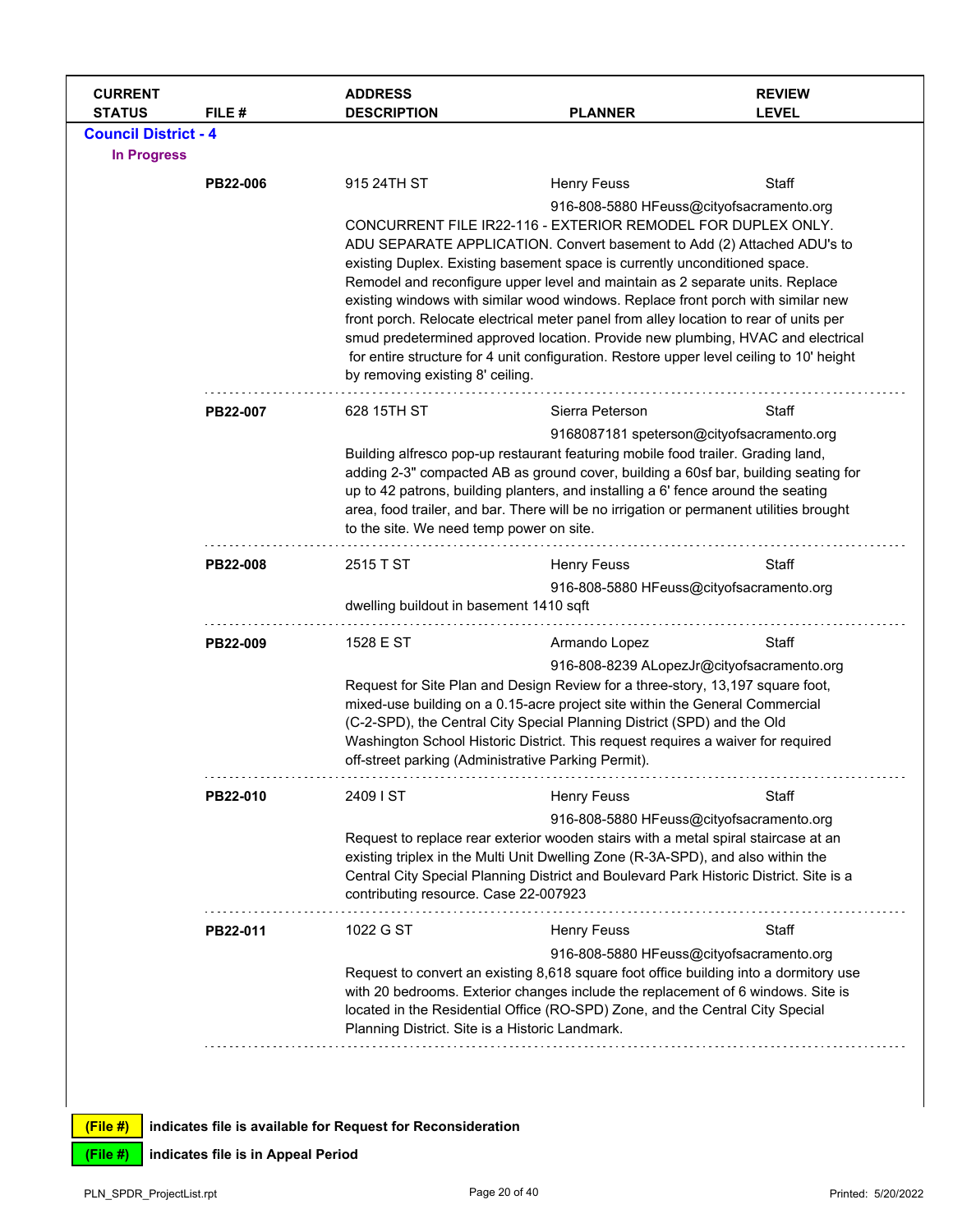| <b>CURRENT</b><br><b>STATUS</b> | FILE #   | <b>ADDRESS</b><br><b>DESCRIPTION</b>                                                | <b>PLANNER</b>                                                                                                                                                                                                                             | <b>REVIEW</b><br><b>LEVEL</b>                  |  |  |
|---------------------------------|----------|-------------------------------------------------------------------------------------|--------------------------------------------------------------------------------------------------------------------------------------------------------------------------------------------------------------------------------------------|------------------------------------------------|--|--|
| <b>Council District - 4</b>     |          |                                                                                     |                                                                                                                                                                                                                                            |                                                |  |  |
| <b>In Progress</b>              |          |                                                                                     |                                                                                                                                                                                                                                            |                                                |  |  |
|                                 | PB22-012 | 2420 L ST                                                                           | <b>Henry Feuss</b>                                                                                                                                                                                                                         | Staff                                          |  |  |
|                                 |          |                                                                                     | 916-808-5880 HFeuss@cityofsacramento.org                                                                                                                                                                                                   |                                                |  |  |
|                                 |          |                                                                                     | Request to construct a 502 square foot rear addition and a 277 square foot deck at<br>an existing 2,546 square foot single unit dwelling. Site is located in the Multi Unit                                                                |                                                |  |  |
|                                 |          |                                                                                     | Dwelling (R-3A-SPD) Zone, and within the Central City Special Planning District                                                                                                                                                            |                                                |  |  |
|                                 |          |                                                                                     | and Capitol Mansions Historic District. Site is a Contributing resource.                                                                                                                                                                   |                                                |  |  |
|                                 | PB22-013 | 1417 EGGPLANT ALY                                                                   |                                                                                                                                                                                                                                            | <b>Preservation Director</b>                   |  |  |
|                                 |          | Review alongside IR22-179.                                                          |                                                                                                                                                                                                                                            |                                                |  |  |
|                                 |          |                                                                                     | Applicant is proposing 1 new SFR and 1 new ADU at 1417 Eggplant Aly. Requires<br>a deviation for a substandard rear setback and a deviation from the Historic District<br>Plans that discourages surface parking in front of an alley unit |                                                |  |  |
|                                 | PB22-014 | 1617 18TH ST                                                                        | <b>Henry Feuss</b>                                                                                                                                                                                                                         | <b>Preservation Director</b>                   |  |  |
|                                 |          |                                                                                     | 916-808-5880 HFeuss@cityofsacramento.org                                                                                                                                                                                                   |                                                |  |  |
|                                 |          |                                                                                     | RENOVATE EXISTING RETAIL BUILDING AND CONVERT TO A RESIDENTIAL<br>LIVING SPACE. RAISE THE PARAPET 4' TO ACCOMMODATE A HIGHER                                                                                                               |                                                |  |  |
|                                 |          |                                                                                     | CEILING AND TO ACCOMODATE NEW ROOF FRAMING. SMALL ADDITION TO                                                                                                                                                                              |                                                |  |  |
|                                 |          |                                                                                     | ENCLOSE STAIR ACCESS TO A ROOF PATIO. 3 BEDROOM, 2.5 BATH, 2 CAR                                                                                                                                                                           |                                                |  |  |
|                                 |          | <b>GARAGE RESIDENTIAL UNIT.</b>                                                     |                                                                                                                                                                                                                                            |                                                |  |  |
|                                 | PB22-015 | 605 22ND ST                                                                         | Henry Feuss                                                                                                                                                                                                                                | Staff                                          |  |  |
|                                 |          |                                                                                     | 916-808-5880 HFeuss@cityofsacramento.org                                                                                                                                                                                                   |                                                |  |  |
|                                 |          | Historic- Repair front and rear stairs.                                             |                                                                                                                                                                                                                                            |                                                |  |  |
|                                 | Z20-127  | 246 6TH ST                                                                          | Jose Quintanilla                                                                                                                                                                                                                           |                                                |  |  |
|                                 |          |                                                                                     |                                                                                                                                                                                                                                            | 916-808-5879 jquintanilla@cityofsacramento.org |  |  |
|                                 |          |                                                                                     | Request for temporary stand-alone parking facilities with deviations and waivers of<br>certain development standards within the Central Business District (C-3-SPD) zone                                                                   |                                                |  |  |
|                                 |          |                                                                                     | and within the Railyards Special Planning District (SPD). This request requires                                                                                                                                                            |                                                |  |  |
|                                 |          | review (SPDR).                                                                      | director-level review of a conditional use permit (CUP) and site plan and design                                                                                                                                                           |                                                |  |  |
|                                 | Z21-111  | 2100 Q ST                                                                           | Robert W. Williams                                                                                                                                                                                                                         |                                                |  |  |
|                                 |          |                                                                                     |                                                                                                                                                                                                                                            | 916-808-7686 rwwilliams@cityofsacramento.org   |  |  |
|                                 |          |                                                                                     | Tentative Map to subdivide two existing lots totaling 9.08 acres into three lots, with<br>a request for a waiver of a parcel map within the General Commercial Zone                                                                        |                                                |  |  |
|                                 |          | (C-2-SPD) and within the Central City Special Planning District. Site Plan & Design |                                                                                                                                                                                                                                            |                                                |  |  |
|                                 |          |                                                                                     | Review of the Tentative Map which contains a 380,874 square foot building on the<br>existing north lot (2100 Q Street). No new development is proposed.                                                                                    |                                                |  |  |
|                                 |          |                                                                                     |                                                                                                                                                                                                                                            |                                                |  |  |
|                                 |          |                                                                                     |                                                                                                                                                                                                                                            |                                                |  |  |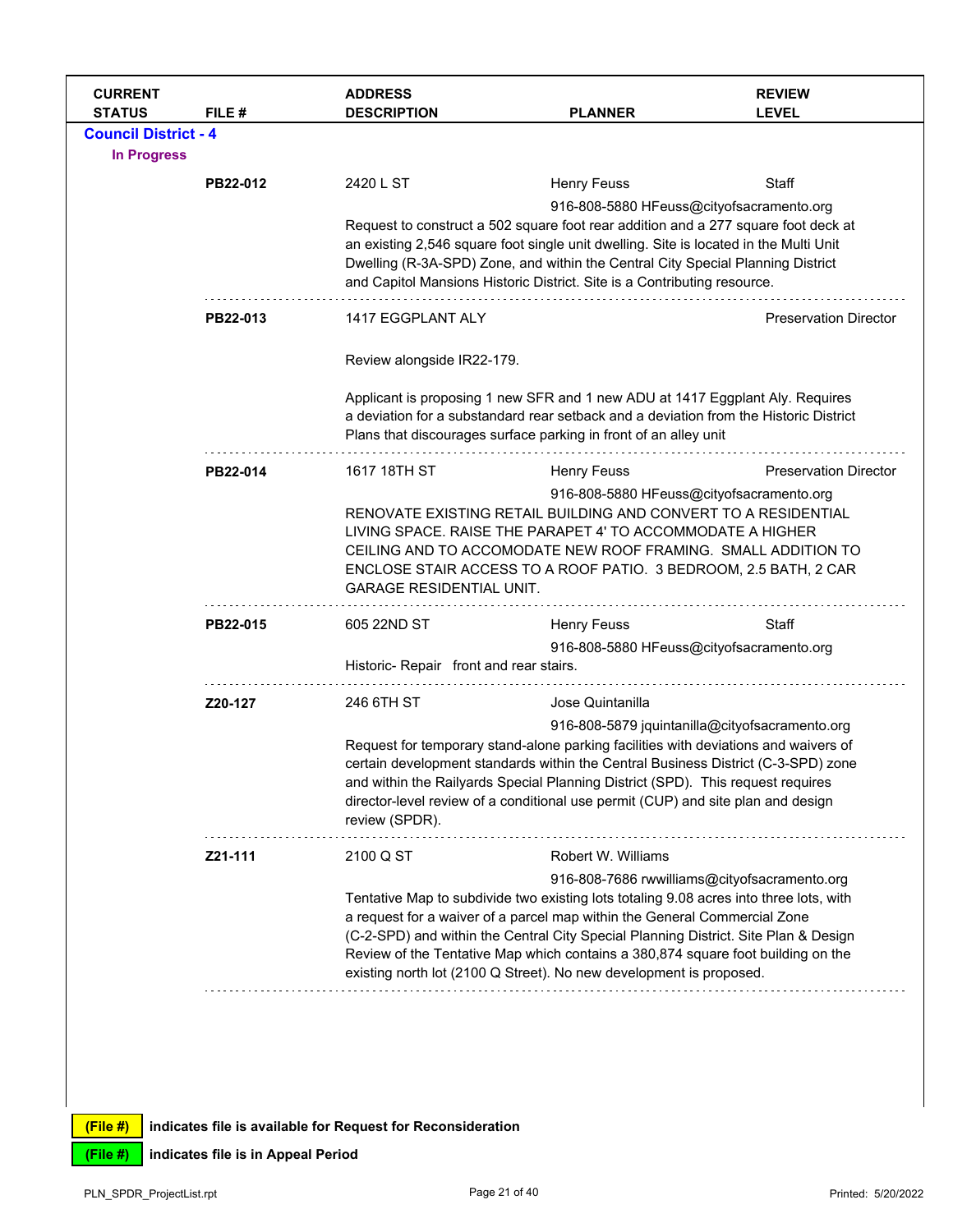| <b>CURRENT</b><br><b>STATUS</b> | FILE#                              | <b>ADDRESS</b><br><b>DESCRIPTION</b>                                                                                                                                          | <b>PLANNER</b>                                                                                                                                                             | <b>REVIEW</b><br><b>LEVEL</b>               |  |
|---------------------------------|------------------------------------|-------------------------------------------------------------------------------------------------------------------------------------------------------------------------------|----------------------------------------------------------------------------------------------------------------------------------------------------------------------------|---------------------------------------------|--|
| <b>Council District - 4</b>     |                                    |                                                                                                                                                                               |                                                                                                                                                                            |                                             |  |
| <b>In Progress</b>              |                                    |                                                                                                                                                                               |                                                                                                                                                                            |                                             |  |
|                                 | Z21-118                            | 1701 R ST                                                                                                                                                                     | Sierra Peterson                                                                                                                                                            |                                             |  |
|                                 |                                    |                                                                                                                                                                               |                                                                                                                                                                            | 916-808-7181 speterson@cityofsacramento.org |  |
|                                 |                                    |                                                                                                                                                                               | Request for a five-story mixed-use development with 65 dwelling units and 1,065<br>square feet of retail on a 0.9-acre project site within the Residential Mixed Use       |                                             |  |
|                                 |                                    |                                                                                                                                                                               | (RMX-SPD) zone and the Central City Special Planning District (SPD). This                                                                                                  |                                             |  |
|                                 |                                    | request requires director-level review of a Tentative Map to split the parcel into two<br>lots with a request for a parcel map waiver, and Site Plan and Design Review of the |                                                                                                                                                                            |                                             |  |
|                                 |                                    | setbacks.                                                                                                                                                                     | proposed building and site improvements with deviations for front-yard and rear-yard                                                                                       |                                             |  |
|                                 | Z21-121                            | 520 S ST                                                                                                                                                                      | Sierra Peterson                                                                                                                                                            |                                             |  |
|                                 |                                    |                                                                                                                                                                               | Request to subdivide a 0.15 acre lot and construct a 3,562 square foot duplex and                                                                                          | 916-808-7181 speterson@cityofsacramento.org |  |
|                                 |                                    |                                                                                                                                                                               | 2,209 square foot strucutre with two accessory dwelling units (ADUs) (see                                                                                                  |                                             |  |
|                                 |                                    |                                                                                                                                                                               | IR21-382) within the Residential Office (RO-SPD) zone, Central City Special                                                                                                |                                             |  |
|                                 |                                    | Planning District (SPD), and South Side Historic District. This request requires<br>director-level review of a Tentative Map to subdivide the project site, Site Plan and     |                                                                                                                                                                            |                                             |  |
|                                 |                                    | Design Review of the tentative map, buildings, site improvements, and demolition of                                                                                           |                                                                                                                                                                            |                                             |  |
|                                 |                                    | a garage with deviations for ADU setbacks.                                                                                                                                    |                                                                                                                                                                            |                                             |  |
|                                 | Z21-125                            | 1515 T ST                                                                                                                                                                     | Zach Dahla                                                                                                                                                                 |                                             |  |
|                                 |                                    |                                                                                                                                                                               | 916-808-5584 zdahla@cityofsacramento.org                                                                                                                                   |                                             |  |
|                                 |                                    |                                                                                                                                                                               | Request to split the project site into three lots to construct a single-unit dwelling<br>with attached accessory dwelling units (see also IR21-396) within the Multi-Unit  |                                             |  |
|                                 |                                    |                                                                                                                                                                               | Dwelling (R-3A-SPD) zone and the Central City Special Planning District (SPD).                                                                                             |                                             |  |
|                                 |                                    |                                                                                                                                                                               | This request requires director-level review of a Tentative Map to subdivide the                                                                                            |                                             |  |
|                                 |                                    | improvements.                                                                                                                                                                 | project site, Site Plan and Design Review of the tentative map, buildings, and site                                                                                        |                                             |  |
|                                 | Z21-128                            | 1619 N ST                                                                                                                                                                     | Zach Dahla                                                                                                                                                                 |                                             |  |
|                                 |                                    |                                                                                                                                                                               | 916-808-5584 zdahla@cityofsacramento.org<br>Request to redevelop a 1.18-acre property at 1619 N Street with a mixed-use                                                    |                                             |  |
|                                 |                                    |                                                                                                                                                                               | development within the High-Rise Residential (R-5-SPD) zone and the Central City                                                                                           |                                             |  |
|                                 |                                    |                                                                                                                                                                               | Special Planning District (SPD) on a property listed on the Sacramento Register of                                                                                         |                                             |  |
|                                 |                                    |                                                                                                                                                                               | Historic and Cultural Resources (Register). The proposal includes 102 multi-unit<br>dwellings, seven single-unit dwellings, and the adaptive re-use of the former school   |                                             |  |
|                                 |                                    |                                                                                                                                                                               | building. This request requires director-level review of a Tentative Map to divide the                                                                                     |                                             |  |
|                                 |                                    |                                                                                                                                                                               | site into nine lots, Site Plan and Design Review of the tentative map, alterations to<br>a historic resource, new buildings, and site improvements with deviations for lot |                                             |  |
|                                 |                                    |                                                                                                                                                                               | size, lot width, lot depth, lot coverage, and rear-yard tower setback.                                                                                                     |                                             |  |
|                                 | Z22-015                            | 416 S ST                                                                                                                                                                      | <b>Henry Feuss</b>                                                                                                                                                         | Staff                                       |  |
|                                 |                                    |                                                                                                                                                                               | 916-808-5880 HFeuss@cityofsacramento.org                                                                                                                                   |                                             |  |
|                                 |                                    |                                                                                                                                                                               | Request to split a 0.15-acre property into two lots with each of the existing<br>buildings on separate lots within the Residential Office (RO-SPD) zone, Central           |                                             |  |
|                                 |                                    |                                                                                                                                                                               | City Special Planning District (SPD), and South Side Historic District. This request                                                                                       |                                             |  |
|                                 |                                    |                                                                                                                                                                               | requires director-level review of a Tentative Map to subdivide the property and Site                                                                                       |                                             |  |
|                                 |                                    | Plan and Design Review of the tentative map.                                                                                                                                  |                                                                                                                                                                            |                                             |  |
| (File #)                        |                                    | indicates file is available for Request for Reconsideration                                                                                                                   |                                                                                                                                                                            |                                             |  |
| (File #)                        | indicates file is in Appeal Period |                                                                                                                                                                               |                                                                                                                                                                            |                                             |  |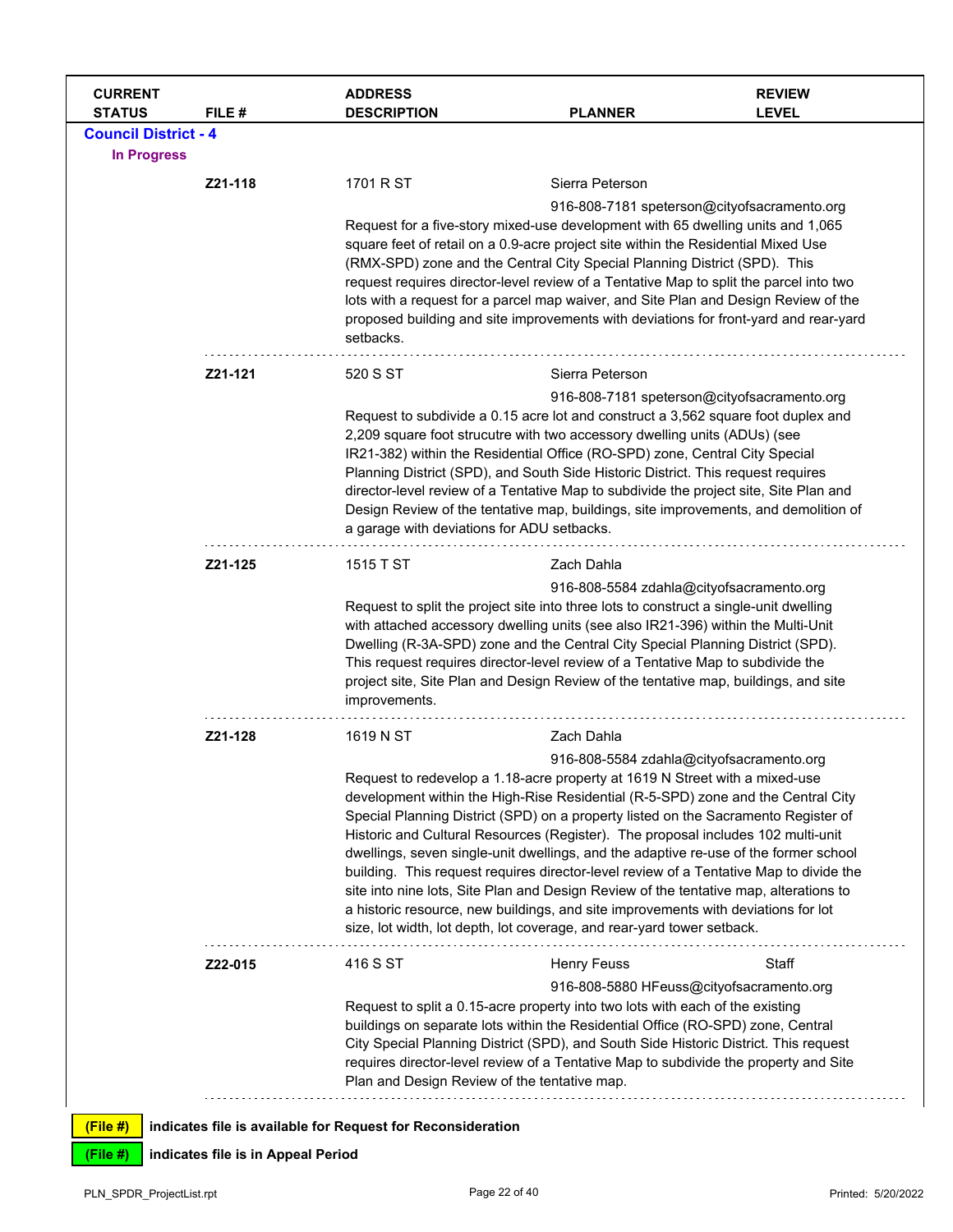| <b>CURRENT</b><br><b>STATUS</b>                   | FILE #                             | <b>ADDRESS</b><br><b>DESCRIPTION</b>                                                                                                                                                                                                                                                                                                                                                                                                                                                                                                         | <b>PLANNER</b>                                              | <b>REVIEW</b><br><b>LEVEL</b> |
|---------------------------------------------------|------------------------------------|----------------------------------------------------------------------------------------------------------------------------------------------------------------------------------------------------------------------------------------------------------------------------------------------------------------------------------------------------------------------------------------------------------------------------------------------------------------------------------------------------------------------------------------------|-------------------------------------------------------------|-------------------------------|
| <b>Council District - 4</b><br><b>In Progress</b> |                                    |                                                                                                                                                                                                                                                                                                                                                                                                                                                                                                                                              |                                                             |                               |
|                                                   | Z22-027                            | 509 T ST                                                                                                                                                                                                                                                                                                                                                                                                                                                                                                                                     | Zach Dahla                                                  |                               |
|                                                   |                                    | Request to split a 0.15-acre property within the Multi-Unit Dwelling (R-3A-SPD)<br>zone, Central City Special Planning District (SPD), and the South Side Historic<br>District. The proposal includes the construction of a duplex with two accessory<br>dwelling units (ADUs) on each lot. This request requires director-level review of a<br>Tentative Map to subdivide the property and Site Plan and Design Review of the<br>tentative map, buildings, and site improvements. The ADUs are being reviewed<br>under Record No. IR22-126. | 916-808-5584 zdahla@cityofsacramento.org                    |                               |
|                                                   | Z22-028                            | 621 15TH ST                                                                                                                                                                                                                                                                                                                                                                                                                                                                                                                                  | Sierra Peterson                                             |                               |
|                                                   |                                    | Request to split a 0.15-acre property within the General Commercial (C-2-SPD)<br>zone, Central City Special Planning District (SPD), and the Old Washington<br>School Historic District. The existing multi-unit dwelling will be retained and a new<br>single-unit dwelling will be constructed. This request requires director-level review<br>of a Tentative Map to subdivide the property and Site Plan and Design Review of<br>the tentative map, buildings, and site improvements.                                                     | 916-808-7181 speterson@cityofsacramento.org                 |                               |
|                                                   | Z22-038                            | 2219 H ST                                                                                                                                                                                                                                                                                                                                                                                                                                                                                                                                    |                                                             |                               |
|                                                   |                                    | Review with IR22-202. Request to subdivide an existing 6,485 lot in the R-3A-SPD<br>zone. No new construction. Requesting deviations for rear yard setback for Parcel<br>1 from 15' to 4.2' and Parcel 2 lot depth from 80' to 64.1'. Requesting deviation for<br>required open space to be part of the rear yard setback area.                                                                                                                                                                                                              |                                                             |                               |
| <b>Approved</b>                                   |                                    | 2629 5TH ST                                                                                                                                                                                                                                                                                                                                                                                                                                                                                                                                  |                                                             | Design Director               |
|                                                   | <b>DR21-273</b><br>Approved        |                                                                                                                                                                                                                                                                                                                                                                                                                                                                                                                                              | Armando Lopez<br>916-808-8239 ALopezJr@cityofsacramento.org |                               |
|                                                   | 05/19/2022                         | Request for Site Plan and Design Review to construct a 252 unit apartment<br>complex at 2629 5th Street in the Multi-Unit Dwelling Zone (R-4A) within the<br>Citywide Design Review Area and the West Broadway Specific Plan. Requires tree<br>permit for removal of 5 trees.                                                                                                                                                                                                                                                                |                                                             |                               |
|                                                   | <b>DR22-009</b>                    | 1381 SWALLOWTAIL AVE                                                                                                                                                                                                                                                                                                                                                                                                                                                                                                                         | David Hung                                                  | Staff                         |
|                                                   | Approved<br>05/13/2022             | A request for Site Plan and Design Review for the construction of 116 multi-unit<br>dwellings and a 6,495 square-foot one-story early childhood center on<br>approximately 3.25 net acres in the High-Rise Residential Zone (R-5-SPD) within<br>the River District Special Planning District. Project requires review at staff level.                                                                                                                                                                                                        | 916-808-5530 dhung@cityofsacramento.org                     |                               |
|                                                   | <b>DR22-063</b>                    | 1708 59TH ST                                                                                                                                                                                                                                                                                                                                                                                                                                                                                                                                 | Zach Dahla                                                  | Staff                         |
|                                                   | Approved<br>05/16/2022             | Applicant is applying to demolish 3 buildings (buildings F, H and J) at 1708 59th<br>Street. Cap utilities and abandon.                                                                                                                                                                                                                                                                                                                                                                                                                      | 916-808-5584 zdahla@cityofsacramento.org                    |                               |
| (File#)<br>(File #)                               | indicates file is in Appeal Period | indicates file is available for Request for Reconsideration                                                                                                                                                                                                                                                                                                                                                                                                                                                                                  |                                                             |                               |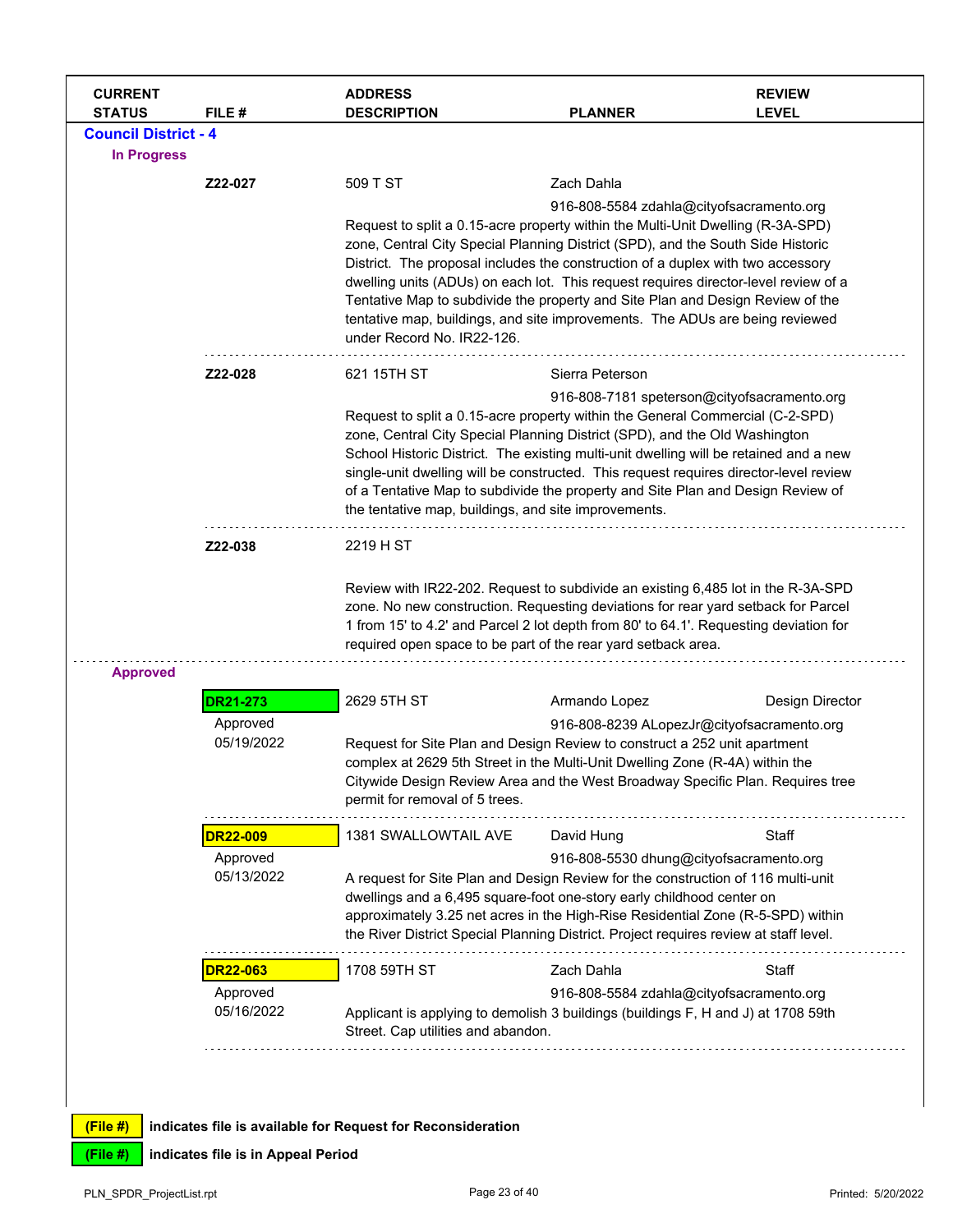| <b>CURRENT</b><br><b>STATUS</b> | FILE #           | <b>ADDRESS</b><br><b>DESCRIPTION</b>                                                                                                                             | <b>PLANNER</b>                           | <b>REVIEW</b><br><b>LEVEL</b>                |  |
|---------------------------------|------------------|------------------------------------------------------------------------------------------------------------------------------------------------------------------|------------------------------------------|----------------------------------------------|--|
| <b>Council District - 4</b>     |                  |                                                                                                                                                                  |                                          |                                              |  |
| <b>Approved</b>                 |                  |                                                                                                                                                                  |                                          |                                              |  |
|                                 | SIG-2210340      | 1610 R ST 100                                                                                                                                                    |                                          |                                              |  |
|                                 | Preview Approved |                                                                                                                                                                  |                                          |                                              |  |
|                                 | 5/24/2022        | install one (1) illuminated wall sign, install one (1) illuminated blade sign, install one                                                                       |                                          |                                              |  |
|                                 |                  | (1) non-illuminated window-visible interior wall sign, install five (5) window vinyl                                                                             |                                          |                                              |  |
|                                 |                  | signs.                                                                                                                                                           |                                          |                                              |  |
|                                 | SIG-2210432      | 1028 2ND ST                                                                                                                                                      |                                          |                                              |  |
|                                 | Preview Approved |                                                                                                                                                                  |                                          |                                              |  |
|                                 | 5/25/2022        | NEW PERMIT TO COMPLETE EXPIRED SIG-1009896                                                                                                                       |                                          |                                              |  |
|                                 |                  | 1 attached hanging sign, 32" x 48" = 10.7 sq ft, copy: Chinese-West Medical                                                                                      |                                          |                                              |  |
|                                 |                  | Center, Massage Therapy, Reflexology Acupuncture"                                                                                                                |                                          |                                              |  |
|                                 | Z22-007          | 1323 DEMOCRACY ALY                                                                                                                                               | Zach Dahla                               | <b>Zoning Administrator</b>                  |  |
|                                 | Approved         |                                                                                                                                                                  | 916-808-5584 zdahla@cityofsacramento.org |                                              |  |
|                                 | 05/12/2022       | A Tentative Map to subdivide a ±0.8-acre parcel for condominium purposes                                                                                         |                                          |                                              |  |
|                                 |                  | resulting in three airspace residential units within a previously approved triplex                                                                               |                                          |                                              |  |
|                                 |                  | located in the Multi-Unit Dwelling (R-3A-SPD) zone, Central City Special Planning                                                                                |                                          |                                              |  |
| <b>Waiting</b>                  |                  | District (SPD), and Washington Historic District.                                                                                                                |                                          |                                              |  |
|                                 |                  |                                                                                                                                                                  |                                          |                                              |  |
|                                 | P18-078          | 301 CAPITOL MALL                                                                                                                                                 | <b>Matthew Sites</b>                     | Planning and Design<br>Commission            |  |
|                                 |                  |                                                                                                                                                                  | 916-808-7646 msites@cityofsacramento.org |                                              |  |
|                                 |                  | A request for a mixed use development at 301 Capitol Mall, a 2.39 acre site                                                                                      |                                          |                                              |  |
|                                 |                  | bounded by Capitol Mall, 3rd Street, L Street, and 4th Street. The project site is                                                                               |                                          |                                              |  |
|                                 |                  | located within the Central Business District (C 3 SPD) zone and within the Central                                                                               |                                          |                                              |  |
|                                 |                  | City Special Planning District (SPD). The applicant proposes a 40 story building<br>which includes offices, residences, retail, structured parking, and publicly |                                          |                                              |  |
|                                 |                  | accessible open space. The request requires commission level Site Plan and                                                                                       |                                          |                                              |  |
|                                 |                  | Design Review with deviations, a tentative Map to create condominium air-space                                                                                   |                                          |                                              |  |
|                                 |                  | lots, and commercial tree removal permit.                                                                                                                        |                                          |                                              |  |
|                                 | P21-027          | 851 RICHARDS BLVD                                                                                                                                                | Robert W. Williams                       | Planning and Design                          |  |
|                                 |                  |                                                                                                                                                                  |                                          | Commission                                   |  |
|                                 |                  |                                                                                                                                                                  |                                          | 916-808-7686 rwwilliams@cityofsacramento.org |  |
|                                 |                  | Conditional Use Permit to allow a storefront cannabis dispensary of 5,890 square                                                                                 |                                          |                                              |  |
|                                 |                  | feet and a delivery-only cannabis dispensary of 4,950 square feet in a<br>23,263-square-foot building, on approximately 1.40 acres in the General                |                                          |                                              |  |
|                                 |                  | Commercial Zone, and within the River District Special Planning District (C-2-SPD).                                                                              |                                          |                                              |  |
|                                 |                  | Site Plan & Design Review (SPDR) form minor renovations of a commercial                                                                                          |                                          |                                              |  |
|                                 |                  | building. (Initially submitted as file P21-016).                                                                                                                 |                                          |                                              |  |
|                                 | PB20-007         | 1905 6TH ST                                                                                                                                                      |                                          | Staff                                        |  |
|                                 |                  | Request to construct mixed use building with ground floor commercial space and                                                                                   |                                          |                                              |  |
|                                 |                  | three (3) residential units on the second floor in the R)-SPD zone. Central City                                                                                 |                                          |                                              |  |
|                                 |                  | SPD. This requires a Staff Preservation SPDR.                                                                                                                    |                                          |                                              |  |
|                                 |                  |                                                                                                                                                                  |                                          |                                              |  |
|                                 |                  |                                                                                                                                                                  |                                          |                                              |  |
| (File#)                         |                  | indicates file is available for Request for Reconsideration                                                                                                      |                                          |                                              |  |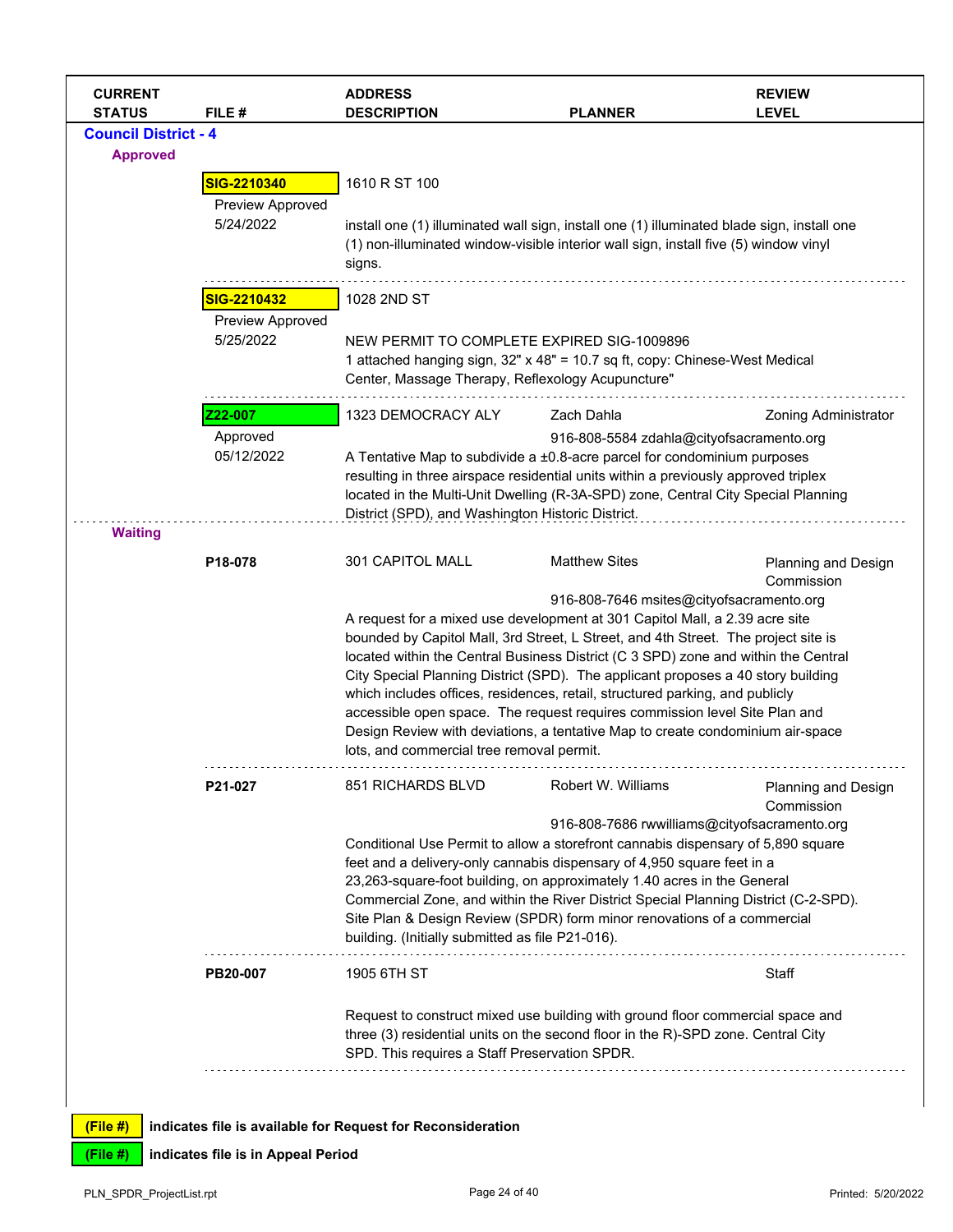|                                               | FILE #   | <b>ADDRESS</b><br><b>DESCRIPTION</b> | <b>PLANNER</b>                                                                                                                                                                                                                                                                                                                                                                                                                                                                                                                                                                                                                                                                       | <b>REVIEW</b><br><b>LEVEL</b> |
|-----------------------------------------------|----------|--------------------------------------|--------------------------------------------------------------------------------------------------------------------------------------------------------------------------------------------------------------------------------------------------------------------------------------------------------------------------------------------------------------------------------------------------------------------------------------------------------------------------------------------------------------------------------------------------------------------------------------------------------------------------------------------------------------------------------------|-------------------------------|
| <b>Council District - 4</b><br><b>Waiting</b> |          |                                      |                                                                                                                                                                                                                                                                                                                                                                                                                                                                                                                                                                                                                                                                                      |                               |
|                                               | PB20-042 | 2023 T ST                            |                                                                                                                                                                                                                                                                                                                                                                                                                                                                                                                                                                                                                                                                                      | Staff                         |
|                                               |          |                                      | A request for Site Plan and Design Review entitlements to construct a new 3,442<br>sq. ft. single unit dwelling and 977 sq. ft dethatched accessory dwelling unit above<br>a 814 sq. ft. three-stall garage at 2023 T Street on a .15-acre vacant parcel. The<br>lot is located within the General Commercial Zone and the Central City Special<br>Planning District (C-2-SPD) and the Poverty Ridge Historic District.                                                                                                                                                                                                                                                              |                               |
|                                               | PB21-007 | 1724 U ST                            |                                                                                                                                                                                                                                                                                                                                                                                                                                                                                                                                                                                                                                                                                      | Staff                         |
|                                               |          |                                      | A request for Site Plan and Design Review to convert an existing 1,280 square foot<br>single dwelling unit into a 2,717 square foot duplex and construct a new two story<br>819 square foot garage fronting Uptown Alley, with a 750 square foot accessory<br>dwelling unit (ADU) on the second floor. The project site is located at 1724 U Street<br>and is within the Single Unit and Duplex Dwelling Zone and the Central City Special<br>Planning District (R-1B-SPD). The existing building on the site is a Landmark listed<br>in the Sacramento Register of Historic and Cultural Resources. The ADU and<br>three-car garage is being tracked under project record IR21-084. |                               |
|                                               | PB21-014 | 1917 6TH ST                          | Sean de Courcy                                                                                                                                                                                                                                                                                                                                                                                                                                                                                                                                                                                                                                                                       | Staff                         |
|                                               |          | building.                            | 916-808-2796 sdecourcy@cityofsacramento.org<br>Applicant is proposing the conversion of existing permitted structure into SFR with<br>attached ADU. The proposed conversion will not change the existing footprint of the<br>The total square footage of both units will be 1608 SF.<br>Applicant is interested in Concurrent Review for this application.                                                                                                                                                                                                                                                                                                                           |                               |
|                                               |          | 2115 21ST ST                         | David Hung                                                                                                                                                                                                                                                                                                                                                                                                                                                                                                                                                                                                                                                                           | <b>Preservation Director</b>  |
|                                               | PB21-025 |                                      |                                                                                                                                                                                                                                                                                                                                                                                                                                                                                                                                                                                                                                                                                      |                               |
|                                               |          | IR21-425.)                           | 916-808-5530 dhung@cityofsacramento.org<br>A request to construct a detached garage and a detached accessory dwelling unit<br>(ADU) on an approximately 0.46-acre landmark parcel with an existing single-unit<br>dwelling in the Residential Office Zone (RO-SPD) within the Central City Special<br>Planning District. The project requires Director level Site Plan and Design Review<br>with deviation to allow garage in front of the front facade of dwelling for the<br>construction of a detached garage for an existing single-unit dwelling in the Poverty<br>Ridge Historic District. (The ADU is processed concurrently on application                                   | (SFR/DUP)                     |
|                                               | Z20-020  | 1 CAPITOL MALL                       | <b>Matthew Sites</b>                                                                                                                                                                                                                                                                                                                                                                                                                                                                                                                                                                                                                                                                 | <b>Zoning Administrator</b>   |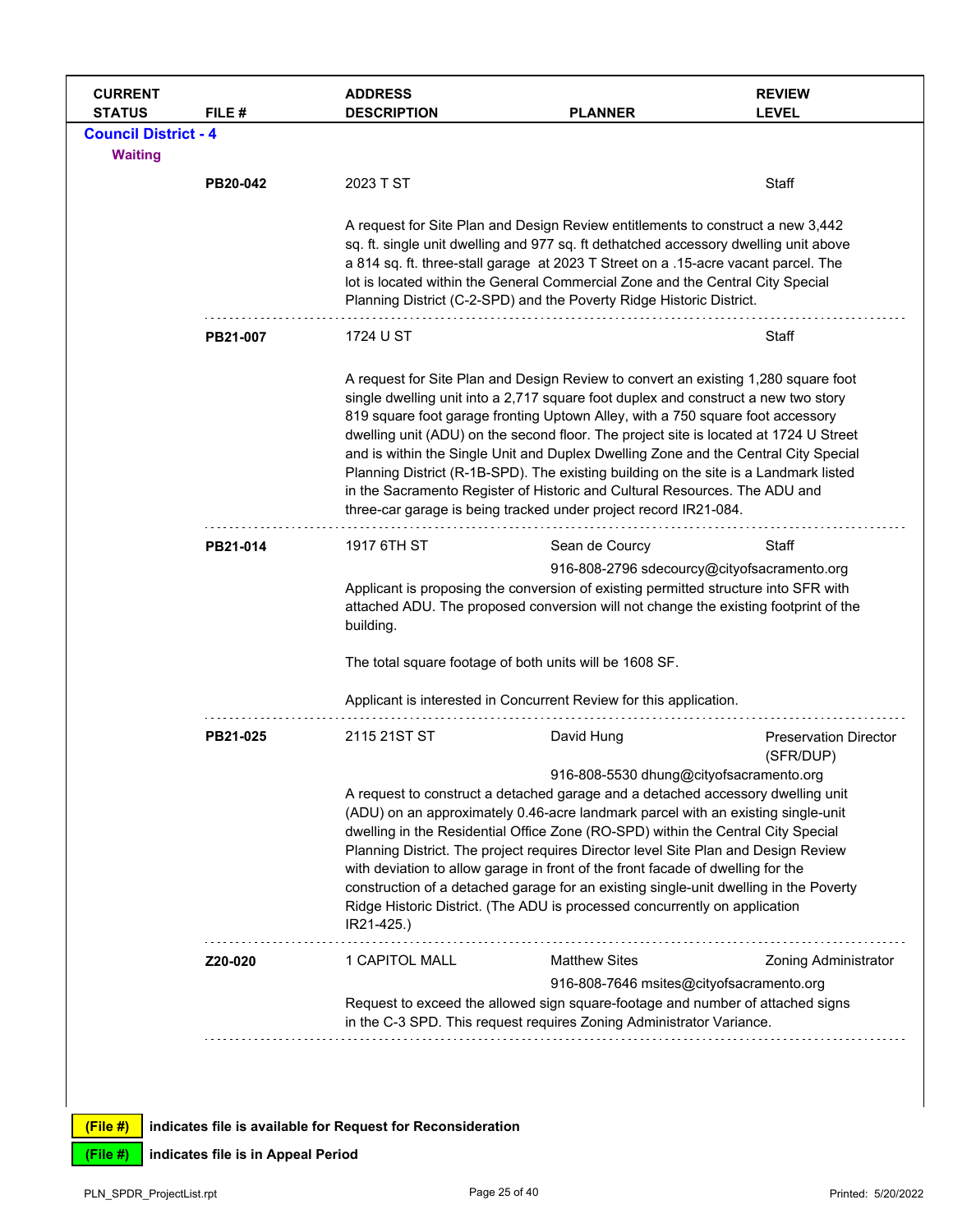| <b>CURRENT</b><br><b>STATUS</b>                   | FILE #   | <b>ADDRESS</b><br><b>DESCRIPTION</b>                                                                                                                                                                                                                                                                                                                                                                       | <b>PLANNER</b>                              | <b>REVIEW</b><br><b>LEVEL</b>             |
|---------------------------------------------------|----------|------------------------------------------------------------------------------------------------------------------------------------------------------------------------------------------------------------------------------------------------------------------------------------------------------------------------------------------------------------------------------------------------------------|---------------------------------------------|-------------------------------------------|
| <b>Council District - 4</b>                       |          |                                                                                                                                                                                                                                                                                                                                                                                                            |                                             |                                           |
| <b>Waiting</b>                                    |          |                                                                                                                                                                                                                                                                                                                                                                                                            |                                             |                                           |
|                                                   | Z20-062  | 225 JIBBOOM ST                                                                                                                                                                                                                                                                                                                                                                                             | Sierra Peterson                             | <b>Zoning Administrator</b>               |
|                                                   |          |                                                                                                                                                                                                                                                                                                                                                                                                            | 916-808-7181 speterson@cityofsacramento.org |                                           |
|                                                   |          | Request to redevelop an existing gas station with a new fuel canopy, dispensers,<br>convenience store, and car wash on a 0.63-acre project site within the General<br>Commercial (C-2-SPD) zone and River District Special Planning District (SPD). All<br>existing facilities will be demolished. This request requires director-level review of a<br>major modification and site plan and design review. |                                             |                                           |
| <b>Council District - 5</b><br><b>In Progress</b> |          |                                                                                                                                                                                                                                                                                                                                                                                                            |                                             |                                           |
|                                                   | DR19-361 | 5936 FREEPORT BLVD                                                                                                                                                                                                                                                                                                                                                                                         | Daniel Abbes                                | Staff                                     |
|                                                   |          |                                                                                                                                                                                                                                                                                                                                                                                                            | 916-808-5873 DAbbes@cityofsacramento.org    |                                           |
|                                                   |          | A request to develop an ambulance transportation dispatch facility and fish market<br>restaurant on a ±0.63-acre vacant parcel within the General Commercial Executive<br>Airport Overlay 4 (C-2-EA-4) zone. The request requires Site Plan and Design<br>Review.                                                                                                                                          |                                             |                                           |
|                                                   | DR21-079 | 2938 LA SOLIDAD WAY                                                                                                                                                                                                                                                                                                                                                                                        | DR Intern                                   | Staff                                     |
|                                                   |          |                                                                                                                                                                                                                                                                                                                                                                                                            | 916-808-5924 drintern@cityofsacramento.org  |                                           |
|                                                   |          | Request to construct a new SFR behind an existing house that is proposed to be<br>converted to an ADU (IR21-117).                                                                                                                                                                                                                                                                                          |                                             |                                           |
|                                                   | DR21-184 | 3334 MARTIN LUTHER<br>KING JR BLVD                                                                                                                                                                                                                                                                                                                                                                         | Kevin Valente                               | Staff                                     |
|                                                   |          | Request to construct a new single family dwelling at a vacant 0.04 parcel in the<br>Limited Commercial C-1) Zone. Staff Site Plan and Design review required.                                                                                                                                                                                                                                              |                                             | 916-372-6100 kvalente@raneymanagement.com |
|                                                   | DR21-201 | 3241 W ST                                                                                                                                                                                                                                                                                                                                                                                                  | <b>Kevin Valente</b>                        | Staff                                     |
|                                                   |          |                                                                                                                                                                                                                                                                                                                                                                                                            |                                             | 916-372-1600 kvalente@raneymanagement.com |
|                                                   |          | Applicant intends to construct two 3 story duplex on two lots (3241 and 3555 W<br>St).                                                                                                                                                                                                                                                                                                                     |                                             |                                           |
|                                                   |          | Proposed lot coverage: ~54%                                                                                                                                                                                                                                                                                                                                                                                |                                             |                                           |
|                                                   | DR21-244 | 4050 FLORIN RD                                                                                                                                                                                                                                                                                                                                                                                             | <b>Kevin Valente</b>                        | Staff                                     |
|                                                   |          |                                                                                                                                                                                                                                                                                                                                                                                                            | 916 372-6100 kvalente@raneymanagement.com   |                                           |
|                                                   |          | Request for site plan and design review to construct a new 4,719 sq ft retail<br>building and install a 500-gallon propane tank and dispenser in the C-2 zone.                                                                                                                                                                                                                                             |                                             |                                           |
|                                                   | DR21-260 | 3152 43RD ST                                                                                                                                                                                                                                                                                                                                                                                               | David Hung                                  | Staff                                     |
|                                                   |          | 916-808-5530 dhung@cityofsacramento.org<br>Request to construct a new two-story 1,549 square foot single-unit dwelling, with a<br>246 square-foot garage and 28 square-foot porch on a vacant 0.06-acre parcel in<br>the Single-Unit Dwelling Zone (R-1) within the Oak Park Design Review District.<br>Staff Site Plan and Design Review required.                                                        |                                             |                                           |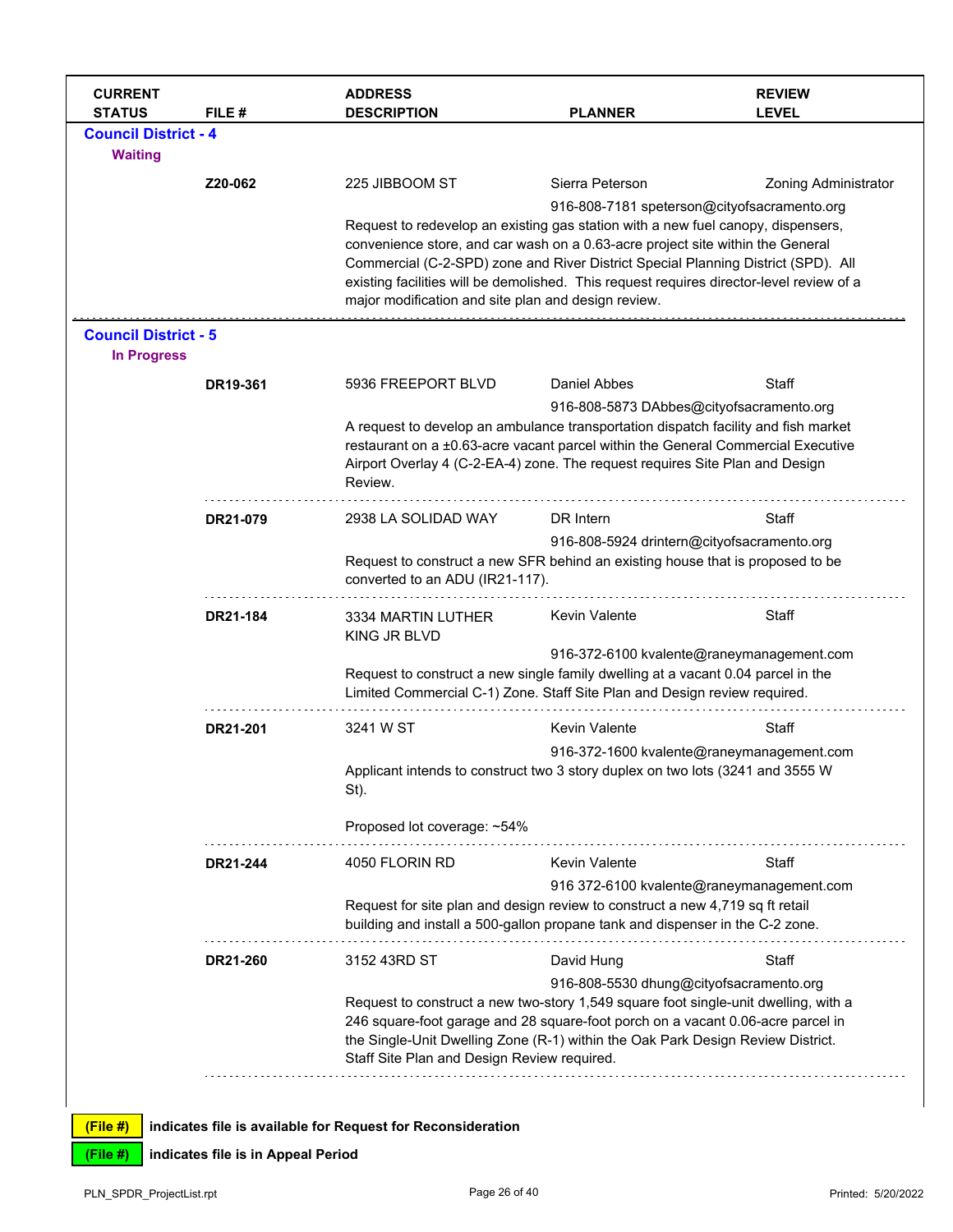| <b>CURRENT</b><br><b>STATUS</b>                   | FILE #                             | <b>ADDRESS</b><br><b>DESCRIPTION</b>                        | <b>PLANNER</b>                                                                                                                                                                                                                                                                                                                                                                                                                                                   | <b>REVIEW</b><br><b>LEVEL</b>               |  |
|---------------------------------------------------|------------------------------------|-------------------------------------------------------------|------------------------------------------------------------------------------------------------------------------------------------------------------------------------------------------------------------------------------------------------------------------------------------------------------------------------------------------------------------------------------------------------------------------------------------------------------------------|---------------------------------------------|--|
| <b>Council District - 5</b><br><b>In Progress</b> |                                    |                                                             |                                                                                                                                                                                                                                                                                                                                                                                                                                                                  |                                             |  |
|                                                   | DR22-032                           | 3904 DEEBLE ST                                              | Kevin Valente                                                                                                                                                                                                                                                                                                                                                                                                                                                    | Staff                                       |  |
|                                                   |                                    |                                                             | Applicant is proposing a new 4572 sf office building.                                                                                                                                                                                                                                                                                                                                                                                                            | 916 372-6100 kvalente@raneymanagement.com   |  |
|                                                   | DR22-033                           | 3921 36TH ST 2                                              | David Hung                                                                                                                                                                                                                                                                                                                                                                                                                                                       | Staff                                       |  |
|                                                   |                                    | file IR22-053.)                                             | 916-808-5530 dhung@cityofsacramento.org<br>A request to construct a new single-unit dwelling with attached garage and two<br>detached accessory dwelling units (ADUs) within approximately 0.05 acres in the<br>Single-Unit Dwelling Zone (R-1). The project requires staff level Site Plan and<br>Design Review for a new single-unit dwelling in the Oak Park Design Review<br>District. (Proposed accessory dwelling units being processed concurrently under |                                             |  |
|                                                   | DR22-056                           | 4029 34TH ST                                                | David Hung                                                                                                                                                                                                                                                                                                                                                                                                                                                       | Staff                                       |  |
|                                                   |                                    |                                                             | 916-808-5530 dhung@cityofsacramento.org<br>A request for: Site Plan and Design Review to construct a new single-unit dwelling<br>on each of three vacant parcels in the Single-Unit Dwelling Zone (R-1) within the<br>Oak Park Design Review District. Two elevation types are proposed.                                                                                                                                                                         |                                             |  |
|                                                   | DR22-062                           | 6457 ROMACK CIR                                             | Armando Lopez                                                                                                                                                                                                                                                                                                                                                                                                                                                    | Staff                                       |  |
|                                                   |                                    |                                                             | 916-808-8239 ALopezJr@cityofsacramento.org<br>Request for Site Plan and Design Review to construct 2 patio covers of 351 and<br>236 square feet and construct a 457 square foot attached ADU at a site developed<br>with a single family residence Single-Unit Dwelling Zone (R-1) within the Citywide<br>Design Review Area. Refer to IR22-101 for ADU review. (Open Case 18-029270)                                                                            |                                             |  |
|                                                   | DR22-097                           | 3300 38TH ST                                                |                                                                                                                                                                                                                                                                                                                                                                                                                                                                  | Staff                                       |  |
|                                                   |                                    |                                                             | (SEE IR22-196) Request to construct a 1,590 square foot single unit dwelling with<br>a 250 square foot attached garage and two 600 square foot detached ADUs at a<br>vacant 0.12 acre parcel in the Single Unit Dwelling (R-1) Zone.                                                                                                                                                                                                                             |                                             |  |
|                                                   | DR22-099                           |                                                             |                                                                                                                                                                                                                                                                                                                                                                                                                                                                  | Staff                                       |  |
|                                                   |                                    | See IR22-197                                                | Currently a vacant lot with proposed New construction of 1590 sq ft single family<br>residence on vacant lot. Also addition of 2 detached ADUs, which total 1200 sq ft.                                                                                                                                                                                                                                                                                          |                                             |  |
|                                                   | P21-040                            | 3411 5TH AVE                                                | Angel Anguiano                                                                                                                                                                                                                                                                                                                                                                                                                                                   | <b>City Council</b>                         |  |
|                                                   |                                    | approximately 11.82 acres.                                  | The applicant is proposing to rezone nine parcels from the Multi-Unit Dwelling zone<br>(R-2B) to the General Commercial Zone (C-2), Single-Unit Dwelling or Duplex<br>Dwelling zone (R-1B) to the Multi-Unit Dwelling zone (R-4), Single-Unit Dwelling<br>zone (R-1) to the Multi-Unit Dwelling zone (R-4), and Single-Unit Dwelling (R-1) and<br>Multi-Unit Dwelling zones (R-4-R) to the Multi-Unit Dwelling zone (R-4A), totaling                             | 916-808-5519 AAnguiano@cityofsacramento.org |  |
| (File#)                                           |                                    | indicates file is available for Request for Reconsideration |                                                                                                                                                                                                                                                                                                                                                                                                                                                                  |                                             |  |
| (File #)                                          | indicates file is in Appeal Period |                                                             |                                                                                                                                                                                                                                                                                                                                                                                                                                                                  |                                             |  |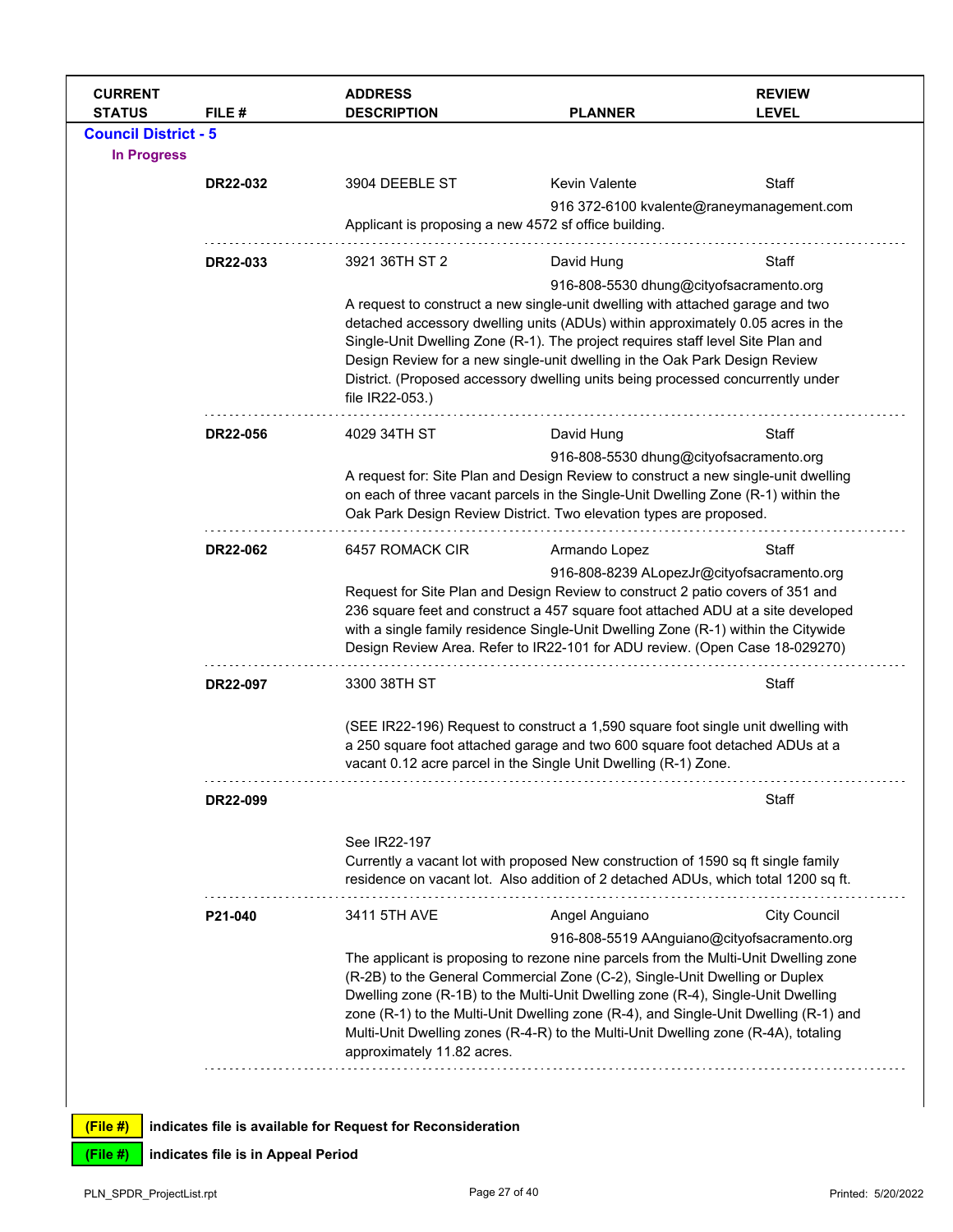| <b>Council District - 5</b><br><b>In Progress</b><br>2380 16TH AVE<br>Daniel Abbes<br><b>City Council</b><br>P21-041<br>916-808-5873 DAbbes@cityofsacramento.org<br>A request to rezone 4 vacant parcels totaling 0.3-acres in the Single-Unit Dwelling<br>R-1 and Heavy Commercial C-4 zones to the Multi-Unit Dwelling R-4 zone, and to<br>construct two new residential buildings with a total of 16 dwelling units. The request<br>requires a Rezone and Site Plan and Design Review entitlements.<br>6233 MACK RD<br>Robert W. Williams<br>P21-044<br><b>Planning and Design</b><br>Commission<br>916-808-7686 rwwilliams@cityofsacramento.org<br>Conditional Use Permit to establish a cannabis dispensary (storefront with delivery)<br>within an existing ±2,889-square-foot tenant space of an existing<br>±64,690-square-foot retail building, on approximately 7.6 acres in the General<br>Commercial zone (C-2). (CORE applicant). Dispensary project requires<br>commission level CUP due to multiple tobacco retailers within 600 feet and a<br>residential zone within 300 feet.<br>P22-001<br>5625 HELEN WAY<br>Daniel Abbes<br><b>Planning Director</b><br>916-808-5873 DAbbes@cityofsacramento.org<br>Reasonable Accommodation - Fence Deviation - Partial side-yard fence<br>supplement 36' long x 6'10" tall<br>Robert W. Williams<br>4749 14TH AVE<br>P22-002<br>Planning and Design<br>Commission<br>916-808-7686 rwwilliams@cityofsacramento.org<br>Conditional Use Permit to establish a cannabis dispensary (storefront with delivery)<br>within an existing ±2,680-square-foot retail building, on approximately 0.12 acres in<br>the General Commercial Zone (C-2-SPD) and within the Broadway/Stockton<br>Special Planning District. Site Plan & Design Review for proposed exterior building<br>renovations. Dispensary project requires commission level CUP because the<br>location is within 300 feet of a residential zone, and within 600 feet of at least three<br>faith congregations, and with 600 feet of a least one tobacco retailer of less than<br>15,000 square feet area.<br>Robert W. Williams<br>P22-004<br>6945 LUTHER DR<br>Planning and Design<br>Commission<br>916-808-7686 rwwilliams@cityofsacramento.org<br>Conditional Use Permit to establish a cannabis dispensary (delivery-only), and,<br>Modification of existing cannabis production Conditional Use Permit (file #'s<br>Z21-073, Z17-213, Z18-227), in an existing 9,000-square-foot building, on 0.55<br>acres in the Light Industrial Zone (M-1S). | <b>CURRENT</b><br><b>STATUS</b> | FILE # | <b>ADDRESS</b><br><b>DESCRIPTION</b> | <b>PLANNER</b> | <b>REVIEW</b><br><b>LEVEL</b> |  |  |
|-------------------------------------------------------------------------------------------------------------------------------------------------------------------------------------------------------------------------------------------------------------------------------------------------------------------------------------------------------------------------------------------------------------------------------------------------------------------------------------------------------------------------------------------------------------------------------------------------------------------------------------------------------------------------------------------------------------------------------------------------------------------------------------------------------------------------------------------------------------------------------------------------------------------------------------------------------------------------------------------------------------------------------------------------------------------------------------------------------------------------------------------------------------------------------------------------------------------------------------------------------------------------------------------------------------------------------------------------------------------------------------------------------------------------------------------------------------------------------------------------------------------------------------------------------------------------------------------------------------------------------------------------------------------------------------------------------------------------------------------------------------------------------------------------------------------------------------------------------------------------------------------------------------------------------------------------------------------------------------------------------------------------------------------------------------------------------------------------------------------------------------------------------------------------------------------------------------------------------------------------------------------------------------------------------------------------------------------------------------------------------------------------------------------------------------------------------------------------------------------------------------------------------------------------------------------|---------------------------------|--------|--------------------------------------|----------------|-------------------------------|--|--|
|                                                                                                                                                                                                                                                                                                                                                                                                                                                                                                                                                                                                                                                                                                                                                                                                                                                                                                                                                                                                                                                                                                                                                                                                                                                                                                                                                                                                                                                                                                                                                                                                                                                                                                                                                                                                                                                                                                                                                                                                                                                                                                                                                                                                                                                                                                                                                                                                                                                                                                                                                                   |                                 |        |                                      |                |                               |  |  |
|                                                                                                                                                                                                                                                                                                                                                                                                                                                                                                                                                                                                                                                                                                                                                                                                                                                                                                                                                                                                                                                                                                                                                                                                                                                                                                                                                                                                                                                                                                                                                                                                                                                                                                                                                                                                                                                                                                                                                                                                                                                                                                                                                                                                                                                                                                                                                                                                                                                                                                                                                                   |                                 |        |                                      |                |                               |  |  |
|                                                                                                                                                                                                                                                                                                                                                                                                                                                                                                                                                                                                                                                                                                                                                                                                                                                                                                                                                                                                                                                                                                                                                                                                                                                                                                                                                                                                                                                                                                                                                                                                                                                                                                                                                                                                                                                                                                                                                                                                                                                                                                                                                                                                                                                                                                                                                                                                                                                                                                                                                                   |                                 |        |                                      |                |                               |  |  |
|                                                                                                                                                                                                                                                                                                                                                                                                                                                                                                                                                                                                                                                                                                                                                                                                                                                                                                                                                                                                                                                                                                                                                                                                                                                                                                                                                                                                                                                                                                                                                                                                                                                                                                                                                                                                                                                                                                                                                                                                                                                                                                                                                                                                                                                                                                                                                                                                                                                                                                                                                                   |                                 |        |                                      |                |                               |  |  |
|                                                                                                                                                                                                                                                                                                                                                                                                                                                                                                                                                                                                                                                                                                                                                                                                                                                                                                                                                                                                                                                                                                                                                                                                                                                                                                                                                                                                                                                                                                                                                                                                                                                                                                                                                                                                                                                                                                                                                                                                                                                                                                                                                                                                                                                                                                                                                                                                                                                                                                                                                                   |                                 |        |                                      |                |                               |  |  |
|                                                                                                                                                                                                                                                                                                                                                                                                                                                                                                                                                                                                                                                                                                                                                                                                                                                                                                                                                                                                                                                                                                                                                                                                                                                                                                                                                                                                                                                                                                                                                                                                                                                                                                                                                                                                                                                                                                                                                                                                                                                                                                                                                                                                                                                                                                                                                                                                                                                                                                                                                                   |                                 |        |                                      |                |                               |  |  |
|                                                                                                                                                                                                                                                                                                                                                                                                                                                                                                                                                                                                                                                                                                                                                                                                                                                                                                                                                                                                                                                                                                                                                                                                                                                                                                                                                                                                                                                                                                                                                                                                                                                                                                                                                                                                                                                                                                                                                                                                                                                                                                                                                                                                                                                                                                                                                                                                                                                                                                                                                                   |                                 |        |                                      |                |                               |  |  |
|                                                                                                                                                                                                                                                                                                                                                                                                                                                                                                                                                                                                                                                                                                                                                                                                                                                                                                                                                                                                                                                                                                                                                                                                                                                                                                                                                                                                                                                                                                                                                                                                                                                                                                                                                                                                                                                                                                                                                                                                                                                                                                                                                                                                                                                                                                                                                                                                                                                                                                                                                                   |                                 |        |                                      |                |                               |  |  |
|                                                                                                                                                                                                                                                                                                                                                                                                                                                                                                                                                                                                                                                                                                                                                                                                                                                                                                                                                                                                                                                                                                                                                                                                                                                                                                                                                                                                                                                                                                                                                                                                                                                                                                                                                                                                                                                                                                                                                                                                                                                                                                                                                                                                                                                                                                                                                                                                                                                                                                                                                                   |                                 |        |                                      |                |                               |  |  |
|                                                                                                                                                                                                                                                                                                                                                                                                                                                                                                                                                                                                                                                                                                                                                                                                                                                                                                                                                                                                                                                                                                                                                                                                                                                                                                                                                                                                                                                                                                                                                                                                                                                                                                                                                                                                                                                                                                                                                                                                                                                                                                                                                                                                                                                                                                                                                                                                                                                                                                                                                                   |                                 |        |                                      |                |                               |  |  |
|                                                                                                                                                                                                                                                                                                                                                                                                                                                                                                                                                                                                                                                                                                                                                                                                                                                                                                                                                                                                                                                                                                                                                                                                                                                                                                                                                                                                                                                                                                                                                                                                                                                                                                                                                                                                                                                                                                                                                                                                                                                                                                                                                                                                                                                                                                                                                                                                                                                                                                                                                                   |                                 |        |                                      |                |                               |  |  |
|                                                                                                                                                                                                                                                                                                                                                                                                                                                                                                                                                                                                                                                                                                                                                                                                                                                                                                                                                                                                                                                                                                                                                                                                                                                                                                                                                                                                                                                                                                                                                                                                                                                                                                                                                                                                                                                                                                                                                                                                                                                                                                                                                                                                                                                                                                                                                                                                                                                                                                                                                                   |                                 |        |                                      |                |                               |  |  |
|                                                                                                                                                                                                                                                                                                                                                                                                                                                                                                                                                                                                                                                                                                                                                                                                                                                                                                                                                                                                                                                                                                                                                                                                                                                                                                                                                                                                                                                                                                                                                                                                                                                                                                                                                                                                                                                                                                                                                                                                                                                                                                                                                                                                                                                                                                                                                                                                                                                                                                                                                                   |                                 |        |                                      |                |                               |  |  |
|                                                                                                                                                                                                                                                                                                                                                                                                                                                                                                                                                                                                                                                                                                                                                                                                                                                                                                                                                                                                                                                                                                                                                                                                                                                                                                                                                                                                                                                                                                                                                                                                                                                                                                                                                                                                                                                                                                                                                                                                                                                                                                                                                                                                                                                                                                                                                                                                                                                                                                                                                                   |                                 |        |                                      |                |                               |  |  |
|                                                                                                                                                                                                                                                                                                                                                                                                                                                                                                                                                                                                                                                                                                                                                                                                                                                                                                                                                                                                                                                                                                                                                                                                                                                                                                                                                                                                                                                                                                                                                                                                                                                                                                                                                                                                                                                                                                                                                                                                                                                                                                                                                                                                                                                                                                                                                                                                                                                                                                                                                                   |                                 |        |                                      |                |                               |  |  |
|                                                                                                                                                                                                                                                                                                                                                                                                                                                                                                                                                                                                                                                                                                                                                                                                                                                                                                                                                                                                                                                                                                                                                                                                                                                                                                                                                                                                                                                                                                                                                                                                                                                                                                                                                                                                                                                                                                                                                                                                                                                                                                                                                                                                                                                                                                                                                                                                                                                                                                                                                                   |                                 |        |                                      |                |                               |  |  |
|                                                                                                                                                                                                                                                                                                                                                                                                                                                                                                                                                                                                                                                                                                                                                                                                                                                                                                                                                                                                                                                                                                                                                                                                                                                                                                                                                                                                                                                                                                                                                                                                                                                                                                                                                                                                                                                                                                                                                                                                                                                                                                                                                                                                                                                                                                                                                                                                                                                                                                                                                                   |                                 |        |                                      |                |                               |  |  |
|                                                                                                                                                                                                                                                                                                                                                                                                                                                                                                                                                                                                                                                                                                                                                                                                                                                                                                                                                                                                                                                                                                                                                                                                                                                                                                                                                                                                                                                                                                                                                                                                                                                                                                                                                                                                                                                                                                                                                                                                                                                                                                                                                                                                                                                                                                                                                                                                                                                                                                                                                                   |                                 |        |                                      |                |                               |  |  |
|                                                                                                                                                                                                                                                                                                                                                                                                                                                                                                                                                                                                                                                                                                                                                                                                                                                                                                                                                                                                                                                                                                                                                                                                                                                                                                                                                                                                                                                                                                                                                                                                                                                                                                                                                                                                                                                                                                                                                                                                                                                                                                                                                                                                                                                                                                                                                                                                                                                                                                                                                                   |                                 |        |                                      |                |                               |  |  |
|                                                                                                                                                                                                                                                                                                                                                                                                                                                                                                                                                                                                                                                                                                                                                                                                                                                                                                                                                                                                                                                                                                                                                                                                                                                                                                                                                                                                                                                                                                                                                                                                                                                                                                                                                                                                                                                                                                                                                                                                                                                                                                                                                                                                                                                                                                                                                                                                                                                                                                                                                                   |                                 |        |                                      |                |                               |  |  |
|                                                                                                                                                                                                                                                                                                                                                                                                                                                                                                                                                                                                                                                                                                                                                                                                                                                                                                                                                                                                                                                                                                                                                                                                                                                                                                                                                                                                                                                                                                                                                                                                                                                                                                                                                                                                                                                                                                                                                                                                                                                                                                                                                                                                                                                                                                                                                                                                                                                                                                                                                                   |                                 |        |                                      |                |                               |  |  |
|                                                                                                                                                                                                                                                                                                                                                                                                                                                                                                                                                                                                                                                                                                                                                                                                                                                                                                                                                                                                                                                                                                                                                                                                                                                                                                                                                                                                                                                                                                                                                                                                                                                                                                                                                                                                                                                                                                                                                                                                                                                                                                                                                                                                                                                                                                                                                                                                                                                                                                                                                                   |                                 |        |                                      |                |                               |  |  |
|                                                                                                                                                                                                                                                                                                                                                                                                                                                                                                                                                                                                                                                                                                                                                                                                                                                                                                                                                                                                                                                                                                                                                                                                                                                                                                                                                                                                                                                                                                                                                                                                                                                                                                                                                                                                                                                                                                                                                                                                                                                                                                                                                                                                                                                                                                                                                                                                                                                                                                                                                                   |                                 |        |                                      |                |                               |  |  |
|                                                                                                                                                                                                                                                                                                                                                                                                                                                                                                                                                                                                                                                                                                                                                                                                                                                                                                                                                                                                                                                                                                                                                                                                                                                                                                                                                                                                                                                                                                                                                                                                                                                                                                                                                                                                                                                                                                                                                                                                                                                                                                                                                                                                                                                                                                                                                                                                                                                                                                                                                                   |                                 |        |                                      |                |                               |  |  |
|                                                                                                                                                                                                                                                                                                                                                                                                                                                                                                                                                                                                                                                                                                                                                                                                                                                                                                                                                                                                                                                                                                                                                                                                                                                                                                                                                                                                                                                                                                                                                                                                                                                                                                                                                                                                                                                                                                                                                                                                                                                                                                                                                                                                                                                                                                                                                                                                                                                                                                                                                                   |                                 |        |                                      |                |                               |  |  |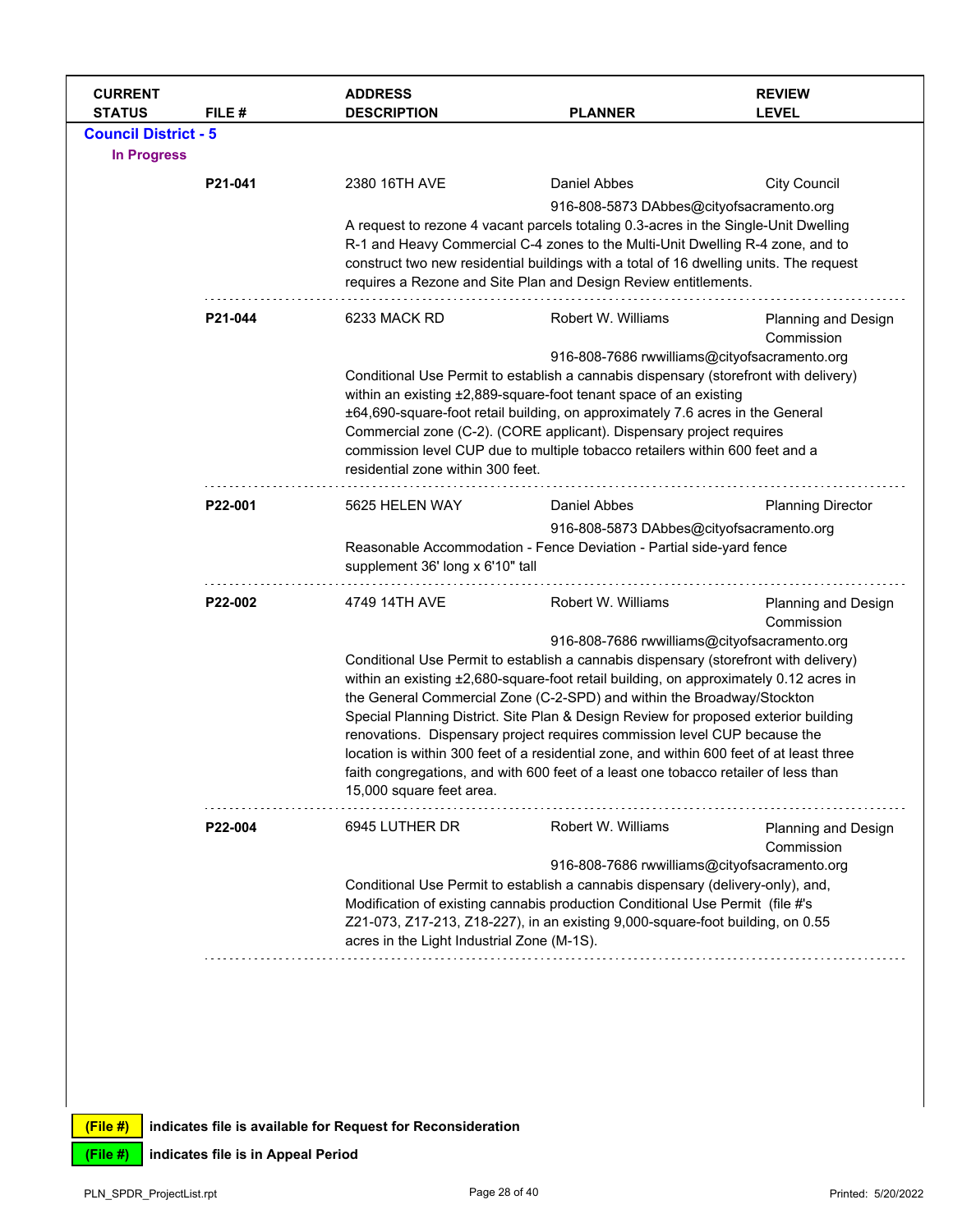| <b>CURRENT</b><br><b>STATUS</b>                   | FILE #  | <b>ADDRESS</b><br><b>DESCRIPTION</b>                                             | <b>PLANNER</b>                                                                          | <b>REVIEW</b><br><b>LEVEL</b>     |  |
|---------------------------------------------------|---------|----------------------------------------------------------------------------------|-----------------------------------------------------------------------------------------|-----------------------------------|--|
| <b>Council District - 5</b><br><b>In Progress</b> |         |                                                                                  |                                                                                         |                                   |  |
|                                                   | P22-008 | 4621 MACK RD                                                                     | Daniel Abbes                                                                            | Planning and Design<br>Commission |  |
|                                                   |         |                                                                                  | 916-808-5873 DAbbes@cityofsacramento.org                                                |                                   |  |
|                                                   |         |                                                                                  | A request to subdivide one parcel into three parcels and construct a new car wash       |                                   |  |
|                                                   |         | and new commercial building with drive-through restaurant service on a 13.5-acre |                                                                                         |                                   |  |
|                                                   |         | shopping center site within the General Commercial (C-2) zone. The project       |                                                                                         |                                   |  |
|                                                   |         | requires a Tentative Parcel Map to subdivide one parcel into three parcels, a    |                                                                                         |                                   |  |
|                                                   |         | Conditional Use Permit for an automobile use (car wash) in the C-2 zone, a       |                                                                                         |                                   |  |
|                                                   |         |                                                                                  | Conditional Use Permit for a drive-through restaurant in the C-2 zone, and Site Plan    |                                   |  |
|                                                   |         |                                                                                  | and Design Review for the construction of the car wash and commercial building,         |                                   |  |
|                                                   |         |                                                                                  | facade enhancements to existing buildings, and associated site improvements.            |                                   |  |
|                                                   | Z22-018 | 3901 Y ST                                                                        | Daniel Abbes                                                                            |                                   |  |
|                                                   |         |                                                                                  | 916-808-5873 DAbbes@cityofsacramento.org                                                |                                   |  |
|                                                   |         |                                                                                  | A request to subdivide one 0.48-acre lot into five lots within the Single-Unit Dwelling |                                   |  |
|                                                   |         |                                                                                  | (R-1) Zone. The existing dwelling unit will be retained and no new structures are       |                                   |  |
|                                                   |         |                                                                                  | proposed at this time. The request requires a Tentative Map to subdivide the project    |                                   |  |
|                                                   |         |                                                                                  | site and Site Plan and Design Review of the tentative map with deviations to lot        |                                   |  |
|                                                   |         | size and lot width.                                                              |                                                                                         |                                   |  |
|                                                   |         |                                                                                  |                                                                                         |                                   |  |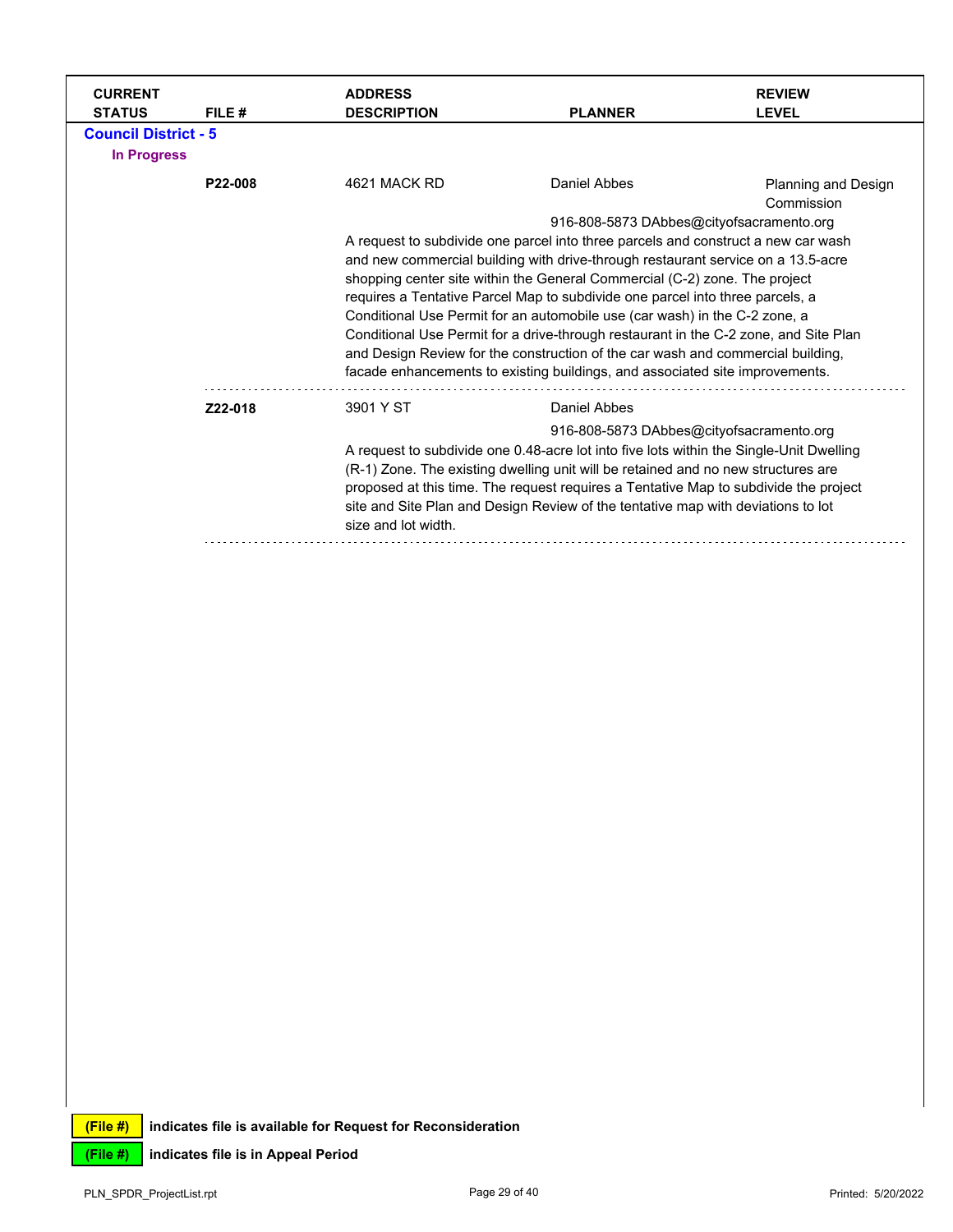| <b>CURRENT</b><br><b>STATUS</b>                   | FILE#                              | <b>ADDRESS</b><br><b>DESCRIPTION</b>                        | <b>PLANNER</b>                                                | <b>REVIEW</b><br><b>LEVEL</b> |
|---------------------------------------------------|------------------------------------|-------------------------------------------------------------|---------------------------------------------------------------|-------------------------------|
| <b>Council District - 5</b><br><b>In Progress</b> |                                    |                                                             |                                                               |                               |
|                                                   | Z22-034                            | 1920 34TH AVE                                               | Angel Anguiano<br>916-808-5519 AAnguiano@cityofsacramento.org | Zoning Administrator          |
|                                                   |                                    |                                                             |                                                               |                               |
|                                                   |                                    |                                                             |                                                               |                               |
|                                                   |                                    |                                                             |                                                               |                               |
|                                                   |                                    |                                                             |                                                               |                               |
|                                                   |                                    |                                                             |                                                               |                               |
|                                                   |                                    |                                                             |                                                               |                               |
|                                                   |                                    |                                                             |                                                               |                               |
|                                                   |                                    |                                                             |                                                               |                               |
|                                                   |                                    |                                                             |                                                               |                               |
|                                                   |                                    |                                                             |                                                               |                               |
|                                                   |                                    |                                                             |                                                               |                               |
|                                                   |                                    |                                                             |                                                               |                               |
|                                                   |                                    |                                                             |                                                               |                               |
|                                                   |                                    |                                                             |                                                               |                               |
|                                                   |                                    |                                                             |                                                               |                               |
|                                                   |                                    |                                                             |                                                               |                               |
|                                                   |                                    |                                                             |                                                               |                               |
|                                                   |                                    |                                                             |                                                               |                               |
|                                                   |                                    |                                                             |                                                               |                               |
| (File#)                                           |                                    | indicates file is available for Request for Reconsideration |                                                               |                               |
| (File #)                                          | indicates file is in Appeal Period |                                                             |                                                               |                               |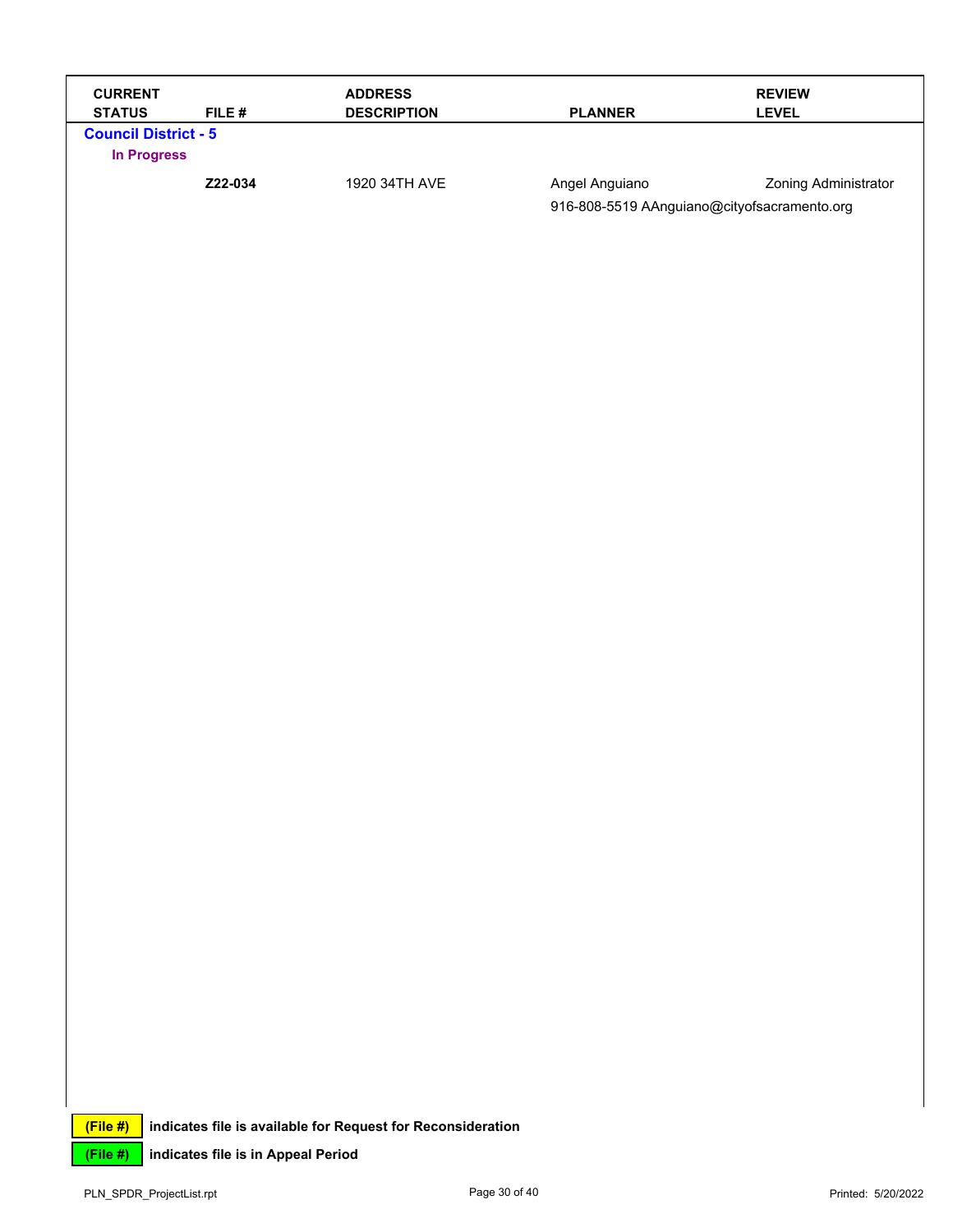| <b>CURRENT</b><br><b>STATUS</b> | FILE# | <b>ADDRESS</b><br><b>DESCRIPTION</b>                                                        | <b>PLANNER</b>                                                                                                                                                                                                                                                                                                                                                                                                                                                                                                                                                                                                                                                                                                                                                                                                                                                                                                                                                                                                                                                                                                                                            | <b>REVIEW</b><br><b>LEVEL</b> |  |  |
|---------------------------------|-------|---------------------------------------------------------------------------------------------|-----------------------------------------------------------------------------------------------------------------------------------------------------------------------------------------------------------------------------------------------------------------------------------------------------------------------------------------------------------------------------------------------------------------------------------------------------------------------------------------------------------------------------------------------------------------------------------------------------------------------------------------------------------------------------------------------------------------------------------------------------------------------------------------------------------------------------------------------------------------------------------------------------------------------------------------------------------------------------------------------------------------------------------------------------------------------------------------------------------------------------------------------------------|-------------------------------|--|--|
| <b>Council District - 5</b>     |       |                                                                                             |                                                                                                                                                                                                                                                                                                                                                                                                                                                                                                                                                                                                                                                                                                                                                                                                                                                                                                                                                                                                                                                                                                                                                           |                               |  |  |
| <b>In Progress</b>              |       | Primary functions:                                                                          | Community Garden over 1 acre with new accessory structures                                                                                                                                                                                                                                                                                                                                                                                                                                                                                                                                                                                                                                                                                                                                                                                                                                                                                                                                                                                                                                                                                                |                               |  |  |
|                                 |       |                                                                                             | Organic production of fruit/veg and nursery starts within a non-profit farm and<br>nursery, education and workforce development, onsite and mail-order retail.                                                                                                                                                                                                                                                                                                                                                                                                                                                                                                                                                                                                                                                                                                                                                                                                                                                                                                                                                                                            |                               |  |  |
|                                 |       | will be limited to these hours.                                                             | Hours of operation: Monday - Saturday, 830 am - 430 pm. All of the above activities                                                                                                                                                                                                                                                                                                                                                                                                                                                                                                                                                                                                                                                                                                                                                                                                                                                                                                                                                                                                                                                                       |                               |  |  |
|                                 |       |                                                                                             | Number of Employees: 10-12 full time employees on site at any given time                                                                                                                                                                                                                                                                                                                                                                                                                                                                                                                                                                                                                                                                                                                                                                                                                                                                                                                                                                                                                                                                                  |                               |  |  |
|                                 |       | otherwise clogged parking.                                                                  | Mail order retail encompasses approximately 90% of total sales. Onsite retail will<br>make up approximately 10% of total sales and will be available M-Sat 830-430pm,<br>rather than the previous idea to limit it to a short weekend timeframe, so as to<br>spread out visits and avoid clustered/limited retail opportunities that may have                                                                                                                                                                                                                                                                                                                                                                                                                                                                                                                                                                                                                                                                                                                                                                                                             |                               |  |  |
|                                 |       | structures are shown on the accompanying site plan.                                         | Structures: We are proposing no new buildings, and there are no existing buildings<br>onsite. The only structure that is currently onsite is the existing lath house, which<br>will be used for plant production. The nursery component of this project (run by<br>Planting Justice) proposes to build temporary nonpermanent structures, including<br>an outdoor sales kiosk to house our point-of-sale for customer check-out, an office<br>trailer that will only be utilized by onsite staff (for an office, bathroom, and break<br>room), one greenhouse, and three shade houses assembled from prefabricated<br>kits, for plant propagation. The farm component of this project (run by sublessee<br>Three Sisters Gardens) also proposes to build temporary non-permanent structures<br>to support farm operations, including two shipping containers for storage, a walk-in<br>cooler, and a greenhouse. The City of Sacramento will be providing a City-owned<br>trailer to be used onsite for staff use only, providing space for a staff office, break<br>room, and staff bathrooms (public restrooms will be porta-potties). All of these new |                               |  |  |
|                                 |       | participants at a time.                                                                     | Educational Programming: Planting Justice and Three Sisters Gardens will offer<br>youth and adult educational programming to provide opportunities for beginning<br>farmers to learn about organic nursery and food production. All educational<br>programming will be outdoors in the farm/nursery, and will be attended by 5-12                                                                                                                                                                                                                                                                                                                                                                                                                                                                                                                                                                                                                                                                                                                                                                                                                         |                               |  |  |
|                                 |       | Anticipated number of deliveries/trucks<br>shipped to customers across the continental U.S. | - UPS: UPS truck ("box truck" roughly 20-24' in length) will arrive once/daily M-F<br>towards the end of the workday to pick up boxes of potted trees which will be                                                                                                                                                                                                                                                                                                                                                                                                                                                                                                                                                                                                                                                                                                                                                                                                                                                                                                                                                                                       |                               |  |  |
|                                 |       | approximately 18-20' in length                                                              | - Soil: Six deliveries of potting soil per year. Dump truck from local vendor,<br>- Pots: 4-6x/year receipt of plastic pots, delivery by non-local vendor. Short box                                                                                                                                                                                                                                                                                                                                                                                                                                                                                                                                                                                                                                                                                                                                                                                                                                                                                                                                                                                      |                               |  |  |
|                                 |       | truck or equivalent                                                                         | - Seeds/plants: once/monthly delivery of seeds and plants from other nurseries<br>including PJ's nursery in Oakland. Short box truck or equivalent<br>- Outgoing produce to be transported via a standard pickup truck                                                                                                                                                                                                                                                                                                                                                                                                                                                                                                                                                                                                                                                                                                                                                                                                                                                                                                                                    |                               |  |  |
| (File#)                         |       | indicates file is available for Request for Reconsideration                                 |                                                                                                                                                                                                                                                                                                                                                                                                                                                                                                                                                                                                                                                                                                                                                                                                                                                                                                                                                                                                                                                                                                                                                           |                               |  |  |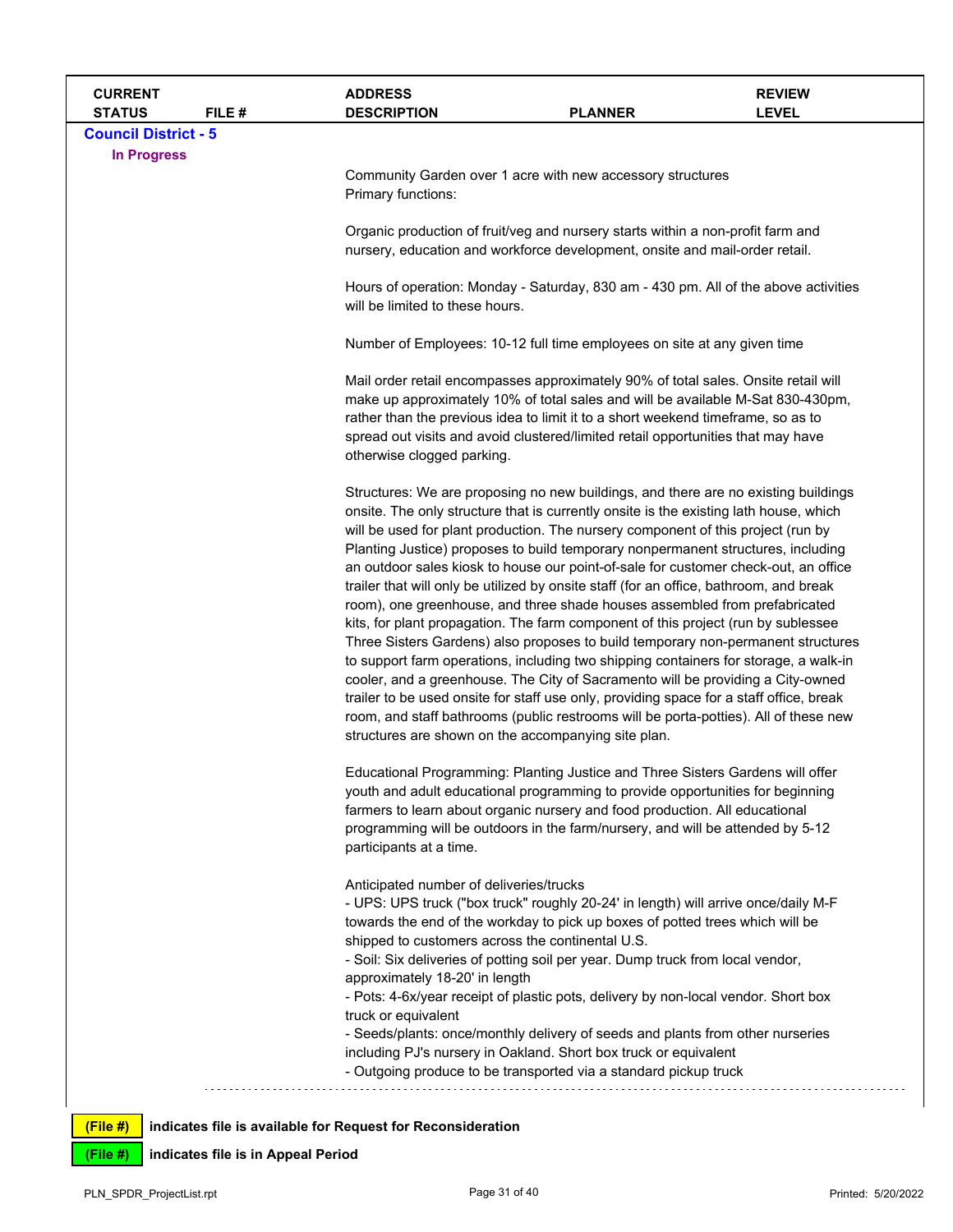| <b>CURRENT</b><br><b>STATUS</b> | FILE#           | <b>ADDRESS</b><br><b>DESCRIPTION</b>                                                                                                                                                                                                                | <b>PLANNER</b>                          | <b>REVIEW</b><br><b>LEVEL</b>               |
|---------------------------------|-----------------|-----------------------------------------------------------------------------------------------------------------------------------------------------------------------------------------------------------------------------------------------------|-----------------------------------------|---------------------------------------------|
| <b>Council District - 5</b>     |                 |                                                                                                                                                                                                                                                     |                                         |                                             |
| <b>In Progress</b>              |                 |                                                                                                                                                                                                                                                     |                                         |                                             |
|                                 | Z22-039         | 3448 Y ST                                                                                                                                                                                                                                           |                                         |                                             |
|                                 |                 | Review along with IR22-200-Applicant is applying for Tentative Map to split 1 lot into<br>2. Applicant is requesting a deviation for lot depth in the R-2B Zone                                                                                     |                                         |                                             |
| <b>Approved</b>                 |                 |                                                                                                                                                                                                                                                     |                                         |                                             |
|                                 | <b>DR22-016</b> | 7789 LA MANCHA WAY                                                                                                                                                                                                                                  | <b>Kevin Valente</b>                    | Staff                                       |
|                                 | Approved        |                                                                                                                                                                                                                                                     |                                         | 916 372-6100 kvalente@raneymanagement.com   |
|                                 | 05/13/2022      | Request to construct a 1,076 sf addition and related site improvements to an<br>existing 45,108 square foot multi-family building in the General Commercial (C-2)<br>Zone. Scope includes the reduction of 126 parking spaces to 70 parking spaces. |                                         |                                             |
| <b>Council District - 6</b>     |                 |                                                                                                                                                                                                                                                     |                                         |                                             |
| <b>In Progress</b>              |                 |                                                                                                                                                                                                                                                     |                                         |                                             |
|                                 | DR21-034        | 8340 BELVEDERE AVE                                                                                                                                                                                                                                  | Angel Anguiano                          | Design Director                             |
|                                 | Approved        |                                                                                                                                                                                                                                                     |                                         | 916-808-5519 AAnguiano@cityofsacramento.org |
|                                 | 03/10/2022      | A request to construct approximately 94,400 square feet of warehouse and office                                                                                                                                                                     |                                         |                                             |
|                                 |                 | expansion for an existing industrial use within two parcels totaling approximately                                                                                                                                                                  |                                         |                                             |
|                                 |                 | 40 acres in the Light Industrial Solid Waste Restricted Overlay Zone (M-1(S)                                                                                                                                                                        |                                         |                                             |
|                                 |                 | -SWR). The project requires Director Level Site Plan and Design Review with                                                                                                                                                                         |                                         |                                             |
|                                 |                 | deviation to maximum allowed height for warehouse and office expansion within the                                                                                                                                                                   |                                         |                                             |
|                                 |                 | Citywide Design Review District.                                                                                                                                                                                                                    |                                         |                                             |
|                                 | DR21-163        | 8981 OSAGE AVE                                                                                                                                                                                                                                      | <b>Kevin Valente</b>                    | Staff                                       |
|                                 |                 |                                                                                                                                                                                                                                                     | kvalente@raneymanagement.com            |                                             |
|                                 |                 | Request to construct an approximately 136,720SF warehouse, parking lot, and<br>associated site improvements, including off site improvements on Osage in the<br>$M-2(S)$ -R zone.                                                                   |                                         |                                             |
|                                 | DR21-270        | 7928 35TH AVE                                                                                                                                                                                                                                       | DR Intern                               | Staff                                       |
|                                 |                 |                                                                                                                                                                                                                                                     |                                         |                                             |
|                                 |                 | Review along with IR21-410                                                                                                                                                                                                                          |                                         | 916-808-5924 drintern@cityofsacramento.org  |
|                                 |                 | Applicant is proposing a 1,419 sf SFR and a 626 sf ADU                                                                                                                                                                                              |                                         |                                             |
|                                 |                 | Proposed SF: 2044.23 sf                                                                                                                                                                                                                             |                                         |                                             |
|                                 |                 | Proposed lot coverage: 42.66%                                                                                                                                                                                                                       |                                         |                                             |
|                                 | DR22-012        | 6050 88TH ST                                                                                                                                                                                                                                        | David Hung                              | Staff                                       |
|                                 |                 |                                                                                                                                                                                                                                                     | 916-808-5530 dhung@cityofsacramento.org |                                             |
|                                 |                 | A request for Site Plan and Design Review for additions to an existing                                                                                                                                                                              |                                         |                                             |
|                                 |                 | industrial/warehouse structure that includes 5,425 square feet of warehouse<br>addition, new 38,000 square-foot metal awning, and 107 new parking spaces within                                                                                     |                                         |                                             |
|                                 |                 | a 16.9-acre parcel in the Heavy Industrial Zone (M-2(S)) within the Citywide Design                                                                                                                                                                 |                                         |                                             |
|                                 |                 | <b>Review District.</b>                                                                                                                                                                                                                             |                                         |                                             |
|                                 |                 |                                                                                                                                                                                                                                                     |                                         |                                             |
|                                 |                 |                                                                                                                                                                                                                                                     |                                         |                                             |
|                                 |                 |                                                                                                                                                                                                                                                     |                                         |                                             |
| (File#)                         |                 | indicates file is available for Request for Reconsideration                                                                                                                                                                                         |                                         |                                             |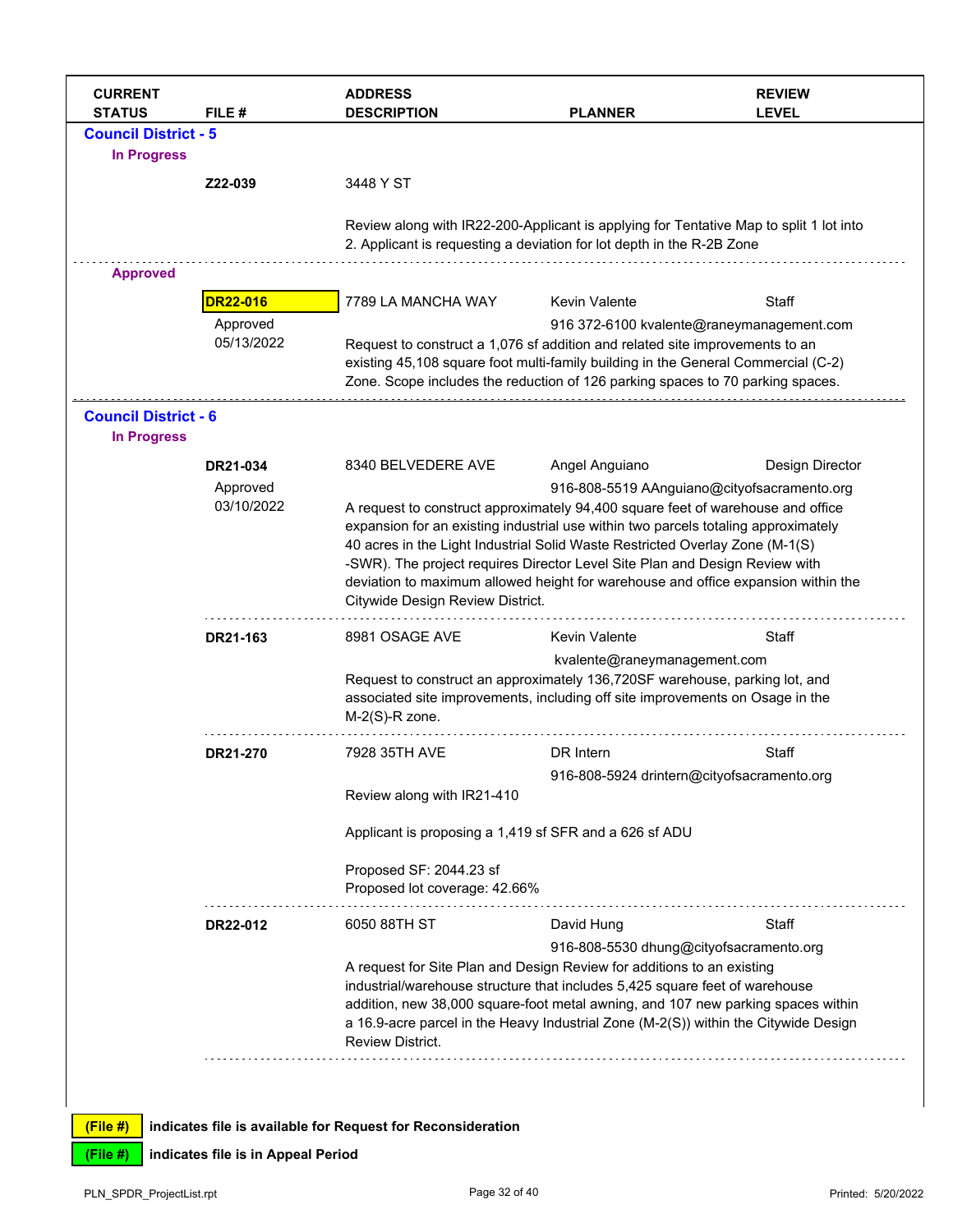| <b>CURRENT</b><br><b>ADDRESS</b><br><b>REVIEW</b><br><b>STATUS</b><br>FILE #<br><b>DESCRIPTION</b><br><b>PLANNER</b><br><b>LEVEL</b>                             |  |  |  |  |  |
|------------------------------------------------------------------------------------------------------------------------------------------------------------------|--|--|--|--|--|
| <b>Council District - 6</b>                                                                                                                                      |  |  |  |  |  |
| <b>In Progress</b>                                                                                                                                               |  |  |  |  |  |
| <b>Kevin Valente</b><br><b>Staff</b><br><b>DR22-058</b>                                                                                                          |  |  |  |  |  |
| 916-372-6100 KValente@raneymanagement.com                                                                                                                        |  |  |  |  |  |
| New Truck and Equipment Storage Lot. Installing 200 A (120/240V) single phase                                                                                    |  |  |  |  |  |
| meter on a pole next to shed. This property will be used as an equipment yard and                                                                                |  |  |  |  |  |
| will require power to connect to equipment.                                                                                                                      |  |  |  |  |  |
| 6116 LOGAN ST<br>DR Intern<br>DR22-073<br>Staff                                                                                                                  |  |  |  |  |  |
| 916-808-5924 drintern@cityofsacramento.org                                                                                                                       |  |  |  |  |  |
| Request to construct a new 1,882 square foot single unit dwelling with a 564                                                                                     |  |  |  |  |  |
| square foot attached garage on a vacant 0.45 acre parcel in the Single Unit                                                                                      |  |  |  |  |  |
| Dwelling Zone (R-1)                                                                                                                                              |  |  |  |  |  |
| 8442 24TH AVE<br><b>Kevin Valente</b><br>Staff<br>DR22-077                                                                                                       |  |  |  |  |  |
| (916)372-6100 kvalente@raneymanagment.com                                                                                                                        |  |  |  |  |  |
| WE PLAN ON ADDING A 80 X 125 BUILDING TO BE PUT UP FOR PERSONAL                                                                                                  |  |  |  |  |  |
| FREIGHT SERVICING, ACCOUNTING, FOUR STATE OF THE ARC SERVICE                                                                                                     |  |  |  |  |  |
| BAY'S, A DOUBLE STORY OFFICE, & A TRUCK & TRAILER ASSIGNED<br>PARKING. HERE I WILL BE ABLE TO FINALLY RUN MY ESTABLISHMENT IN                                    |  |  |  |  |  |
| ONE LOCATION.                                                                                                                                                    |  |  |  |  |  |
|                                                                                                                                                                  |  |  |  |  |  |
| DR22-094<br>4315 V ST<br>Design Director                                                                                                                         |  |  |  |  |  |
| Review alongside IR22-194                                                                                                                                        |  |  |  |  |  |
|                                                                                                                                                                  |  |  |  |  |  |
| Applicant is proposing to construct a duplex and 2 attached ADUs. Requires<br>deviations for lot coverage, design, and rear setback.                             |  |  |  |  |  |
|                                                                                                                                                                  |  |  |  |  |  |
| 2950 RAMONA AVE<br>Angel Anguiano<br>P20-041<br>Planning and Design                                                                                              |  |  |  |  |  |
| Commission                                                                                                                                                       |  |  |  |  |  |
| 916-808-5519 AAnguiano@cityofsacramento.org                                                                                                                      |  |  |  |  |  |
| Request for a Conditional Use Permit to establish a Bar/Night Club (live indoor<br>entertainment) on a two parcel site totaling 6.36 acres in the Manufacturing, |  |  |  |  |  |
| Research and Development (MRD) zone and Sacramento Center for Innovation                                                                                         |  |  |  |  |  |
| Specific Plan. The request also includes Site Plan and Design Review for site                                                                                    |  |  |  |  |  |
| development and exterior building modifications.<br>.                                                                                                            |  |  |  |  |  |
| 2901 65TH ST<br>Angel Anguiano<br>P21-043<br>Planning and Design                                                                                                 |  |  |  |  |  |
| Commission                                                                                                                                                       |  |  |  |  |  |
| 916-808-5519 AAnguiano@cityofsacramento.org                                                                                                                      |  |  |  |  |  |
| Request for Site Plan and Design Review to construct a 900-square-foot addition at                                                                               |  |  |  |  |  |
| an existing gas station in the General Commercial (C-2-TO) Zone and Transit<br>Overlay and a Conditional Use Permit to allow for the sale of beer and wine (Type |  |  |  |  |  |
| 20). Request requires approval by the Planning and Design Commission.                                                                                            |  |  |  |  |  |
|                                                                                                                                                                  |  |  |  |  |  |
|                                                                                                                                                                  |  |  |  |  |  |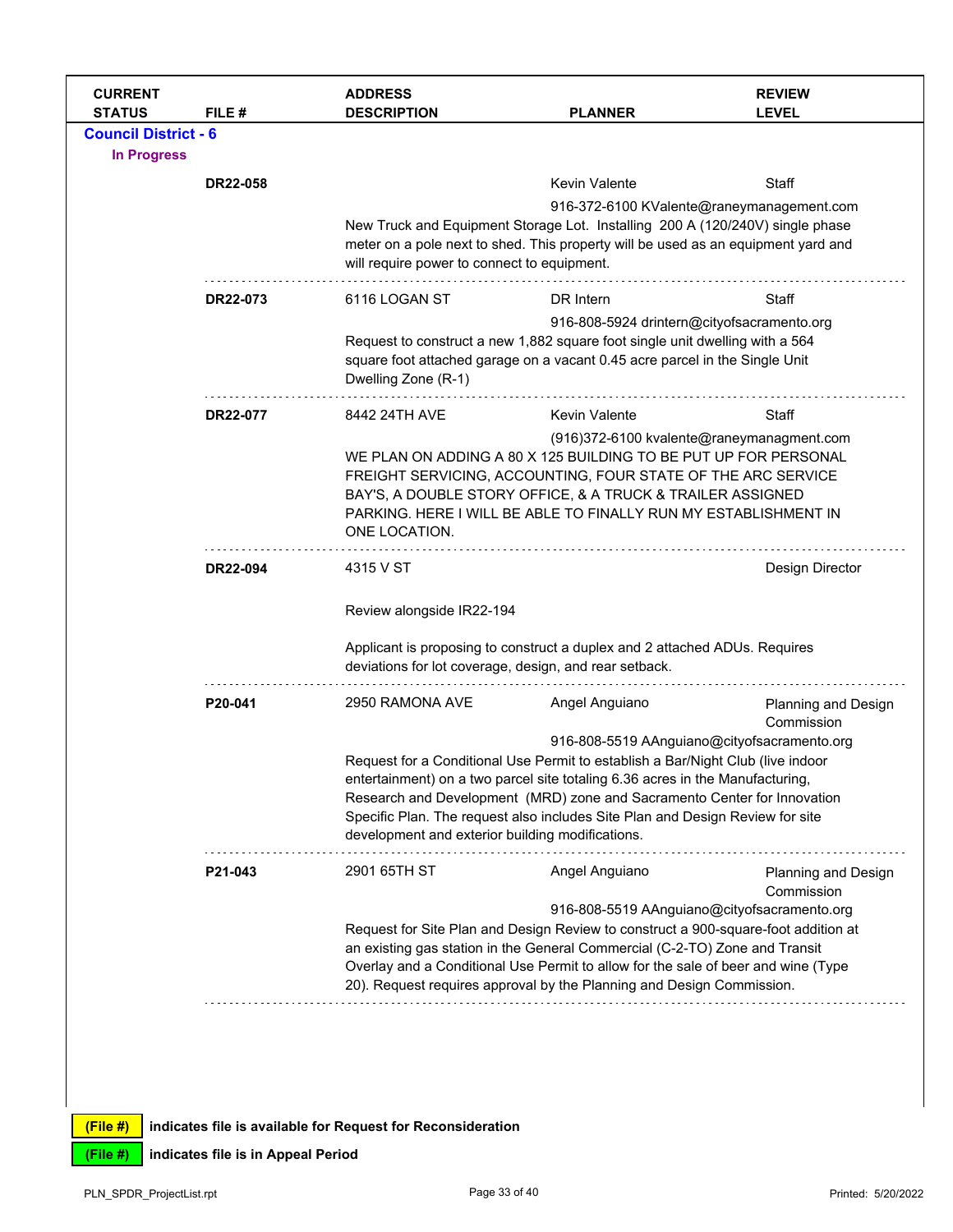| <b>CURRENT</b><br><b>STATUS</b>                   | FILE#                  | <b>ADDRESS</b><br><b>DESCRIPTION</b>                                                                                                                                                                                                                                                                                                                                                     | <b>PLANNER</b>                                                                                                                                                                                                                                                                                 | <b>REVIEW</b><br><b>LEVEL</b>            |  |  |
|---------------------------------------------------|------------------------|------------------------------------------------------------------------------------------------------------------------------------------------------------------------------------------------------------------------------------------------------------------------------------------------------------------------------------------------------------------------------------------|------------------------------------------------------------------------------------------------------------------------------------------------------------------------------------------------------------------------------------------------------------------------------------------------|------------------------------------------|--|--|
| <b>Council District - 6</b><br><b>In Progress</b> |                        |                                                                                                                                                                                                                                                                                                                                                                                          |                                                                                                                                                                                                                                                                                                |                                          |  |  |
|                                                   | P22-009                | 3855 POWER INN RD                                                                                                                                                                                                                                                                                                                                                                        | <b>Daniel Abbes</b>                                                                                                                                                                                                                                                                            | Planning and Design<br>Commission        |  |  |
|                                                   |                        | 916-808-5873 DAbbes@cityofsacramento.org<br>A request to sell alcohol for off-site consumption (beer & wine; Type 20 license)<br>from a gas station convenience store on a 2.26-acre site in the General<br>Commercial (C-2-SWR) zone. The store was approved per previous file P20-025.<br>The request requires Planning and Design Commission approval of a Conditional<br>Use Permit. |                                                                                                                                                                                                                                                                                                |                                          |  |  |
|                                                   | P22-011                | 7033 ELDER CREEK RD                                                                                                                                                                                                                                                                                                                                                                      |                                                                                                                                                                                                                                                                                                | Planning and Design<br>Commission        |  |  |
|                                                   |                        | Conditional Use Permit for Type-21 Alcohol License                                                                                                                                                                                                                                                                                                                                       |                                                                                                                                                                                                                                                                                                |                                          |  |  |
|                                                   | P22-024                | 7945 ELDER CREEK RD                                                                                                                                                                                                                                                                                                                                                                      | Planning and Design<br>Commission                                                                                                                                                                                                                                                              |                                          |  |  |
|                                                   |                        | Request for a Conditional Use Permit to establish Drive-Through Restaurant use<br>and Site Plan and Design Review for a 1,094 square foot Dutch Bros coffee shop.<br>Site is located on a vacant 1.17 acre parcel in the General Commercial C-2 Zone.                                                                                                                                    |                                                                                                                                                                                                                                                                                                |                                          |  |  |
|                                                   | P22-028                | 6441 POWER INN RD                                                                                                                                                                                                                                                                                                                                                                        |                                                                                                                                                                                                                                                                                                | <b>Planning and Design</b><br>Commission |  |  |
|                                                   |                        | consumption and tobacco retailing required.                                                                                                                                                                                                                                                                                                                                              | Request to construct a 4,784 square foot convenience store and gas station at a<br>vacant 1.96 acre parcel in the Light Industrial (M-1S) Zone. Site Plan and Design<br>Review, and a PDC Level CUP for alcoholic beverage sales, off premise                                                  |                                          |  |  |
|                                                   | Z20-126                | 8850 ELDER CREEK RD                                                                                                                                                                                                                                                                                                                                                                      | Robert W. Williams                                                                                                                                                                                                                                                                             | <b>Zoning Administrator</b>              |  |  |
|                                                   | Approved<br>04/07/2022 |                                                                                                                                                                                                                                                                                                                                                                                          | 916-808-7686 rwwilliams@cityofsacramento.org<br>Appeal of a Conditional Use Permit to establish cannabis production (cultivation,<br>distribution), in multiple new buildings and one existing building, totaling<br>approximately 26,911 square feet on approximately 2.66 acres in the Light |                                          |  |  |
|                                                   |                        | buildings, additions, and associated site development.                                                                                                                                                                                                                                                                                                                                   | Industrial Zone (M-1S-R), and Site Plan and Design Review for new commercial                                                                                                                                                                                                                   |                                          |  |  |
|                                                   | Z21-018                | 6201 11TH AVE                                                                                                                                                                                                                                                                                                                                                                            | Angel Anguiano                                                                                                                                                                                                                                                                                 | <b>Zoning Administrator</b>              |  |  |
|                                                   |                        | 916-808-5519 AAnguiano@cityofsacramento.org<br>Request for a Tentative Parcel Map to subdivide one parcel into three parcels on a<br>±041-acre parcel and Site Plan and Design Review to review the map and for the<br>construction of three single-unit dwellings, with deviations to minimum lot width and<br>depth, in the Single-Unit Zone (R-1).                                    |                                                                                                                                                                                                                                                                                                |                                          |  |  |
|                                                   |                        |                                                                                                                                                                                                                                                                                                                                                                                          |                                                                                                                                                                                                                                                                                                |                                          |  |  |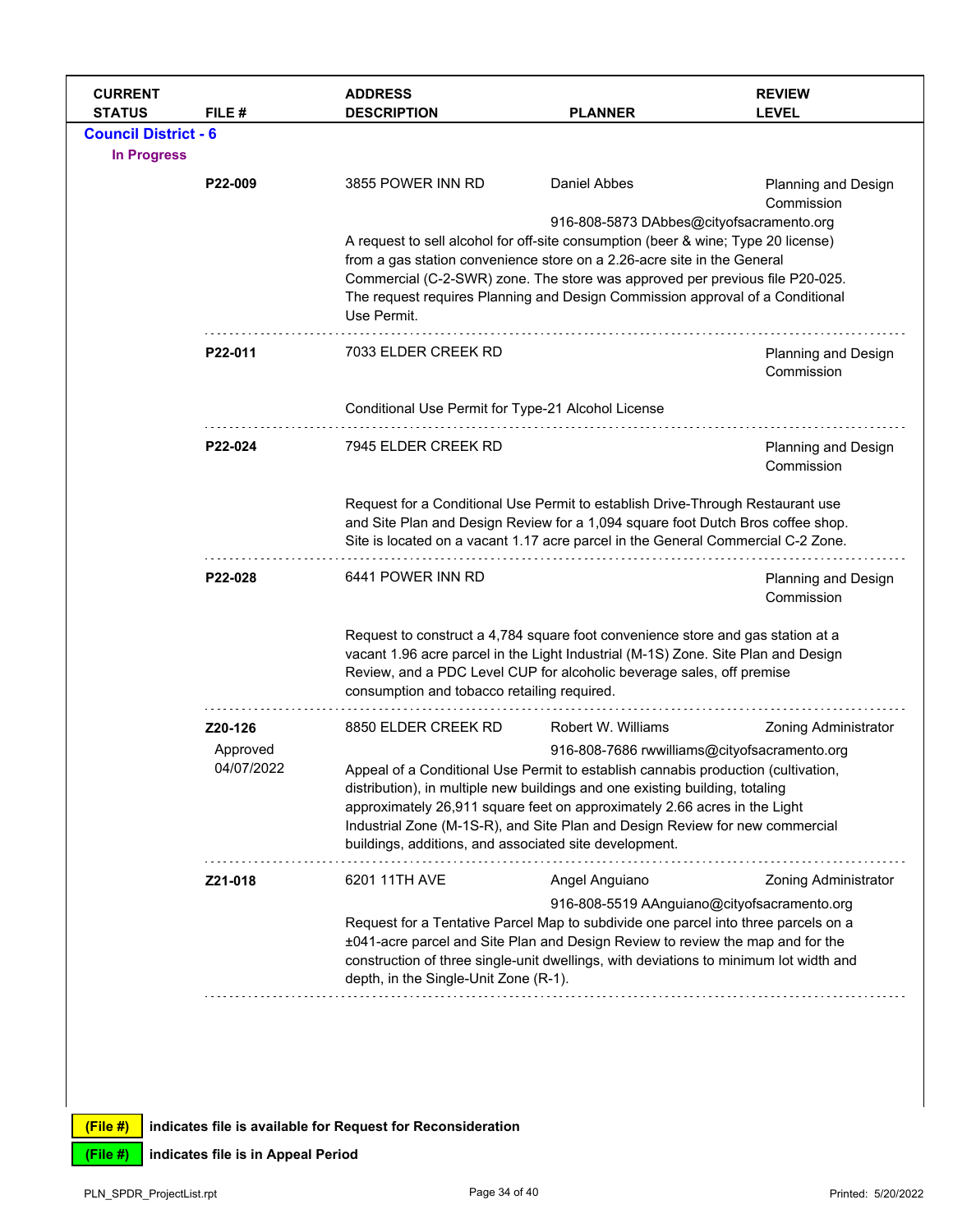| <b>CURRENT</b><br><b>STATUS</b> | FILE#   | <b>ADDRESS</b><br><b>DESCRIPTION</b>                                                                                                                                   | <b>PLANNER</b>                           | <b>REVIEW</b><br><b>LEVEL</b>             |  |  |
|---------------------------------|---------|------------------------------------------------------------------------------------------------------------------------------------------------------------------------|------------------------------------------|-------------------------------------------|--|--|
| <b>Council District - 6</b>     |         |                                                                                                                                                                        |                                          |                                           |  |  |
| <b>In Progress</b>              |         |                                                                                                                                                                        |                                          |                                           |  |  |
|                                 | Z21-092 | 6552 FRUITRIDGE RD                                                                                                                                                     | Daniel Abbes                             |                                           |  |  |
|                                 |         | 916-808-5873 DAbbes@cityofsacramento.org                                                                                                                               |                                          |                                           |  |  |
|                                 |         | A request to demolish and rebuild a carwash facility on a 0.73-acre parcel within                                                                                      |                                          |                                           |  |  |
|                                 |         | the General Commercial (C-2) Zone. The request requires a Conditional Use<br>Permit Major Modification to change the location and orientation of the structure on      |                                          |                                           |  |  |
|                                 |         | the parcel and Site Plan and Design Review to construct a new building and site                                                                                        |                                          |                                           |  |  |
|                                 |         | improvements.                                                                                                                                                          |                                          |                                           |  |  |
|                                 | Z22-012 | 7901 LA RIVIERA DR 100                                                                                                                                                 | Zach Dahla                               | <b>Zoning Administrator</b>               |  |  |
|                                 |         |                                                                                                                                                                        | 916-808-5584 zdahla@cityofsacramento.org |                                           |  |  |
|                                 |         | Request to subdivide two properties totaling 20.17 acres into four lots within the<br>Multi-Unit Dwelling (R-3A-PC-PUD) zone, Parkway Corridor (PC) overlay zone, and  |                                          |                                           |  |  |
|                                 |         | the College Town Planned Unit Development (PUD). This request requires                                                                                                 |                                          |                                           |  |  |
|                                 |         | director-level review of a Tentative Map to subdivide the project site and Site Plan                                                                                   |                                          |                                           |  |  |
|                                 |         | and Design Review of the tentative map with deviations to lot depth.                                                                                                   |                                          |                                           |  |  |
|                                 | Z22-026 | 6464 STOCKTON BLVD A                                                                                                                                                   | <b>Kevin Valente</b>                     | Staff                                     |  |  |
|                                 |         |                                                                                                                                                                        |                                          | (916)372-6100 kvalente@raneymanagment.com |  |  |
|                                 |         | CANNABIS: CUP: Minor Modifications to P18-026 to amend use of the specific<br>Suites to the following:                                                                 |                                          |                                           |  |  |
|                                 |         | Rana Manufacturing Inc. is seeking to amend the currently existing CUP for 6464<br>Stockton Blvd to do the following:                                                  |                                          |                                           |  |  |
|                                 |         | Add Suite C into the usable activity of the building. Ensure that Suite C is                                                                                           |                                          |                                           |  |  |
|                                 |         | permitted to manufacture (package previously manufactured goods and bulk                                                                                               |                                          |                                           |  |  |
|                                 |         | manufactured cannabis material and transfer to distribution for the purpose of                                                                                         |                                          |                                           |  |  |
|                                 |         | transport to cannabis retail).<br>Remove cultivation as a recognized use in Suite's A&B.                                                                               |                                          |                                           |  |  |
|                                 |         |                                                                                                                                                                        |                                          |                                           |  |  |
|                                 |         | Once the amendment is complete, Suites A, B and C will be designated with a use                                                                                        |                                          |                                           |  |  |
|                                 |         | of cannabis manufacturing and Suite D will be designated with a use of Distribution                                                                                    |                                          |                                           |  |  |
|                                 |         | and Non-Storefront Retail.                                                                                                                                             |                                          |                                           |  |  |
|                                 | Z22-031 | 6861 18TH AVE                                                                                                                                                          |                                          | <b>Zoning Administrator</b>               |  |  |
|                                 |         | A request to subdivide one 0.35-acre lot into two lots within Single-Unit Dwelling<br>(R-1) zone. The request requires approval of a Tentative Parcel Map entitlement. |                                          |                                           |  |  |
|                                 | Z22-033 | 3040 58TH ST                                                                                                                                                           | <b>Daniel Abbes</b>                      | Staff                                     |  |  |
|                                 |         | 916-808-5873 DAbbes@cityofsacramento.org<br>Tentative Map Extension for City Project No. Z19-002.                                                                      |                                          |                                           |  |  |
|                                 |         |                                                                                                                                                                        |                                          |                                           |  |  |
|                                 |         |                                                                                                                                                                        |                                          |                                           |  |  |
|                                 |         |                                                                                                                                                                        |                                          |                                           |  |  |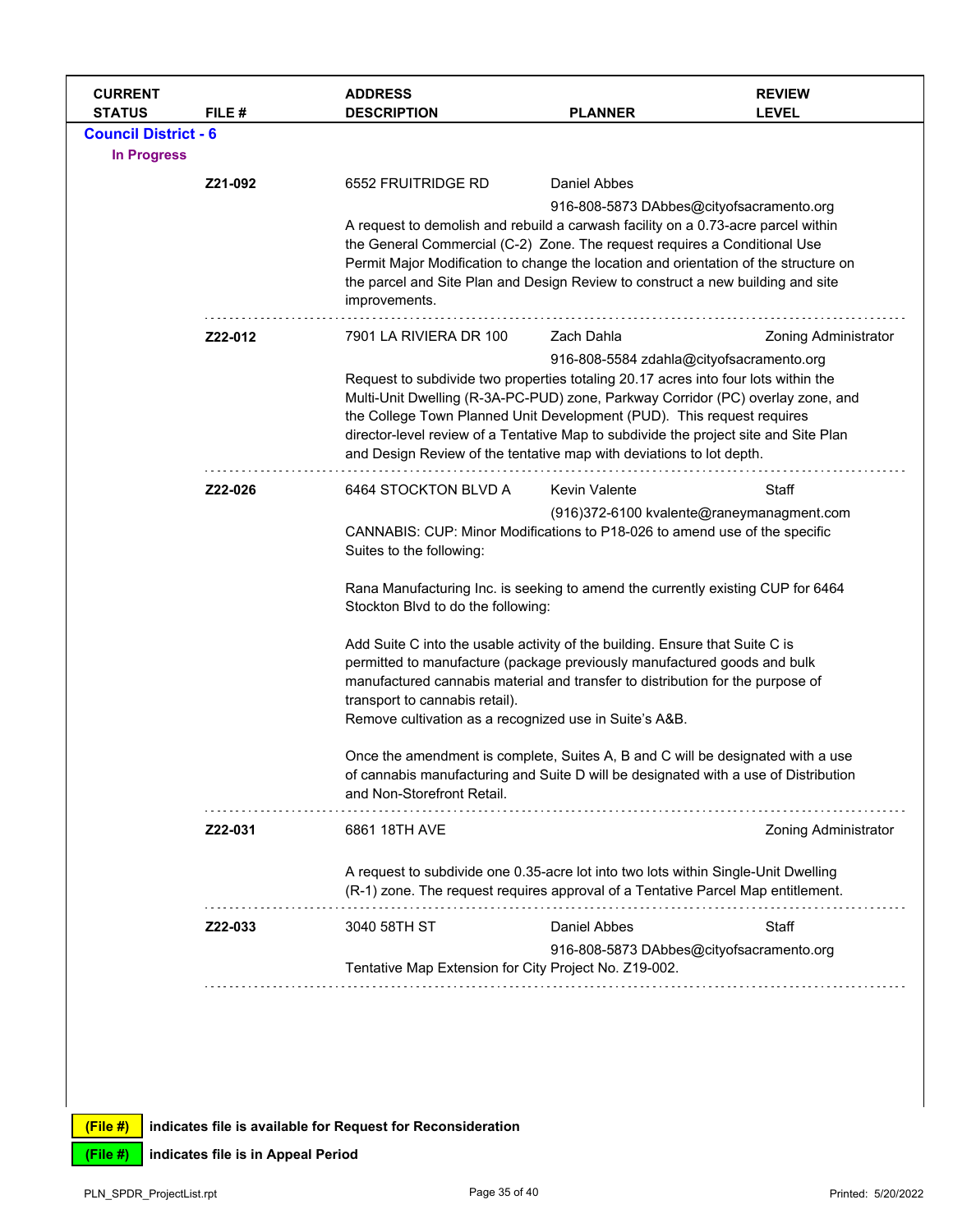| <b>CURRENT</b><br><b>STATUS</b> | FILE#    | <b>ADDRESS</b><br><b>DESCRIPTION</b>                                                                                                                                                                                                                                                                                                                                                                   | <b>PLANNER</b>                                                                                                                                                                                                                                                                                                                                                                                                                                                                                                                                                                                    | <b>REVIEW</b><br><b>LEVEL</b>            |
|---------------------------------|----------|--------------------------------------------------------------------------------------------------------------------------------------------------------------------------------------------------------------------------------------------------------------------------------------------------------------------------------------------------------------------------------------------------------|---------------------------------------------------------------------------------------------------------------------------------------------------------------------------------------------------------------------------------------------------------------------------------------------------------------------------------------------------------------------------------------------------------------------------------------------------------------------------------------------------------------------------------------------------------------------------------------------------|------------------------------------------|
| <b>Council District - 6</b>     |          |                                                                                                                                                                                                                                                                                                                                                                                                        |                                                                                                                                                                                                                                                                                                                                                                                                                                                                                                                                                                                                   |                                          |
| <b>In Progress</b>              |          |                                                                                                                                                                                                                                                                                                                                                                                                        |                                                                                                                                                                                                                                                                                                                                                                                                                                                                                                                                                                                                   |                                          |
|                                 | Z22-037  | 3975 67TH ST                                                                                                                                                                                                                                                                                                                                                                                           |                                                                                                                                                                                                                                                                                                                                                                                                                                                                                                                                                                                                   |                                          |
|                                 |          | Review alongside IR22-195                                                                                                                                                                                                                                                                                                                                                                              |                                                                                                                                                                                                                                                                                                                                                                                                                                                                                                                                                                                                   |                                          |
|                                 |          |                                                                                                                                                                                                                                                                                                                                                                                                        | Applicant is proposing to demolish an existing SFR, split 3975 67th St into 2<br>parcels and construct a new SFR, ADU, and detached garage on each parcel.                                                                                                                                                                                                                                                                                                                                                                                                                                        |                                          |
|                                 |          | Requires deviation for lot width.                                                                                                                                                                                                                                                                                                                                                                      |                                                                                                                                                                                                                                                                                                                                                                                                                                                                                                                                                                                                   |                                          |
| <b>Waiting</b>                  |          |                                                                                                                                                                                                                                                                                                                                                                                                        |                                                                                                                                                                                                                                                                                                                                                                                                                                                                                                                                                                                                   |                                          |
|                                 | DR21-115 | 7400 14TH AVE                                                                                                                                                                                                                                                                                                                                                                                          | David Hung                                                                                                                                                                                                                                                                                                                                                                                                                                                                                                                                                                                        | Staff                                    |
|                                 |          | removal.                                                                                                                                                                                                                                                                                                                                                                                               | 916-808-5530 dhung@cityofsacramento.org<br>A request to expand an equipment storage yard within two parcels totaling<br>approximately 5.1 acres in the Light Industrial Zone (M-1) and Single-Unit Dwelling<br>Zone (R-1). The project requires Site Plan and Design Review to repave portion of<br>existing asphalt, add new paving, and to construct retaining wall and bioretention<br>area within the Citywide Design Review District. Two trees are proposed for                                                                                                                             |                                          |
|                                 | DR22-026 | 3708 T ST                                                                                                                                                                                                                                                                                                                                                                                              | David Hung                                                                                                                                                                                                                                                                                                                                                                                                                                                                                                                                                                                        | Staff                                    |
|                                 |          | Building New 2-Story SFR (ADU IR22-042)                                                                                                                                                                                                                                                                                                                                                                | 916-808-5530 dhung@cityofsacramento.org                                                                                                                                                                                                                                                                                                                                                                                                                                                                                                                                                           |                                          |
|                                 | P20-021  | 5900 NEWMAN CT                                                                                                                                                                                                                                                                                                                                                                                         | Sierra Peterson                                                                                                                                                                                                                                                                                                                                                                                                                                                                                                                                                                                   | <b>Planning and Design</b><br>Commission |
|                                 |          |                                                                                                                                                                                                                                                                                                                                                                                                        | Request to construct a six-story, 291,710 square foot student-oriented housing<br>development on a 3.24-acre project site within the Multi-Unit Dwelling (R-4) zone.<br>The request includes the demolition of the existing Newman Center and the<br>construction of 210 multi-unit dwellings over 118 parking spaces. This request<br>requires a rezone from the R-4 zone to the Multi-Unit Dwelling (R-4A) zone, a<br>tentative map to subdivide the project site into two lots, site plan and design review<br>of the tentative map and buildings, and a tree permit for the removal of trees. |                                          |
|                                 | P20-038  | 5890 NEWMAN CT                                                                                                                                                                                                                                                                                                                                                                                         | Sierra Peterson                                                                                                                                                                                                                                                                                                                                                                                                                                                                                                                                                                                   | Planning and Design<br>Commission        |
|                                 |          | speterson@cityofsacramento.org<br>A request for a Conditional Use Permit to establish an assembly use within a<br>13,800-sq.ft. building located on a 4.1 acre parcel located within the R-4 zone; and<br>2) Site Plan and Design Review to construct a 13,800-sq.ft. building with<br>associated landscaping, parking, and lighting. The project requires Planning and<br>Design Commission approval. |                                                                                                                                                                                                                                                                                                                                                                                                                                                                                                                                                                                                   |                                          |
|                                 |          |                                                                                                                                                                                                                                                                                                                                                                                                        |                                                                                                                                                                                                                                                                                                                                                                                                                                                                                                                                                                                                   |                                          |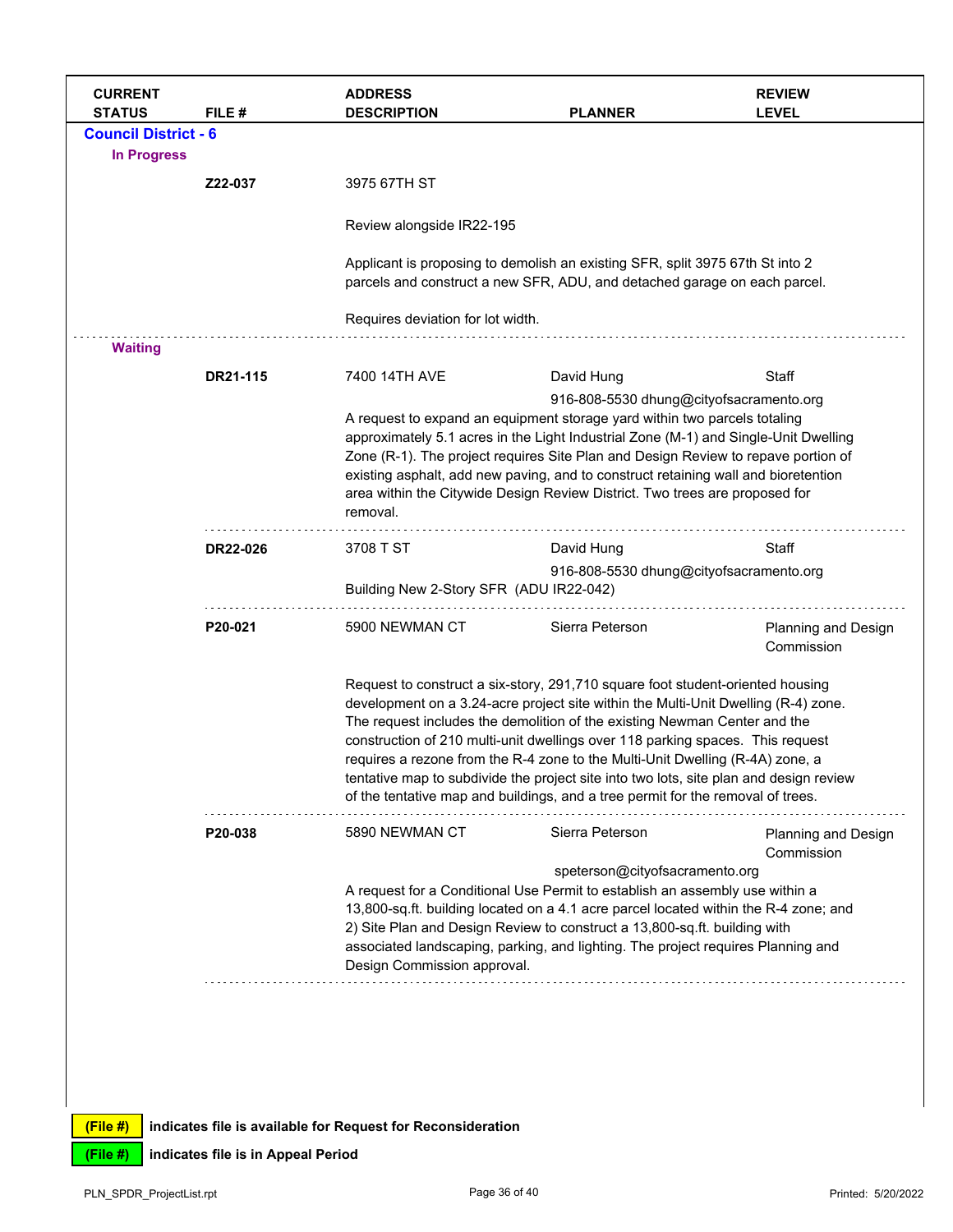| <b>CURRENT</b><br><b>STATUS</b>                   | FILE #          | <b>ADDRESS</b><br><b>DESCRIPTION</b>                                                                                                                                                                                                                                                                                                                                                                       | <b>PLANNER</b>                                                                                                         | <b>REVIEW</b><br><b>LEVEL</b> |  |
|---------------------------------------------------|-----------------|------------------------------------------------------------------------------------------------------------------------------------------------------------------------------------------------------------------------------------------------------------------------------------------------------------------------------------------------------------------------------------------------------------|------------------------------------------------------------------------------------------------------------------------|-------------------------------|--|
| <b>Council District - 6</b><br><b>Waiting</b>     |                 |                                                                                                                                                                                                                                                                                                                                                                                                            |                                                                                                                        |                               |  |
|                                                   | Z21-035         | 8388 ROVANA CIR                                                                                                                                                                                                                                                                                                                                                                                            | Robert W. Williams                                                                                                     | Staff                         |  |
|                                                   |                 | 916-808-7686 rwwilliams@cityofsacramento.org<br>Conditional Use Permit Modification (of Z18-141) for Cannabis Production, to<br>change from exclusively a manufacturing use, to also include cannabis cultivation<br>and distribution, in an existing 72,000-square-foot commercial building, on<br>approximately 4.31 acres in the Heavy Industrial Zone (M-2S).<br>+71,040 s.f. SE<br>area cap increase. |                                                                                                                        |                               |  |
|                                                   | Z21-080         | 6101 MIDWAY ST                                                                                                                                                                                                                                                                                                                                                                                             | Angel Anguiano                                                                                                         |                               |  |
|                                                   |                 | 916-808-5519 aanguiano@cityofsacramento.org<br>Conditional Use Permit Major Modification (of P20-031) for accessory parking for a<br>warehouse and distribution center in the Heavy Industrial zone and Army Depot<br>Special Planning District (M-2-SPD) and Site Plan and Design Review to develop<br>581 stall truck trailer parking lot.                                                               |                                                                                                                        |                               |  |
| <b>Council District - 7</b><br><b>In Progress</b> |                 |                                                                                                                                                                                                                                                                                                                                                                                                            |                                                                                                                        |                               |  |
|                                                   | DR21-221        | 2100 PORTOLA WAY                                                                                                                                                                                                                                                                                                                                                                                           | <b>Daniel Abbes</b>                                                                                                    | <b>Staff</b>                  |  |
|                                                   |                 | 916-808-5873 DAbbes@cityofsacramento.org<br>A request to construct a house on lot 24 within the Crocker Village development,<br>an approximately 0.15-acre parcel in the Single-Unit or Duplex Dwelling (R-1A)<br>Zone and Curtis Park Planned Unit Development. Previous file: DR17-409.                                                                                                                  |                                                                                                                        |                               |  |
|                                                   | DR22-051        | 6207 RIVERSIDE BLVD                                                                                                                                                                                                                                                                                                                                                                                        | <b>Kevin Valente</b>                                                                                                   | Staff                         |  |
|                                                   |                 | Demolish existing structures and build 17 apartment townhome units.                                                                                                                                                                                                                                                                                                                                        | kvalente@raneymanagment.com                                                                                            |                               |  |
|                                                   | DR22-093        |                                                                                                                                                                                                                                                                                                                                                                                                            | <b>Kevin Valente</b>                                                                                                   | Staff                         |  |
|                                                   |                 | Build a new 2800 2 story single family home                                                                                                                                                                                                                                                                                                                                                                | (916)372-6100 kvalente@raneymanagment.com                                                                              |                               |  |
|                                                   | DR22-096        | 6449 RIVERSIDE BLVD                                                                                                                                                                                                                                                                                                                                                                                        | <b>Kevin Valente</b>                                                                                                   | Staff                         |  |
|                                                   |                 | antenna.                                                                                                                                                                                                                                                                                                                                                                                                   | (916)372-6100 kvalente@raneymanagment.com<br>Applicant is proposing to modify an existing disguised telecommunications |                               |  |
|                                                   | <b>DR22-098</b> | 955 PIEDMONT DR                                                                                                                                                                                                                                                                                                                                                                                            |                                                                                                                        | Staff                         |  |
|                                                   |                 | Request to remodel an existing 1,443 square foot single family dwelling in the<br>Single Unit Dwelling (R-1) Zone. Scope includes a 1,618 square foot addition,<br>enclosing the existing breezeway, and changes to the existing roof line and<br>exterior façade. Site Plan and Design Review required.                                                                                                   |                                                                                                                        |                               |  |
|                                                   |                 |                                                                                                                                                                                                                                                                                                                                                                                                            |                                                                                                                        |                               |  |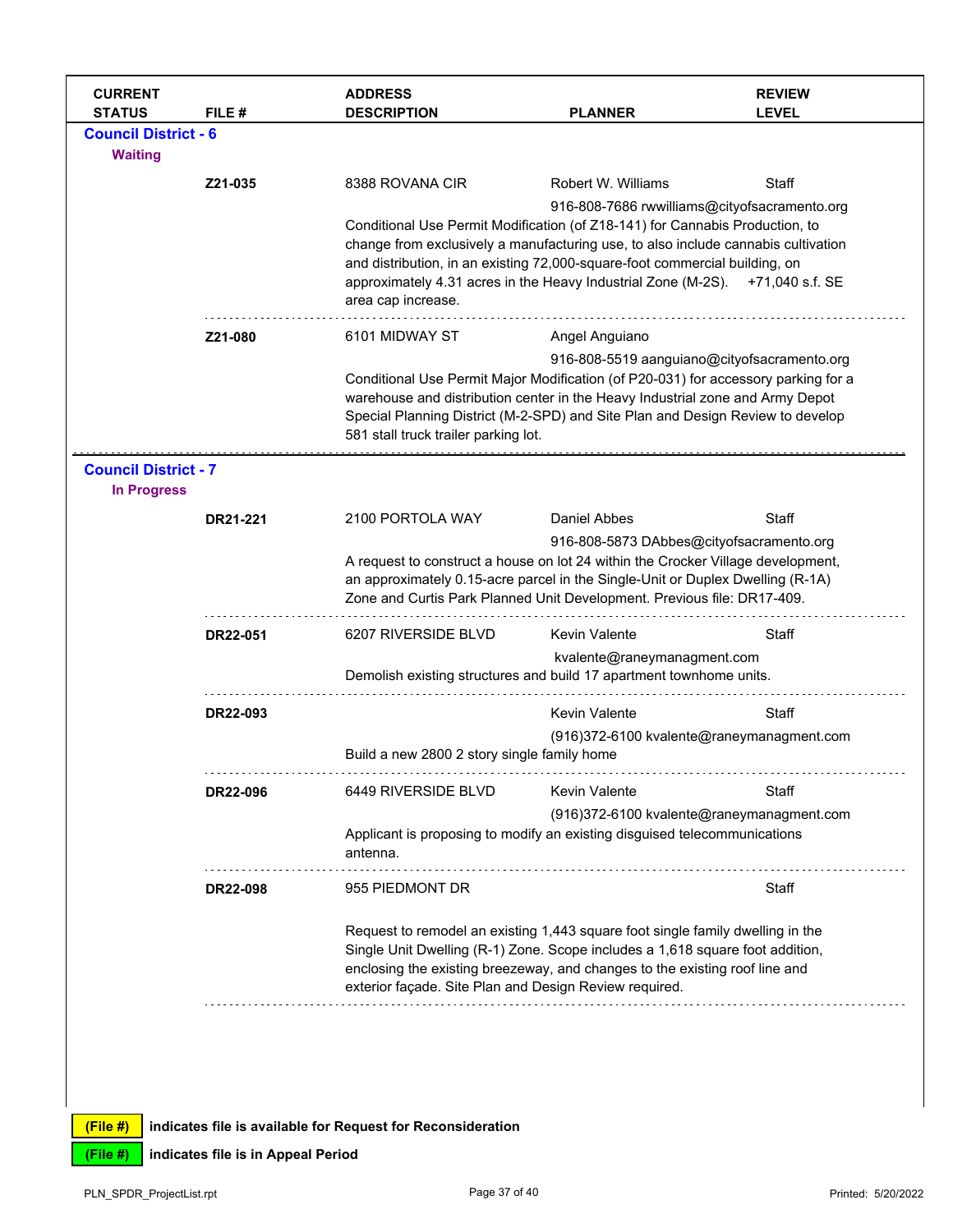| <b>CURRENT</b><br><b>STATUS</b> | FILE #                             | <b>ADDRESS</b><br><b>DESCRIPTION</b>                                                                                                                                                                                                                                                                                                                                                                                                                                                                                                                                                                      | <b>PLANNER</b>                                                                                                                                                                                                                                                                        | <b>REVIEW</b><br><b>LEVEL</b>     |  |
|---------------------------------|------------------------------------|-----------------------------------------------------------------------------------------------------------------------------------------------------------------------------------------------------------------------------------------------------------------------------------------------------------------------------------------------------------------------------------------------------------------------------------------------------------------------------------------------------------------------------------------------------------------------------------------------------------|---------------------------------------------------------------------------------------------------------------------------------------------------------------------------------------------------------------------------------------------------------------------------------------|-----------------------------------|--|
| <b>Council District - 7</b>     |                                    |                                                                                                                                                                                                                                                                                                                                                                                                                                                                                                                                                                                                           |                                                                                                                                                                                                                                                                                       |                                   |  |
| <b>In Progress</b>              |                                    |                                                                                                                                                                                                                                                                                                                                                                                                                                                                                                                                                                                                           |                                                                                                                                                                                                                                                                                       |                                   |  |
|                                 | P22-015                            | 1195 FLORIN RD                                                                                                                                                                                                                                                                                                                                                                                                                                                                                                                                                                                            | Robert W. Williams                                                                                                                                                                                                                                                                    | Planning and Design<br>Commission |  |
|                                 |                                    | 916-808-7686 rwwilliams@cityofsacramento.org<br>Conditional Use Permit to establish a cannabis dispensary (storefront) within an<br>existing ±2,300-square-foot tenant space of an existing ±6,794-square-foot retail<br>building, on approximately 0.99 acres in the General Commercial zone<br>(C-2-R-EA-2), and within the Executive Airport Overlay. (CORE applicant). Project<br>requires commission level CUP due to two tobacco retailers within 600 feet, and<br>residential zoning within 300 feet.                                                                                              |                                                                                                                                                                                                                                                                                       |                                   |  |
|                                 | P22-025                            | 2325 10TH AVE                                                                                                                                                                                                                                                                                                                                                                                                                                                                                                                                                                                             |                                                                                                                                                                                                                                                                                       | Planning and Design<br>Commission |  |
|                                 |                                    | Schematic Plan Approval for Crocker Village Flex Zone                                                                                                                                                                                                                                                                                                                                                                                                                                                                                                                                                     |                                                                                                                                                                                                                                                                                       |                                   |  |
|                                 | Z21-100                            | 2017 BURNETT WAY                                                                                                                                                                                                                                                                                                                                                                                                                                                                                                                                                                                          | Angel Anguiano                                                                                                                                                                                                                                                                        | <b>Zoning Administrator</b>       |  |
|                                 |                                    |                                                                                                                                                                                                                                                                                                                                                                                                                                                                                                                                                                                                           | 916-808-5519 AAnguiano@cityofsacramento.org<br>Request for a Tentative Subdivision Map to subdivide 0.18-acres into eight lots, Site<br>Plan and Design Review of the Map within the General Commercial (C-2) zone, and<br>a Tree Permit for the removal of a private protected tree. |                                   |  |
| <b>Approved</b>                 |                                    |                                                                                                                                                                                                                                                                                                                                                                                                                                                                                                                                                                                                           |                                                                                                                                                                                                                                                                                       |                                   |  |
|                                 | SIG-2208613                        | 1335 FLORIN RD 102<br>install two (2) illuminated wall signs                                                                                                                                                                                                                                                                                                                                                                                                                                                                                                                                              |                                                                                                                                                                                                                                                                                       |                                   |  |
|                                 | Preview Approved<br>5/24/2022      |                                                                                                                                                                                                                                                                                                                                                                                                                                                                                                                                                                                                           |                                                                                                                                                                                                                                                                                       |                                   |  |
| <b>Waiting</b>                  |                                    |                                                                                                                                                                                                                                                                                                                                                                                                                                                                                                                                                                                                           |                                                                                                                                                                                                                                                                                       |                                   |  |
|                                 | DR21-258                           | 1947 10TH AVE                                                                                                                                                                                                                                                                                                                                                                                                                                                                                                                                                                                             | David Hung                                                                                                                                                                                                                                                                            | Design Director                   |  |
|                                 |                                    | 916-808-5530 dhung@cityofsacramento.org<br>A request to construct first and second floor additions to an existing two-story<br>1,781 square-foot single family dwelling and a detached two-story structure with<br>garage and accessory dwelling unit (ADU) on an approximately 0.13-acre parcel in<br>the Single-Unit Dwelling Zone (R-1). The project requires staff level Site Plan and<br>Design Review for additions to an existing single-unit dwelling and new detached<br>garage in the Citywide Design Review District. (The detached ADU is processed<br>concurrently on application IR22-012.) |                                                                                                                                                                                                                                                                                       |                                   |  |
|                                 | P14-030                            | 7446 POCKET RD                                                                                                                                                                                                                                                                                                                                                                                                                                                                                                                                                                                            | Angel Anguiano                                                                                                                                                                                                                                                                        | <b>City Council</b>               |  |
|                                 |                                    | 916-808-5519 AAnguiano@CityofSacramento.org<br>Proposal to allow for the partial development of 3.64 acres in the proposed R-1<br>zone. Entitlements include: Rezone from A to R-1; Tentative Map to subdivide one<br>(1) 3.64 acre lot into nine (9) lots in the proposed R-1 zone; and Site Plan and<br>Design Review for the subdivision of one (1) vacant lot into nine (9) lots.                                                                                                                                                                                                                     |                                                                                                                                                                                                                                                                                       |                                   |  |
| <b>Council District - 8</b>     |                                    |                                                                                                                                                                                                                                                                                                                                                                                                                                                                                                                                                                                                           |                                                                                                                                                                                                                                                                                       |                                   |  |
| <b>In Progress</b>              |                                    |                                                                                                                                                                                                                                                                                                                                                                                                                                                                                                                                                                                                           |                                                                                                                                                                                                                                                                                       |                                   |  |
|                                 |                                    |                                                                                                                                                                                                                                                                                                                                                                                                                                                                                                                                                                                                           |                                                                                                                                                                                                                                                                                       |                                   |  |
|                                 |                                    |                                                                                                                                                                                                                                                                                                                                                                                                                                                                                                                                                                                                           |                                                                                                                                                                                                                                                                                       |                                   |  |
| (File#)                         |                                    | indicates file is available for Request for Reconsideration                                                                                                                                                                                                                                                                                                                                                                                                                                                                                                                                               |                                                                                                                                                                                                                                                                                       |                                   |  |
| (File #)                        | indicates file is in Appeal Period |                                                                                                                                                                                                                                                                                                                                                                                                                                                                                                                                                                                                           |                                                                                                                                                                                                                                                                                       |                                   |  |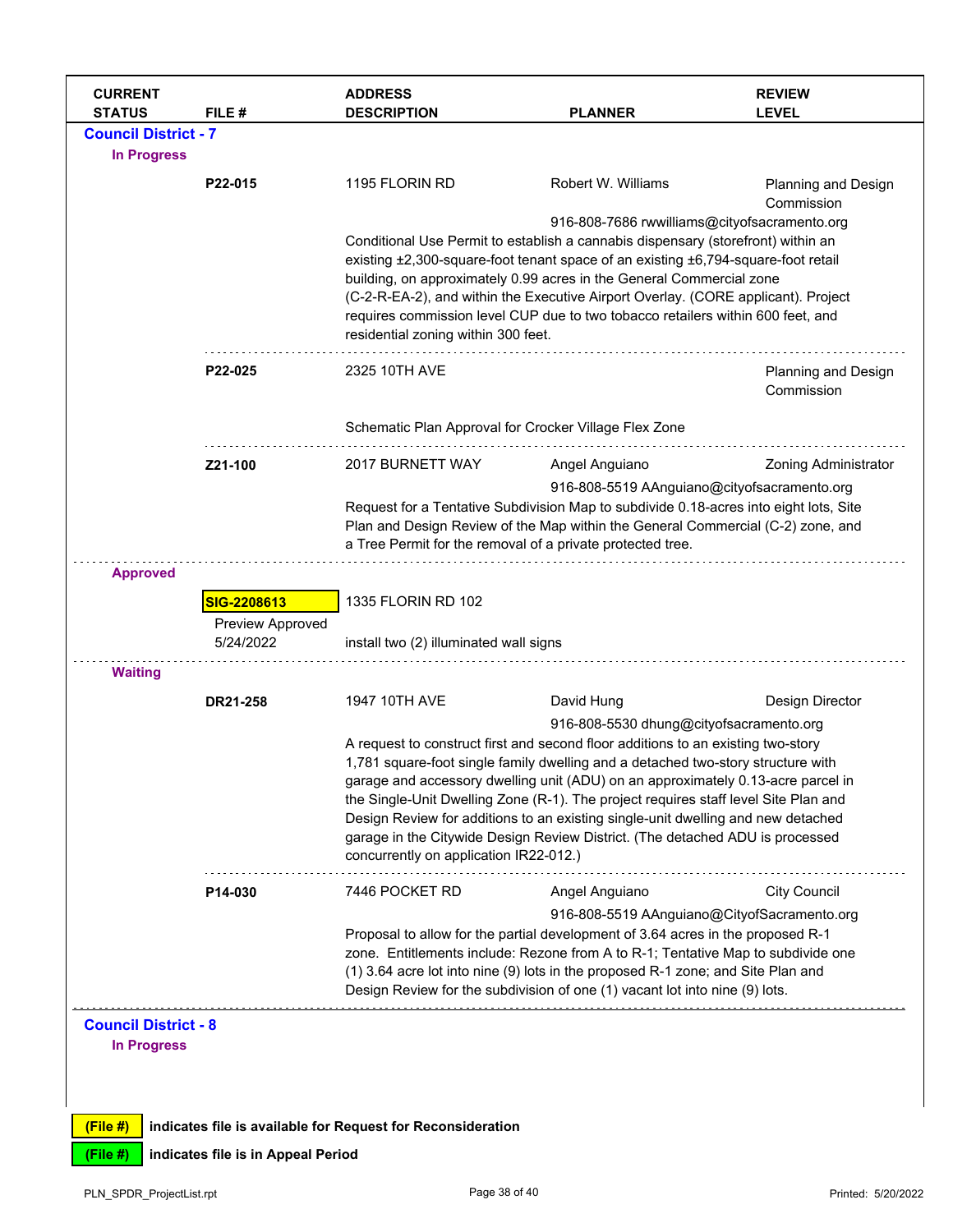| <b>CURRENT</b><br><b>STATUS</b> | FILE #   | <b>ADDRESS</b><br><b>DESCRIPTION</b>                                                                                                                                                                                                                                                                                 | <b>PLANNER</b>                                                                                                                                                                                                                                                                                                                                                                                                                                                                     | <b>REVIEW</b><br><b>LEVEL</b>               |  |
|---------------------------------|----------|----------------------------------------------------------------------------------------------------------------------------------------------------------------------------------------------------------------------------------------------------------------------------------------------------------------------|------------------------------------------------------------------------------------------------------------------------------------------------------------------------------------------------------------------------------------------------------------------------------------------------------------------------------------------------------------------------------------------------------------------------------------------------------------------------------------|---------------------------------------------|--|
| <b>Council District - 8</b>     |          |                                                                                                                                                                                                                                                                                                                      |                                                                                                                                                                                                                                                                                                                                                                                                                                                                                    |                                             |  |
| <b>In Progress</b>              |          |                                                                                                                                                                                                                                                                                                                      |                                                                                                                                                                                                                                                                                                                                                                                                                                                                                    |                                             |  |
|                                 | DR21-183 | 7543 WAINSCOTT WAY                                                                                                                                                                                                                                                                                                   | Angel Anguiano                                                                                                                                                                                                                                                                                                                                                                                                                                                                     | Staff                                       |  |
|                                 |          |                                                                                                                                                                                                                                                                                                                      |                                                                                                                                                                                                                                                                                                                                                                                                                                                                                    | 916-808-5519 AAnguiano@cityofsacramento.org |  |
|                                 |          | A request to construct a 358 unit apartment complex with 12, three-story buildings,<br>a clubhouse, 401 vehicle parking spaces, on a vacant 11.4-acre site, located within<br>the Residential Mixed Use (RMX-TO) zone and Transit Overlay.                                                                           |                                                                                                                                                                                                                                                                                                                                                                                                                                                                                    |                                             |  |
|                                 | DR22-078 | 2192 MATSON DR                                                                                                                                                                                                                                                                                                       | <b>Kevin Valente</b>                                                                                                                                                                                                                                                                                                                                                                                                                                                               | Staff                                       |  |
|                                 |          | additions.<br>21-040615                                                                                                                                                                                                                                                                                              | 916-372-6100 KValente@raneymanagement.com<br>Request a Site Plan and Design Review for a front covered patio, and home                                                                                                                                                                                                                                                                                                                                                             |                                             |  |
|                                 | P21-029  |                                                                                                                                                                                                                                                                                                                      | Angel Anguiano                                                                                                                                                                                                                                                                                                                                                                                                                                                                     | Planning and Design                         |  |
|                                 |          | a Type 20 beer and wine license.                                                                                                                                                                                                                                                                                     | Commission<br>916-808-5519 AAnguiano@cityofsacramento.org<br>Request for a Conditional Use Permit to establish a gas station (with 10 fueling<br>stations) and Site Plan and Design Review of the associated improvements<br>including a 5,673 square foot convenience store, fueling station canopy,<br>landscaping, and parking, on a portion of a 3.66-acre parcel in the General<br>Commercial (C-2-R) zone. The request also includes a Conditional Use Permit for            |                                             |  |
|                                 | P21-042  |                                                                                                                                                                                                                                                                                                                      | Angel Anguiano                                                                                                                                                                                                                                                                                                                                                                                                                                                                     | <b>City Council</b>                         |  |
|                                 |          | 916-808-5519 AAnguiano@cityofsacramento.org<br>The proposed project includes the development of the Stone Beetland property into<br>a mixed-use community. The requested entitlements include a General Plan<br>Amendment, Rezone, PUD Establishment, Master Parcel Tentative Map, and<br>Tentative Subdivision Map. |                                                                                                                                                                                                                                                                                                                                                                                                                                                                                    |                                             |  |
|                                 | P21-045  | 0 FREEPORT BLVD                                                                                                                                                                                                                                                                                                      | Angel Anguiano                                                                                                                                                                                                                                                                                                                                                                                                                                                                     | <b>Planning and Design</b><br>Commission    |  |
|                                 |          | zone.                                                                                                                                                                                                                                                                                                                | 916-808-5519 AAnguiano@cityofsacramento.org<br>Request for a Conditional Use Permit and Site Plan and Design Review to<br>construct a 1,392-square-foot drive thru restaurant on a vacant 1.13-acre parcel in<br>the Limited Commercial (C-1-EA-2, 4) zone and Executive Airport Overlay. The<br>request also includes a rezone from the C-1 zone to the General Commercial (C-2)                                                                                                  |                                             |  |
|                                 | P22-006  | 7451 W STOCKTON BLVD                                                                                                                                                                                                                                                                                                 | Daniel Abbes                                                                                                                                                                                                                                                                                                                                                                                                                                                                       | Planning and Design<br>Commission           |  |
|                                 |          |                                                                                                                                                                                                                                                                                                                      | 916-808-5873 DAbbes@cityofsacramento.org                                                                                                                                                                                                                                                                                                                                                                                                                                           |                                             |  |
|                                 |          |                                                                                                                                                                                                                                                                                                                      | A request for 1) a Conditional Use Permit to establish an oil change facility on a<br>portion of a 2.1-acre, primarily vacant site within the General Commercial (C-2)<br>zone and College Square Planned Unit Development; 2) Site Plan and Design<br>Review for the construction of a 4,000 square foot drive-through oil change facility<br>and associated site improvements. The project also involves a lot line adjustment.<br>Review level: Planning and Design Commission. |                                             |  |
| (File #)                        |          | indicates file is available for Request for Reconsideration                                                                                                                                                                                                                                                          |                                                                                                                                                                                                                                                                                                                                                                                                                                                                                    |                                             |  |